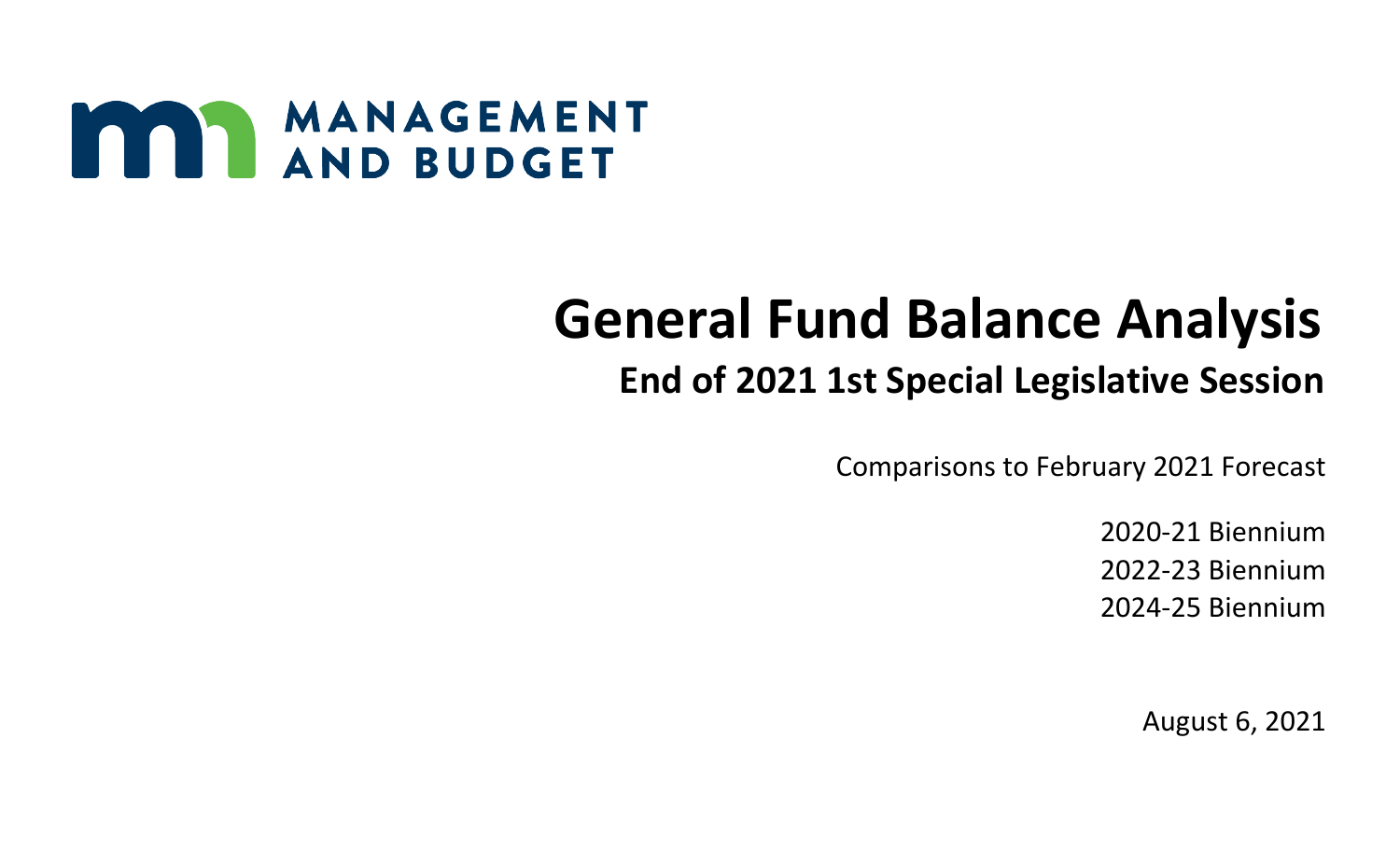## Table of Contents

|                                              | Page           |
|----------------------------------------------|----------------|
| Summary of Resources and Expenditures        | 1              |
| Revenues/Resources                           |                |
| Non-Dedicated                                | $\overline{2}$ |
| Dedicated                                    | 4              |
| <b>Transfers From Other Funds</b>            | 4              |
| Prior Year Adjustments                       | 5              |
| New Legislation Revenues                     | 5              |
| Expenditures/Uses                            |                |
| E-12 Education                               | 7              |
| <b>Higher Education</b>                      | 9              |
| Property Tax Aids & Credits                  | 9              |
| <b>Health &amp; Human Services</b>           | 12             |
| Public Safety & Judiciary                    | 13             |
| Transportation                               | 15             |
| Environment                                  | 15             |
| Economic Development, Energy, Ag and Housing | 16             |
| State Government & Veterans                  | 18             |
| Debt Service                                 | 21             |
| Capital Projects & Grants                    | 21             |
| <b>Cancellation Estimates</b>                | 21             |
| Reserves & Appropriations Carried Forward    | 21             |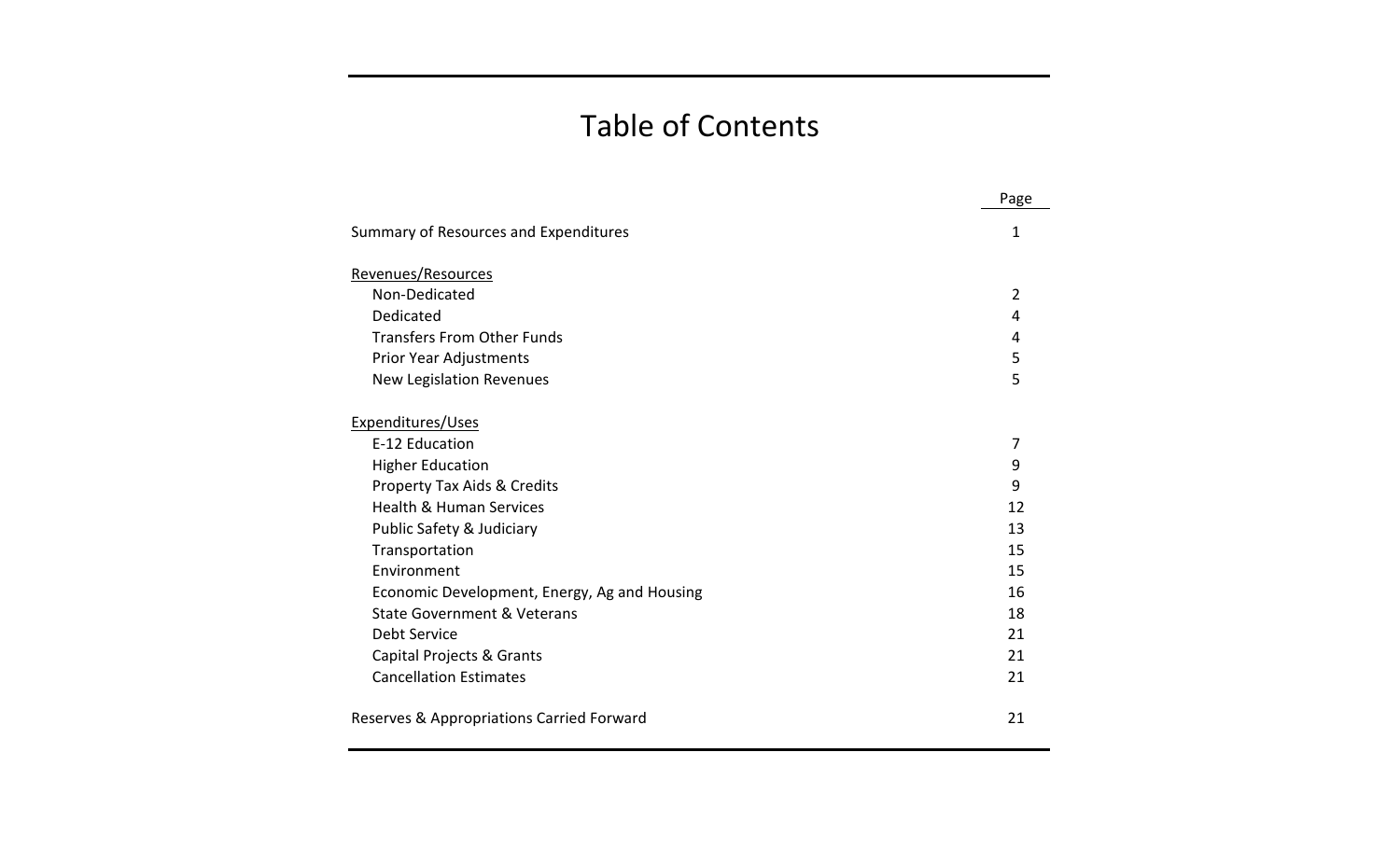| <b>General Fund - Fund Balance Analysis</b><br>(\$ in Thousands) | Feb        | Feb        | Feb        | Actual     | <b>SS1</b> | SS1        | SS1 vs Feb | SS1        | SS1        | <b>SS1</b> | SS1 vs Feb   | FY 2022-23 vs<br>FY 2020-21 | SS1        | SS <sub>1</sub> | <b>SS1</b> | SS1 vs Feb   | FY 2024-25 vs<br>FY 2022-23 |
|------------------------------------------------------------------|------------|------------|------------|------------|------------|------------|------------|------------|------------|------------|--------------|-----------------------------|------------|-----------------|------------|--------------|-----------------------------|
|                                                                  | FY 2020-21 | FY 2022-23 | FY 2024-25 | FY 2020    | FY 2021    | FY 2020-21 | FY 2020-21 | FY 2022    | FY 2023    | FY 2022-23 | FY 2022-23   |                             | FY 2024    | FY 2025         | FY 2024-25 | FY 2024-25   |                             |
| <b>General Fund Summary</b>                                      |            |            |            |            |            |            |            |            |            |            |              |                             |            |                 |            |              |                             |
| <b>Actual &amp; Estimated Resources</b>                          |            |            |            |            |            |            |            |            |            |            |              |                             |            |                 |            |              |                             |
| Balance Forward From Prior Year                                  | 3,971,359  | 3,829,503  | 4,109,016  | 3,971,359  | 3,343,865  | 3,971,359  |            | 3,919,644  | 2,872,598  | 3,919,644  | 90,141       | $-51,71!$                   | 2,463,941  | 2,741,989       | 2,463,941  | $-1,645,075$ | $-1,455,703$                |
| <b>Current Resources:</b>                                        |            |            |            |            |            |            |            |            |            |            |              |                             |            |                 |            |              |                             |
| <b>Tax Revenues</b>                                              | 45,121,923 | 49,110,14  | 52,555,077 | 22,077,216 | 23,044,707 | 45,121,923 |            | 23,383,601 | 24,980,211 | 48,363,812 | $-746,334$   | 3,241,889                   | 25,826,427 | 26,577,546      | 52,403,97  | $-151,104$   | 4,040,161                   |
| Non-Tax Revenues                                                 | 1,670,371  | 1,453,37   | 1,442,658  | 817,106    | 853,265    | 1,670,371  |            | 733,395    | 745,107    | 1,478,502  | 25,13        | -191,869                    | 736,331    | 733,887         | 1,470,21   | 27,560       | $-8,284$                    |
| Subtotal Non-Dedicated Revenues                                  | 46,792,294 | 50,563,51  | 53,997,735 | 22,894,322 | 23,897,972 | 46,792,294 |            | 24,116,996 | 25,725,318 | 49,842,314 | $-721,203$   | 3,050,020                   | 26,562,758 | 27,311,433      | 53,874,191 | $-123,544$   | 4,031,877                   |
| <b>Dedicated Revenue</b>                                         | 800        |            |            | 795        |            | 800        |            |            |            |            |              | $-790$                      |            |                 |            |              |                             |
| Transfers From Other Funds                                       | 672,842    | 298,398    | 234,381    | 155,643    | 517,378    | 673,021    | 179        | 149,359    | 782,285    | 931,644    | 633,246      | 258,623                     | 700,334    | 149,250         | 849,584    | 615,203      | $-82,060$                   |
| Prior Year Adjustments                                           | 178,46     | 74,812     | 74,812     | 99,722     | 138,294    | 238,016    | 59,547     | 96,039     | 37,406     | 133,445    | 58,63        | $-104,57$                   | 37,406     | 37,406          | 74,812     |              | $-58,633$                   |
| Subtotal Other Revenue                                           | 852,111    | 373,220    | 309,203    | 256,160    | 655,677    | 911,837    | 59,726     | 245,403    | 819,696    | 1,065,099  | 691,879      | 153,262                     | 737,745    | 186,661         | 924,406    | 615,203      | $-140,693$                  |
| <b>New Legislation Revenues</b>                                  |            |            |            | $\Omega$   | 59,726     | 59,726     | 59,726     | -605,797   | 576,473    | $-29,32$   | -29,324      | -89,050                     | 485,986    | 5,673           | 491,659    | 491,659      | 520,983                     |
| <b>Subtotal Current Resources</b>                                | 47,644,40  | 50,936,73  | 54,306,938 | 23,150,482 | 24,553,649 | 47,704,131 | 59,726     | 24,362,399 | 26,545,014 | 50,907,413 | $-29,324$    | 3,203,28                    | 27,300,503 | 27,498,094      | 54,798,59  | 491,659      | 3,891,184                   |
| <b>Total Resources Available</b>                                 | 51,615,764 | 54,766,240 | 58,415,954 | 27,121,841 | 27,897,514 | 51,675,490 | 59,726     | 28,282,043 | 29,417,612 | 54,827,057 | 60,817       | 3,151,567                   | 29,764,444 | 30,240,083      | 57,262,538 | $-1,153,416$ | 2,435,481                   |
| <b>Actual &amp; Estimated Expenditures</b>                       |            |            |            |            |            |            |            |            |            |            |              |                             |            |                 |            |              |                             |
| E-12 Education                                                   | 19,841,957 | 20,429,204 | 21,087,720 | 9,835,739  | 10,002,966 | 19,838,705 | $-3,252$   | 10,319,437 | 10,667,523 | 20,986,960 | 557,756      | 1,148,255                   | 10,820,990 | 10,935,687      | 21,756,67  | 668,957      | 769,717                     |
| <b>Higher Education</b>                                          | 3,407,129  | 3,406,128  | 3,405,828  | 1,693,377  | 1,708,412  | 3,401,789  | $-5,340$   | 1,756,101  | 1,755,767  | 3,511,868  | 105,740      | 110,079                     | 1,752,914  | 1,752,914       | 3,505,82   | 100,000      | $-6,040$                    |
| Property Tax Aids & Credits                                      | 3,991,388  | 4,164,181  | 4,306,710  | 1,866,803  | 2,106,320  | 3,973,123  | $-18,265$  | 2,101,294  | 2,103,117  | 4,204,411  | 40,230       | 231,288                     | 2,164,954  | 2,193,582       | 4,358,53   | 51,826       | 154,125                     |
| Health & Human Services                                          | 13,718,310 | 16,249,74  | 18,169,236 | 7,035,367  | 6,712,736  | 13,748,103 | 29,793     | 7,425,947  | 9,077,610  | 16,503,557 | 253,810      | 2,755,454                   | 8,916,467  | 9,441,420       | 18,357,88  | 188,651      | 1,854,330                   |
| Public Safety & Judiciary                                        | 2,562,482  | 2,538,147  | 2,525,864  | 1,236,945  | 1,328,314  | 2,565,259  | 2,777      | 1,310,689  | 1,327,247  | 2,637,936  | 99,789       | 72,677                      | 1,324,472  | 1,324,920       | 2,649,39   | 123,528      | 11,456                      |
| Transportation                                                   | 352,370    | 249,552    | 249,112    | 174,820    | 183,589    | 358,409    | 6,039      | 326,630    | 149,722    | 476,352    | 226,800      | 117,943                     | 135,730    | 135,730         | 271,460    | 22,348       | $-204,892$                  |
| Environment                                                      | 344,819    | 331,988    | 331,101    | 166,422    | 176,594    | 343,016    | $-1,803$   | 188,507    | 181,247    | 369,754    | 37,766       | 26,738                      | 173,800    | 173,681         | 347,481    | 16,380       | $-22,273$                   |
| Economic Development, Energy, Ag and Housing                     | 662,638    | 558,17     | 570,766    | 303,980    | 328,772    | 632,752    | $-29,886$  | 476,310    | 299,502    | 775,812    | 217,634      | 143,060                     | 305,230    | 304,596         | 609,82     | 39,060       | $-165,986$                  |
| State Government & Veterans                                      | 1,555,686  | 1,169,849  | 1,180,920  | 794,715    | 750,493    | 1,545,208  | $-10,478$  | 703,672    | 629,456    | 1,333,128  | 163,279      | $-212,080$                  | 634,719    | 626,036         | 1,260,755  | 79,835       | $-72,373$                   |
| Debt Service                                                     | 1,055,625  | 1,263,77   | 1,295,645  | 540,081    | 515,544    | 1,055,625  |            | 629,440    | 613,425    | 1,242,865  | $-20,912$    | 187,240                     | 625,254    | 633,526         | 1,258,780  | $-36,865$    | 15,915                      |
| Capital Projects & Grants                                        | 308,857    | 316,473    | 338,988    | 129,727    | 179,130    | 308,857    |            | 176,418    | 164,055    | 340,473    | 24,000       | 31,616                      | 172,925    | 178,063         | 350,988    | 12,000       | 10,515                      |
| <b>Cancellation Estimates</b>                                    | $-15,000$  | $-20,000$  | $-20,000$  |            | $-15,000$  | $-15,000$  |            | $-5,000$   | $-15,000$  | $-20,000$  |              | $-5,000$                    | $-5,000$   | $-15,000$       | $-20,000$  |              |                             |
| Subtotal by Appropriation Bill                                   | 47,786,261 | 50,657,224 | 53,441,890 | 23,777,976 | 23,977,870 | 47,755,846 | $-30,415$  | 25,409,445 | 26,953,671 | 52,363,116 | 1,705,892    | 4,607,270                   | 27,022,455 | 27,685,155      | 54,707,610 | 1,265,720    | 2,344,494                   |
| <b>Total Expenditures &amp; Transfers</b>                        | 47,786,261 | 50,657,224 | 53,441,890 | 23,777,976 | 23,977,870 | 47,755,846 | $-30,415$  | 25,409,445 | 26,953,671 | 52,363,116 | 1,705,892    | 4,607,270                   | 27,022,455 | 27,685,155      | 54,707,610 | 1,265,720    | 2,344,494                   |
| <b>Balance Before Reserves</b>                                   | 3,829,503  | 4,109,016  | 4,974,064  | 3,343,865  | 3,919,644  | 3,919,644  | 90,141     | 2,872,598  | 2,463,941  | 2,463,941  | $-1,645,075$ | $-1,455,703$                | 2,741,989  | 2,554,928       | 2,554,928  | $-2,419,136$ | 90,987                      |
| Cash Flow Account                                                | 350,000    | 350,000    | 350,000    | 350,000    | 350,000    | 350,000    |            | 350,000    | 350,000    | 350,000    |              |                             | 350,000    | 350,000         | 350,000    |              |                             |
| <b>Budget Reserve</b>                                            | 2,377,319  | 1,885,950  | 1,885,950  | 2,358,698  | 2,377,319  | 2,377,319  |            | 1,785,950  | 1,785,950  | 1,785,950  | $-100,000$   | $-591,369$                  | 1,785,950  | 1,785,950       | 1,785,950  | $-100,000$   |                             |
| <b>Stadium Reserve</b>                                           | 80,738     | 200,700    | 359,403    | 55,700     | 80,738     | 80,738     |            | 135,841    | 200,700    | 200,700    |              | 119,962                     | 275,224    | 359,403         | 359,403    |              | 158,703                     |
| <b>Appropriations Carried Forward</b>                            |            |            |            | 246,058    |            |            |            |            | 0          |            |              |                             |            |                 |            |              |                             |
| <b>Budgetary Balance</b>                                         | 1,021,446  | 1,672,366  | 2,378,711  | 333,409    | 1,111,587  | 1,111,587  | 90,141     | 600,807    | 127,291    | 127,291    | $-1,545,075$ | $-984,296$                  | 330,815    | 59,575          | 59,575     | $-2,319,136$ | $-67,716$                   |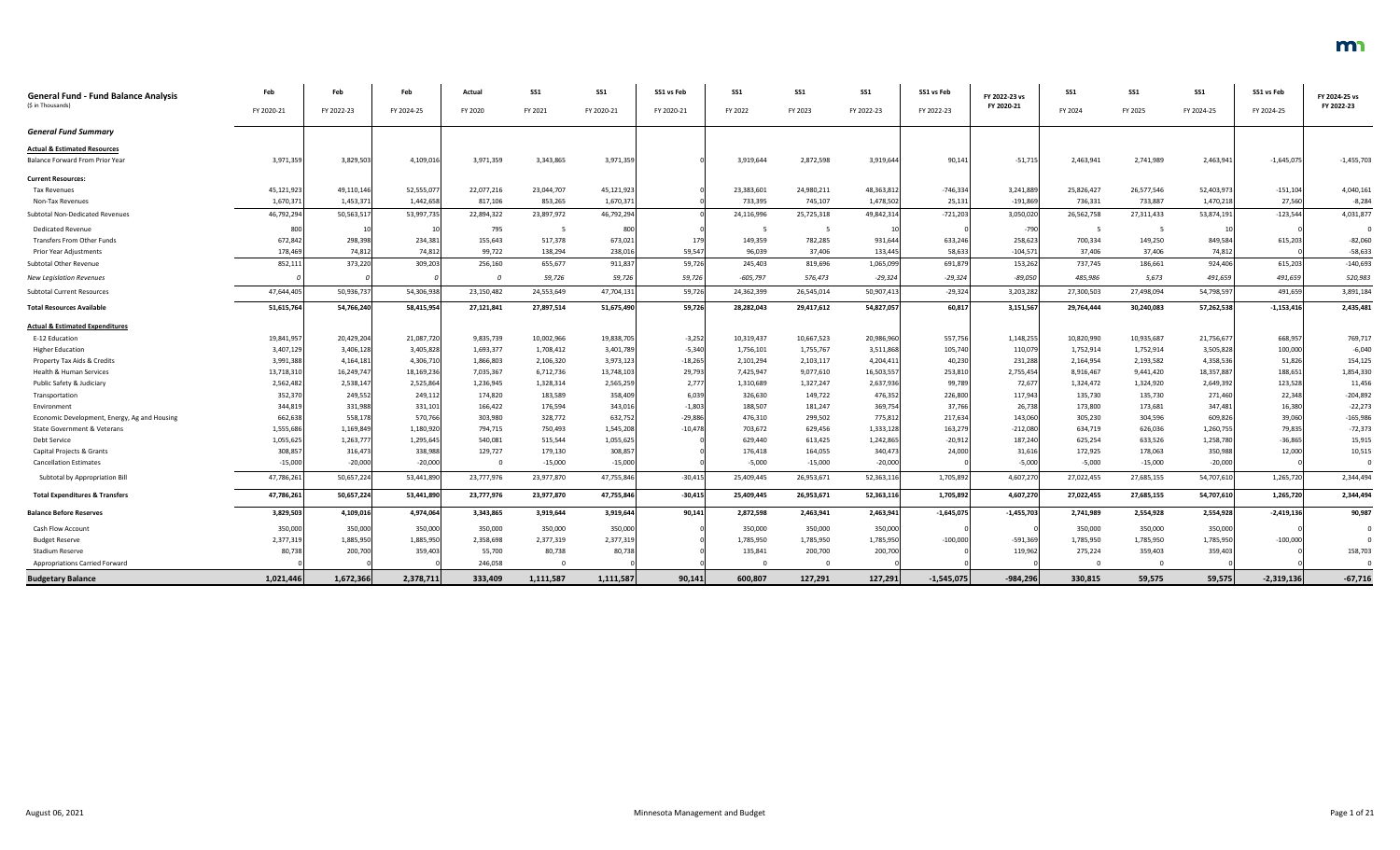| <b>General Fund - Fund Balance Analysis</b><br>(\$ in Thousands)        | Feb          | Feb          | Feb          | Actual       | <b>SS1</b> | SS1          | SS1 vs Feb | SS1          | SS <sub>1</sub> | <b>SS1</b>   | SS1 vs Feb | FY 2022-23 vs | SS1          | SS1          | SS <sub>1</sub> | SS1 vs Feb | FY 2024-25 vs |
|-------------------------------------------------------------------------|--------------|--------------|--------------|--------------|------------|--------------|------------|--------------|-----------------|--------------|------------|---------------|--------------|--------------|-----------------|------------|---------------|
|                                                                         | FY 2020-21   | FY 2022-23   | FY 2024-25   | FY 2020      | FY 2021    | FY 2020-21   | FY 2020-21 | FY 2022      | FY 2023         | FY 2022-23   | FY 2022-23 | FY 2020-21    | FY 2024      | FY 2025      | FY 2024-25      | FY 2024-25 | FY 2022-23    |
| <b>Non-Dedicated Revenue</b>                                            |              |              |              |              |            |              |            |              |                 |              |            |               |              |              |                 |            |               |
| <b>Tax Revenues:</b>                                                    |              |              |              |              |            |              |            |              |                 |              |            |               |              |              |                 |            |               |
| Individual Income Tax                                                   | 28,708,786   | 31,246,900   | 33,568,130   | 13,992,086   | 14,716,700 | 28,708,786   |            | 15,354,500   | 15,892,400      | 31,246,900   |            | 2,538,114     | 16,496,900   | 17,071,230   | 33,568,130      |            | 2,321,230     |
| Individual Income Tax Refunds                                           | $-4,044,957$ | $-4,014,400$ | $-4,300,720$ | $-1,897,957$ | -2,147,000 | $-4,044,957$ |            | $-2,075,800$ | $-1,938,600$    | $-4,014,400$ |            | 30,557        | $-2,029,700$ | $-2,271,020$ | $-4,300,720$    |            | $-286,320$    |
| 21, SS1, CH 14 - Fed Conformity Further Consol. Approp. Act             |              |              |              |              |            |              |            | $-11,680$    | 900             | $-10,780$    | $-10,780$  | $-10,780$     | 610          | 300          | 91(             |            | 11,690        |
| 21, SS1, CH 14 - Federal Conformity CARES Act                           |              |              |              |              |            |              |            | $-1,600$     | 1,700           | 100          | 100        | 100           |              |              |                 |            | $-100$        |
| 21, SS1, CH 14 - Fed Conformity Consol Approp Act                       |              |              |              |              |            |              |            | $-5,625$     | $-515$          | $-6,140$     | $-6,140$   | $-6,140$      | $-315$       | $-315$       | $-630$          |            | 5,510         |
| 21, SS1, CH 14 - PPP Loan Exclusion, 100% from Gross Income             |              |              |              |              |            |              |            | $-191,500$   | $-18,200$       | $-209,700$   | $-209,700$ | $-209,700$    | $-14,400$    | $-9,900$     | $-24,300$       | $-24,300$  | 185,400       |
| 21, SS1, CH 14 - Federal Conformity UI Benefit Subtraction              |              |              |              |              |            |              |            | $-234,800$   | - 0             | $-234,800$   | $-234,800$ | $-234,800$    |              |              |                 |            | 234,800       |
| 21, SS1, CH 14 - Volunteer Driver Subtraction                           |              |              |              |              |            |              |            | $-30$        | $-30$           | -60          |            |               |              | $-30$        | -60             |            |               |
| 21, SS1, CH 14 - Section 179 Expensing Modified                         |              |              |              |              |            |              |            | $-3,800$     | 1,000           | $-2,800$     | $-2,800$   | $-2,800$      | 1,000        | 1,000        | 2,000           | 2,000      | 4,800         |
| 21, SS1, CH 14 - Working Family Credit - Lower Minimum Age              |              |              |              |              |            |              |            | $-4,300$     | $-4,400$        | $-8,700$     | $-8,700$   | $-8,700$      | $-4,500$     | $-4,500$     | $-9,000$        | $-9,000$   | $-300$        |
| 21, SS1, CH 14 - Angel Tax Credit                                       |              |              |              |              |            |              |            |              | $-5,000$        | $-5,000$     | $-5,000$   | $-5,000$      |              |              |                 |            | 5,000         |
| 21, SS1, CH 14 - Film Production Tax Credit                             |              |              |              |              |            |              |            | $-4,950$     | $-4,950$        | $-9,900$     | $-9,900$   | $-9,900$      | $-4,950$     | $-4,950$     | $-9,900$        | $-9,900$   |               |
| 21, SS1, CH 14 - Student Loan Credit- Marriage Penalty Change           |              |              |              |              |            |              |            | $-500$       | $-500$          | $-1,000$     | $-1,000$   | $-1,000$      | $-500$       | $-500$       | $-1,000$        | $-1,000$   |               |
| 21, SS1, CH 14 - Housing Tax Credit                                     |              |              |              |              |            |              |            |              | 0               |              |            |               | $-9,900$     | $-9,900$     | $-19,800$       | $-19,800$  | $-19,800$     |
| 21, SS1, CH 14 - Partnership Audits- MTC Model                          |              |              |              |              |            |              |            | $-600$       | $-1,400$        | $-2,000$     | $-2,000$   | $-2,000$      | $-1,500$     | $-1,600$     | $-3,100$        | $-3,100$   | $-1,100$      |
| 21, SS1, CH 14 - Local Homeless Prevention Aid- Interact                |              |              |              |              |            |              |            |              |                 |              |            |               | 210          | 210          | 420             | 420        | 420           |
| 21, SS1, CH 14 - General Levy CI Market Value Exclusion - Interact      |              |              |              |              |            |              |            |              |                 |              |            |               | 600          | 600          | 1,200           | 1,200      | 1,200         |
| 21, SS1, CH 5 - METC Borrowing Interaction - Income Tax                 |              |              |              |              |            |              |            |              | $-20$           |              |            |               | $-250$       | $-400$       | $-650$          | $-650$     | $-630$        |
| <b>Individual Income Tax</b>                                            | 24,663,829   | 27,232,500   | 29,267,410   | 12,094,129   | 12,569,700 | 24,663,829   |            | 12,819,315   | 13,922,385      | 26,741,700   | $-490,800$ | 2,077,871     | 14,433,275   | 14,770,225   | 29,203,500      | $-63,910$  | 2,461,800     |
| Corporate Income Tax                                                    | 3,712,507    | 3,710,215    | 3,724,452    | 1,797,433    | 1,915,074  | 3,712,507    |            | 1,885,908    | 1,824,307       | 3,710,215    |            | $-2,292$      | 1,833,530    | 1,890,922    | 3,724,452       |            | 14,237        |
| Corporate Income Tax Refunds                                            | $-400,892$   | $-407,24$    | $-378,476$   | $-217,158$   | $-183,734$ | $-400,892$   |            | $-208,466$   | $-198,782$      | $-407,248$   |            | $-6,356$      | $-189,063$   | $-189,413$   | $-378,476$      |            | 28,772        |
| 21, SS1, CH 14 - Fed Conformity Further Consol. Approp. Act             |              |              |              |              |            |              |            | $-4,420$     | 720             | $-3,700$     | $-3,700$   | $-3,700$      | 590          | 570          | 1,160           | 1,160      | 4,860         |
| 21, SS1, CH 14 - Fed Conformity Consol Approp Act                       |              |              |              |              |            |              |            | $-4,900$     | $-400$          | $-5,300$     | $-5,300$   | $-5,300$      | $-300$       | $-300$       | $-600$          |            | 4,700         |
| 21, SS1, CH 14 - PPP Loan Exclusion, 100% from Gross Income             |              |              |              |              |            |              |            | $-183,500$   | $-15,900$       | $-199,400$   | $-199,400$ | $-199,400$    | $-12,200$    | $-9,200$     | $-21,400$       | $-21,400$  | 178,000       |
| 21, SS1, CH 14 - Section 179 Expensing Modified                         |              |              |              |              |            |              |            | $-1,400$     | 400             | $-1,000$     | $-1,000$   | $-1,000$      | 400          | 400          | 800             | 800        | 1,800         |
| 21, SS1, CH 14 - Historic Rehabilitation Credit                         |              |              |              |              |            |              |            | $-5,600$     | $-7,000$        | $-12,600$    | $-12,600$  | $-12,600$     | $-7,000$     | $-7,000$     | $-14,000$       | $-14,000$  | $-1,400$      |
| <b>Corporate Income Tax</b>                                             | 3,311,615    | 3,302,967    | 3,345,976    | 1,580,275    | 1,731,340  | 3,311,615    |            | 1,477,622    | 1,603,345       | 3,080,967    | $-222,000$ | $-230,648$    | 1,625,957    | 1,685,979    | 3,311,936       | $-34,040$  | 230,969       |
| Sales Tax                                                               | 12,046,741   | 13,199,454   | 14,317,233   | 5,946,441    | 6,100,300  | 12,046,741   |            | 6,455,042    | 6,744,412       | 13,199,454   |            | 1,152,713     | 7,013,250    | 7,303,983    | 14,317,233      |            | 1,117,779     |
| Sales Tax Refunds                                                       | $-455,763$   | $-405,700$   | $-385,594$   | $-187,765$   | -267,998   | $-455,763$   |            | $-212,902$   | $-192,798$      | $-405,700$   |            | 50,063        | $-192,797$   | $-192,797$   | $-385,594$      |            | 20,106        |
| Sales Tax Refunds, Indian Sales Tax                                     | $-25,290$    | $-25,200$    | $-26,000$    | $-15,290$    | $-10,000$  | $-25,290$    |            | $-12,500$    | $-12,700$       | $-25,200$    |            |               | $-12,900$    | $-13,100$    | $-26,000$       |            | $-800$        |
| 12, CH 299 MPLS Sales Tax to MSFA                                       | 2,118        | 1,169        | 3,517        | 2,118        |            | 2,118        |            |              | 1,169           | 1,169        |            | $-94$         | 1,543        | 1,974        | 3,517           |            | 2,348         |
| MPLS Sales Tax w/Holding for NFL Stadium                                | 10,539       | 42,91        | 44,579       |              | 10,539     | 10,539       |            | 21,215       | 21,704          | 42,919       |            | 32,380        | 22,113       | 22,466       | 44,579          |            | 1,660         |
| 21, SS1, CH 14 - Exempt K-12 Fundraising                                |              |              |              |              |            |              |            | $-640$       | $-670$          | $-1,310$     | $-1,310$   | $-1,310$      | $-690$       | $-720$       | $-1,410$        | $-1,410$   | $-100$        |
| 21, SS1, CH 14 - Exempt College Preferred Seating                       |              |              |              |              |            |              |            | $-880$       | $-890$          | $-1,770$     | $-1,770$   | $-1,770$      | $-900$       | $-910$       | $-1,810$        | $-1,810$   | $-40$         |
| 21, SS1, CH 14 - Construction Exemption Public Safety Facilities        |              |              |              |              |            |              |            | $-1,980$     | $-4,140$        | $-6,120$     | $-6,120$   | $-6,120$      | $-4,290$     | $-4,440$     | $-8,730$        | $-8,730$   | $-2,610$      |
| 21, SS1, CH 14 - Construction Exemption Maplewood Fire Station          |              |              |              |              |            |              |            | $-220$       |                 | $-220$       | $-220$     | $-220$        |              |              |                 |            | 220           |
| 21, SS1, CH 14 - Construction Exemption Buffalo Fire Station            |              |              |              |              |            |              |            | $-230$       |                 | $-230$       | $-230$     |               |              |              |                 |            | 230           |
| 21, SS1, CH 14 - Construction Exemption Plymouth Fire Station           |              |              |              |              |            |              |            | $-70$        |                 | -70          |            |               |              |              |                 |            |               |
| 21, SS1, CH 14 - Construction Exemption Minnetonka Fire Station         |              |              |              |              |            |              |            | $-190$       |                 | -190         | $-190$     | $-190$        |              |              |                 |            |               |
| 21, SS1, CH 14 - Construction Exemption, Extension, Melrose             |              |              |              |              |            |              |            |              | $-60$           |              |            |               |              |              |                 |            |               |
| 21, SS1, CH 14 - Various Exemptions, Alexandria                         |              |              |              |              |            |              |            | $-170$       | $-120$          | $-290$       | $-290$     | $-290$        |              |              |                 |            | 290           |
| 21, SS1, CH 14 - June Acc Exempt Construction Material Vendors          |              |              |              |              |            |              |            | $-12,100$    | $-500$          | $-12,600$    | $-12,600$  | $-12,600$     | $-500$       | $-500$       | $-1,000$        | $-1,000$   | 11,600        |
| 21, SS1, CH 6 - Free State Park Entrance for Tribal Members             |              |              |              |              |            |              |            |              | $-2$            |              |            |               |              |              |                 |            |               |
| <b>Sales Tax</b>                                                        | 11,578,345   | 12,812,642   | 13,953,735   | 5,745,504    | 5,832,841  | 11,578,345   |            | 6,234,373    | 6,555,405       | 12,789,778   | $-22,864$  | 1,211,433     | 6,824,827    | 7,115,954    | 13,940,781      | $-12,954$  | 1,151,003     |
| <b>Statewide Property Tax</b>                                           | 1,558,344    | 1,541,366    | 1,536,522    | 753,318      | 805,026    | 1,558,344    |            | 773,408      | 767,958         | 1,541,366    |            | $-16,978$     | 768,163      | 768,359      | 1,536,522       |            | $-4,844$      |
| 21, SS1, CH 14 - Inc. MV Exclusion to \$150K for CI Property, Red. Levy |              |              |              |              |            |              |            |              | $-10,650$       | $-10,650$    | $-10,650$  | $-10,650$     | $-20,100$    | $-20,100$    | $-40,200$       | $-40,200$  | $-29,550$     |
| 21, SS1, CH 14 - Exempt Tribal Land, Cass County                        |              |              |              |              |            |              |            | $-20$        |                 | $-20$        |            |               |              |              |                 |            | 20            |
| <b>Statewide Property Tax</b>                                           | 1,558,344    | 1,541,366    | 1,536,522    | 753,318      | 805,026    | 1,558,344    |            | 773,388      | 757,308         | 1,530,696    | $-10,670$  | $-27,648$     | 748,063      | 748,259      | 1,496,322       | $-40,200$  | $-34,374$     |

### m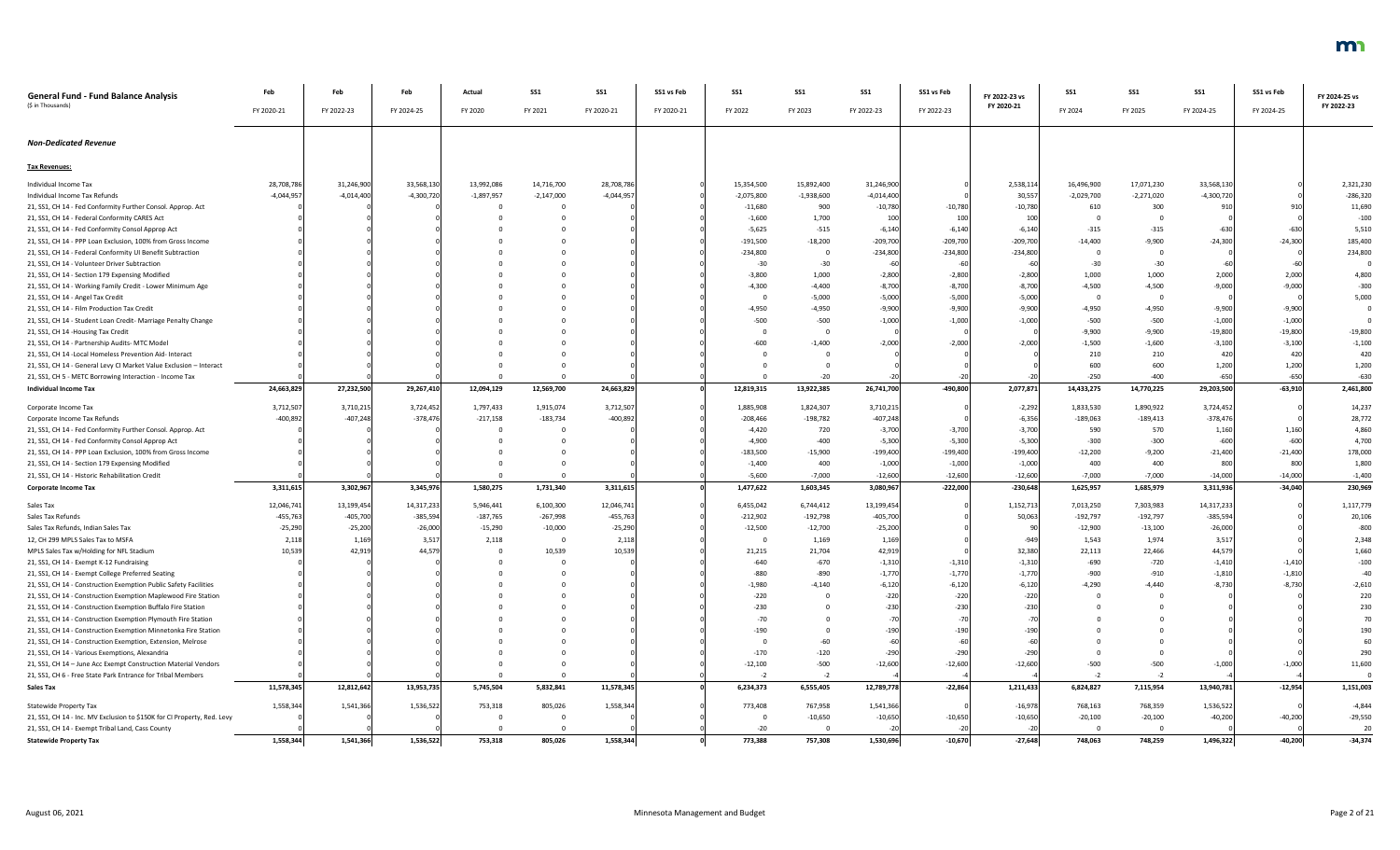| <b>General Fund - Fund Balance Analysis</b><br>(\$ in Thousands)                                                 | Feb        | Feb        | Feb        | Actual     | <b>SS1</b> | <b>SS1</b> | SS1 vs Feb | <b>SS1</b> | <b>SS1</b> | <b>SS1</b> | SS1 vs Feb | FY 2022-23 vs<br>FY 2020-21 | <b>SS1</b> | <b>SS1</b> | <b>SS1</b>      | SS1 vs Feb | FY 2024-25 vs<br>FY 2022-23 |
|------------------------------------------------------------------------------------------------------------------|------------|------------|------------|------------|------------|------------|------------|------------|------------|------------|------------|-----------------------------|------------|------------|-----------------|------------|-----------------------------|
|                                                                                                                  | FY 2020-21 | FY 2022-23 | FY 2024-25 | FY 2020    | FY 2021    | FY 2020-21 | FY 2020-21 | FY 2022    | FY 2023    | FY 2022-23 | FY 2022-23 |                             | FY 2024    | FY 2025    | FY 2024-25      | FY 2024-25 |                             |
| <b>Estate Tax</b>                                                                                                | 338,260    | 358,100    | 403,300    | 153,460    | 184,800    | 338,260    |            | 173,400    | 184,700    | 358,100    |            | 19,840                      | 196,000    | 207,300    | 403,300         |            | 45,200                      |
| <b>Estate Tax Refunds</b>                                                                                        | $-13,221$  | $-13,600$  | $-14,600$  | $-6,721$   | $-6,500$   | $-13,221$  |            | $-6,800$   | $-6,800$   | $-13,600$  |            | $-379$                      | $-7,300$   | $-7,300$   | $-14,600$       |            | $-1,000$                    |
| <b>Estate Tax</b>                                                                                                | 325,039    | 344,500    | 388,700    | 146,739    | 178,300    | 325,039    |            | 166,600    | 177,900    | 344,500    |            | 19,461                      | 188,700    | 200,000    | 388,700         |            | 44,200                      |
| Liquor, Wine & Beer Tax                                                                                          | 196,772    | 206,180    | 216,500    | 95,132     | 101,640    | 196,772    |            | 101,720    | 104,460    | 206,180    |            | 9,408                       | 106,970    | 109,530    | 216,500         |            | 10,320                      |
| Liquor, Wine & Beer Tax Refunds                                                                                  | $-1,893$   | $-1,700$   | $-1,690$   | $-893$     | $-1,000$   | $-1,893$   |            | $-870$     | $-830$     | $-1,700$   |            | 193                         | $-840$     | $-850$     | $-1,690$        |            | 10                          |
| Liquor, Wine & Beer Tax                                                                                          | 194,879    | 204,480    | 214,810    | 94,239     | 100,640    | 194,879    |            | 100,850    | 103,630    | 204,480    |            | 9,601                       | 106,130    | 108,680    | 214,810         |            | 10,330                      |
| Cigarette & Tobacco Products Tax                                                                                 | 1,187,232  | 1,184,710  | 1,180,310  | 591,752    | 595,480    | 1,187,232  |            | 592,240    | 592,470    | 1,184,710  |            | $-2,522$                    | 590,870    | 589,440    | 1,180,310       |            | $-4,400$                    |
| Cigarette & Tobacco Products Tax Refunds                                                                         | $-19,680$  | $-21,100$  | $-21,300$  | $-10,730$  | $-8,950$   | $-19,680$  |            | $-10,500$  | $-10,600$  | $-21,100$  |            | $-1,420$                    | $-10,600$  | $-10,700$  | $-21,300$       |            | $-200$                      |
| <b>Cigarette &amp; Tobacco Products Tax</b>                                                                      | 1,167,552  | 1,163,610  | 1,159,010  | 581,022    | 586,530    | 1,167,552  |            | 581,740    | 581,870    | 1,163,610  |            | $-3,942$                    | 580,270    | 578,740    | 1,159,010       |            | $-4,600$                    |
| <b>Taconite Occupation Tax</b>                                                                                   | 24,754     | 27,400     | 30,000     | 15,654     | 9,100      | 24,754     |            | 13,400     | 14,000     | 27,400     |            | 2,646                       | 15,000     | 15,000     | 30,000          |            | 2,600                       |
| <b>Mortgage Registry Tax</b>                                                                                     | 391,324    | 362,529    | 332,712    | 170,364    | 220,960    | 391,324    |            | 186,122    | 176,407    | 362,529    |            | $-28,795$                   | 167,060    | 165,652    | 332,712         |            | $-29,817$                   |
| Deed Transfer Tax                                                                                                | 293,945    | 322,567    | 323,986    | 134,582    | 159,363    | 293,945    |            | 162,543    | 160,024    | 322,567    |            | 28,622                      | 159,570    | 164,416    | 323,986         |            | 1,419                       |
| <b>Deed Transfer Tax</b>                                                                                         | 293,945    | 322,567    | 323,986    | 134,582    | 159,363    | 293,945    |            | 162,543    | 160,024    | 322,567    |            | 28,622                      | 159,570    | 164,416    | 323,986         |            | 1,419                       |
| Insurance Gross Earn & Fire Marshall                                                                             | 865,106    | 944,336    | 1,047,198  | 418,835    | 446,271    | 865,106    |            | 457,702    | 486,634    | 944,336    |            | 79,230                      | 511,391    | 535,807    | 1,047,198       |            | 102,862                     |
| Insurance Gross Earn & Fire Marshall Refunds                                                                     | $-4,490$   | $-5,000$   | $-5,000$   | $-1,990$   | $-2,500$   | $-4,490$   |            | $-2,500$   | $-2,500$   | $-5,000$   |            | $-510$                      | $-2,500$   | $-2,500$   | $-5,000$        |            |                             |
| <b>Insurance Gross Earn &amp; Fire Marshall</b>                                                                  | 860,616    | 939,336    | 1,042,198  | 416,845    | 443,771    | 860,616    |            | 455,202    | 484,134    | 939,336    |            | 78,720                      | 508,891    | 533,307    | 1,042,198       |            | 102,862                     |
| <b>Controlled Substance Tax</b>                                                                                  |            |            |            |            | - 5        |            |            |            | - 5        |            |            |                             |            |            |                 |            |                             |
| <b>Other Gross Earnings</b>                                                                                      | 103        | 100        | 100        | 53         | 50         | 1031       |            | 50         | 50         | 100        |            |                             | 50         | 50         | 100             |            |                             |
| <b>Lawful Gambling Taxes</b>                                                                                     | 173,477    | 239,568    | 278,958    | 78,842     | 94,635     | 173,477    |            | 114,835    | 124,733    | 239,568    |            | 66,091                      | 134,530    | 144,428    | 278,958         |            | 39,390                      |
| <b>Gambling Tax Refunds</b>                                                                                      |            | $-500$     | $-500$     | $-243$     | $-250$     | $-493$     |            | $-250$     | $-250$     | $-500$     |            |                             | $-250$     | $-250$     | $-500$          |            |                             |
| <b>Lawful Gambling Taxes</b>                                                                                     | 172,984    | 239,068    | 278,458    | 78,599     | 94,385     | 172,984    |            | 114,585    | 124,483    | 239,068    |            | 66,084                      | 134,280    | 144,178    | 278,458         |            | 39,390                      |
| Lawful Gambling Taxes - February 2012 Base                                                                       | [73, 800]  | [73, 800]  | [73,800]   | [36,900]   | [36,900]   | [73,800]   |            | [36,900]   | [36,900]   | [73,800]   |            |                             | [36,900]   | [36,900]   | [73, 800]       |            |                             |
| Lawful Gambling Taxes - Stadium                                                                                  | [99, 044]  | [162,900]  | [201, 900] | [42, 494]  | [56, 550]  | [99, 044]  |            | [76, 550]  | [86, 350]  | [162,900]  |            | [63, 856]                   | [96,050]   | [105, 850] | [201,900]       |            | [39,000]                    |
| <b>Medical Assistance Surcharges</b>                                                                             | 589,135    | 627,477    | 691,856    | 272,736    | 316,399    | 589,135    |            | 303,009    | 324,468    | 627,477    |            | 38,342                      | 339,552    | 352,304    | 691,856         |            | 64,379                      |
| <b>Other Tax Refunds</b>                                                                                         | $-10,546$  | $-10,406$  | $-10,406$  | $-6,843$   | $-3,703$   | $-10,546$  |            | $-5,203$   | $-5,203$   | $-10,406$  |            |                             | $-5,203$   | $-5,203$   | $-10,406$       |            |                             |
| <b>Tax Revenues</b>                                                                                              | 45,121,923 | 49,110,146 | 52,555,077 | 22,077,216 | 23,044,707 | 45,121,923 |            | 23,383,601 | 24,980,211 | 48,363,812 | $-746,334$ | 3,241,889                   | 25,826,427 | 26,577,546 | 52,403,973      | $-151,104$ | 4,040,161                   |
| <b>Non-Tax Revenues:</b>                                                                                         |            |            |            |            |            |            |            |            |            |            |            |                             |            |            |                 |            |                             |
|                                                                                                                  |            |            |            |            |            |            |            |            |            |            |            |                             |            |            |                 |            |                             |
| <b>Investment Income</b>                                                                                         | 96,055     | 44,000     | 44,000     | 74,055     | 22,000     | 96,055     |            | 22,000     | 22,000     | 44,000     |            | $-52,055$                   | 22,000     | 22,000     | 44,000          |            |                             |
| <b>Lottery Revenue</b>                                                                                           | 147,131    | 123,920    | 123,968    | 70,752     | 76,379     | 147,131    |            | 61,936     | 61,984     | 123,920    |            | $-23,21$                    | 61,984     | 61,984     | 123,968         |            |                             |
| <b>Tobacco Settlements</b>                                                                                       | 391,344    | 327,746    | 321,488    | 152,282    | 239,062    | 391,344    |            | 164,109    | 163,637    | 327,746    |            | $-63,598$                   | 161,613    | 159,875    | 321,488         |            | $-6,258$                    |
| <b>Fees</b>                                                                                                      |            |            |            |            |            |            |            |            |            |            |            |                             |            |            |                 |            |                             |
| <b>Departmental Earnings</b>                                                                                     | 422,938    | 419,768    | 424,030    | 213,869    | 209,069    | 422,938    |            | 207,343    | 212,425    | 419,76     |            | $-3,170$                    | 212,054    | 211,976    | 424,030         |            | 4,262                       |
| 21, SS1, CH 3 - Custom Meat Exemption (Fees) Ag                                                                  |            |            |            |            |            |            |            |            | -7         |            |            |                             |            |            |                 |            |                             |
| 21, SS1, CH 4 - Commerce - Natural Gas Innovation Act                                                            |            |            |            |            |            |            |            | 189        | 189        | 378        | 378        |                             | 189        | 189        | 375             |            |                             |
| 21, SS1, CH 4 - Public Utilities Commission - Natural Gas Innovation Ac                                          |            |            |            |            |            |            |            | 112        | 112        | 224        | 224        |                             | 112        | 112        | 22 <sub>4</sub> |            |                             |
| 21, SS1, CH 4 - Public Utilities Commission Assessment                                                           |            |            |            |            |            |            |            | 280        | 409        | 689        | 689        |                             | 409        | 409        | 81              |            |                             |
| 21, SS1, CH 4 - Department of Commerce Assessment                                                                |            |            |            |            |            |            |            |            | 149        | 244        |            |                             |            | 149        |                 |            |                             |
| 21, SS1, CH 4 - Commerce - Energy Regulation & Planning Division Ass                                             |            |            |            |            |            |            |            |            | 38         |            |            |                             |            |            |                 |            |                             |
| 21, SS1, CH 4 - Commerce - Telecommunications Division Assessment                                                |            |            |            |            |            |            |            |            | 43         |            |            |                             |            |            |                 |            |                             |
| 21, SS1, CH 4 - Debt Buyer Regulation                                                                            |            |            |            |            |            |            |            |            | 38         |            |            |                             |            |            |                 |            |                             |
| 21, SS1, CH 4 - Student Loan Borrower Bill of Rights                                                             |            |            |            |            |            |            |            | 130        | 112        | 242        | 242        |                             | 112        | 112        | 22 <sub>4</sub> | 224        |                             |
| 21, SS1, CH 11 - GF Reimb. Prob Serv: Meeker / Renville / Mille Lacs                                             |            |            |            |            |            |            |            | 1,170      | 1,170      | 2,340      | 2,340      | 2,340                       | 1,170      | 1,170      | 2,340           | 2.340      |                             |
| 21, SS1, CH 11 - HF441 Certificate Violations<br>21, SS1, CH 5 - Driver's License Reinstatement Fee Changes (12) |            |            |            |            |            |            |            | $-18$      | $-36$      | $-54$      | -54        |                             | $-36$      | $-36$      |                 |            |                             |
|                                                                                                                  |            |            |            |            |            |            |            |            |            |            |            |                             |            |            |                 |            |                             |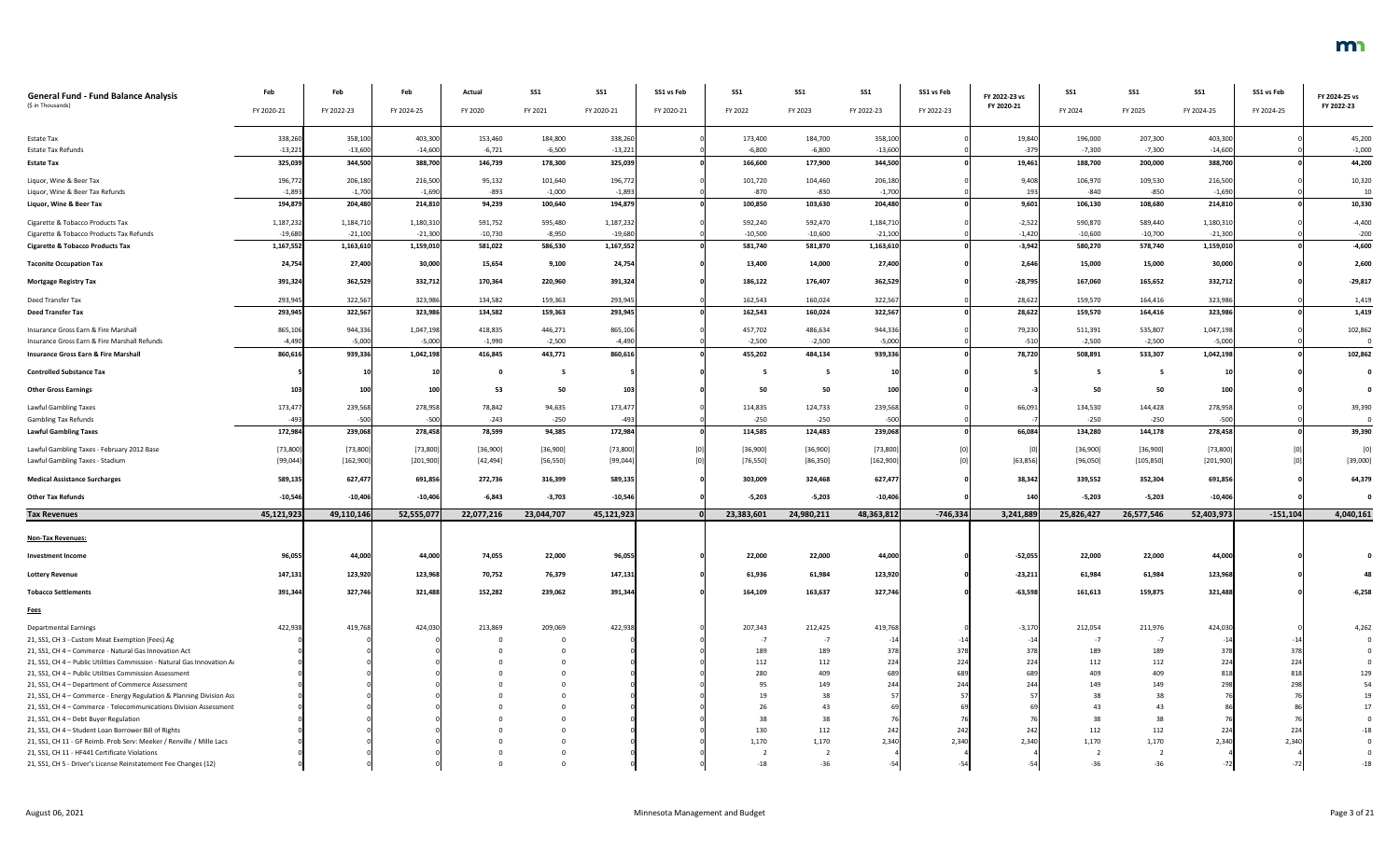| <b>General Fund - Fund Balance Analysis</b><br>(\$ in Thousands)                   | Feb<br>FY 2020-21 | Feb<br>FY 2022-23 | Feb<br>FY 2024-25 | Actual<br>FY 2020 | <b>SS1</b><br>FY 2021 | <b>SS1</b><br>FY 2020-21 | SS1 vs Feb<br>FY 2020-21 | SS1<br>FY 2022 | SS1<br>FY 2023          | <b>SS1</b><br>FY 2022-23 | SS1 vs Feb<br>FY 2022-23 | FY 2022-23 vs<br>FY 2020-21 | <b>SS1</b><br>FY 2024 | <b>SS1</b><br>FY 2025 | SS <sub>1</sub><br>FY 2024-25 | SS1 vs Feb<br>FY 2024-25 | FY 2024-25 vs<br>FY 2022-23 |
|------------------------------------------------------------------------------------|-------------------|-------------------|-------------------|-------------------|-----------------------|--------------------------|--------------------------|----------------|-------------------------|--------------------------|--------------------------|-----------------------------|-----------------------|-----------------------|-------------------------------|--------------------------|-----------------------------|
| <b>Departmental Earnings</b>                                                       | 422,938           | 419,768           | 424,030           | 213,869           | 209,069               | 422,938                  |                          | 209,379        | 214,644                 | 424,023                  | 4,255                    | 1,085                       | 214,273               | 214,195               | 428,468                       | 4,438                    | 4,445                       |
| <b>DHS MSOP Collections</b>                                                        | 30,399            | 28,000            | 28,000            | 16,399            | 14,000                | 30,399                   |                          | 14,000         | 14,000                  | 28,000                   |                          | $-2,399$                    | 14,000                | 14,000                | 28,000                        |                          |                             |
| 21, SS1, CH 7 -- Direct Care and Treatment Operating Adjustments                   |                   |                   |                   |                   |                       |                          |                          | 326            | 811                     | 1,137                    | 1,137                    | 1,137                       | 811                   | 811                   | 1,622                         | 1,622                    | 485                         |
| <b>DHS MSOP Collections</b>                                                        | 30,399            | 28,000            | 28,000            | 16,399            | 14,000                | 30,399                   |                          | 14,326         | 14,811                  | 29,137                   | 1,137                    | $-1,262$                    | 14,811                | 14,811                | 29,622                        | 1,622                    | 485                         |
| <b>DHS SOS Collections</b>                                                         | 176,274           | 171,100           | 171,100           | 92,124            | 84,150                | 176,274                  |                          | 85,550         | 85,550                  | 171,100                  |                          | $-5,174$                    | 85,550                | 85,550                | 171,100                       |                          |                             |
| 21, SS1, CH 7 -- County Share for CABHH                                            |                   |                   |                   |                   |                       |                          |                          | 1,229          | 1,229                   | 2,458                    | 2,458                    | 2,458                       | 1,229                 | 1,229                 | 2,458                         | 2,458                    |                             |
| 21, SS1, CH 7 -- Direct Care and Treatment Operating Adjustments                   |                   |                   |                   |                   |                       |                          |                          | 5,650          | 8,807                   | 14,457                   | 14,457                   | 14,457                      | 8,807                 | 8,807                 | 17,614                        | 17,614                   | 3,157                       |
| <b>DHS SOS Collections</b>                                                         | 176,274           | 171,100           | 171,100           | 92,124            | 84,150                | 176,274                  |                          | 92,429         | 95,586                  | 188,015                  | 16,915                   | 11,741                      | 95,586                | 95,586                | 191,172                       | 20,072                   | 3,157                       |
| Fines & Surcharges                                                                 | 136,890           | 148,795           | 139,528           | 66,379            | 70,511                | 136,890                  |                          | 72,361         | 76,434                  | 148,795                  |                          | 11,905                      | 69,807                | 69,721                | 139,528                       |                          | $-9,267$                    |
| 21, SS1, CH 11 - HF306 Criminal Traffic Surcharge Waiver                           |                   |                   |                   |                   |                       |                          |                          | - 0            | $-889$                  | -889                     | -889                     | -889                        | $-1,186$              | $-1,186$              | $-2,372$                      | $-2,372$                 | $-1,483$                    |
| 21, SS1, CH 11 - HF75 Forfeiture Reform                                            |                   |                   |                   |                   |                       |                          |                          | $-226$         | $-226$                  | -452                     | $-452$                   |                             | $-226$                | $-226$                | $-452$                        | $-452$                   |                             |
| <b>Fine &amp; Surcharges</b>                                                       | 136,890           | 148,795           | 139,528           | 66,379            | 70,511                | 136,890                  |                          | 72,135         | 75,319                  | 147,454                  | $-1,341$                 | 10,564                      | 68,395                | 68,309                | 136,704                       | $-2,824$                 | $-10,750$                   |
| Fees                                                                               | 766,501           | 767,663           | 762,658           | 388,771           | 377,730               | 766,501                  |                          | 388,269        | 400,360                 | 788,629                  | 20,966                   | 22,128                      | 393,065               | 392,901               | 785,966                       | 23,308                   | $-2,663$                    |
| <b>Other Non-Dedicated Revenue</b>                                                 |                   |                   |                   |                   |                       |                          |                          |                |                         |                          |                          |                             |                       |                       |                               |                          |                             |
| Assigned Risk Plan Surplus                                                         | 18,621            |                   |                   |                   | 18,621                | 18,621                   |                          | $\Omega$       | $\overline{0}$          |                          |                          | $-18,62$                    |                       |                       |                               |                          |                             |
| All Other Non-Dedicated Revenue                                                    | 250,719           | 190,042           | 190,544           | 131,246           | 119,473               | 250,719                  |                          | 95,042         | 95,000                  | 190,042                  |                          | $-60,677$                   | 95,543                | 95,001                | 190,54                        |                          | 502                         |
| 21, SS1, CH 7 -- DHS Program Integrity Strategies                                  |                   |                   |                   |                   |                       |                          |                          | 1,038          | 1,440                   | 2,478                    | 2,478                    | 2,478                       | 1,440                 | 1,440                 | 2,880                         | 2,880                    | 402                         |
| 21, SS1, CH 5 - State Patrol - Deposit Abandoned money in GEN                      |                   |                   |                   |                   |                       |                          |                          | 70             | 15                      |                          |                          |                             | 15                    | 15                    |                               |                          | $-55$                       |
| 21, SS1, CH 12 - Payment Plus                                                      |                   |                   |                   |                   |                       |                          |                          | 336            | 671                     | 1,007                    | 1,007                    | 1,007                       | 671                   | 671                   | 1,342                         | 1,342                    | 335                         |
| 21, SS1, CH 10 - DEED - MIF Onetime Exception                                      |                   |                   |                   |                   |                       |                          |                          | 595            | $\Omega$                | 595                      | 595                      | 595                         |                       |                       |                               |                          | $-595$                      |
| All Other Non-Dedicated Revenue                                                    | 269,340           | 190,042           | 190,544           | 131,246           | 138,094               | 269,340                  |                          | 97,081         | 97,126                  | 194,207                  | 4,165                    | $-75,133$                   | 97,669                | 97,127                | 194,796                       | 4,252                    | 589                         |
| <b>Non-Tax Revenues</b>                                                            | 1,670,371         | 1,453,371         | 1,442,658         | 817,106           | 853,265               | 1,670,371                |                          | 733,395        | 745,107                 | 1,478,502                | 25,131                   | $-191,869$                  | 736,331               | 733,887               | 1,470,218                     | 27,560                   | $-8,284$                    |
| <b>Net Non-Dedicated Revenue</b>                                                   | 46,792,294        | 50,563,517        | 53,997,735        | 22,894,322        | 23,897,972            | 46,792,294               |                          | 24,116,996     | 25,725,318              | 49,842,314               | $-721,203$               | 3,050,020                   | 26,562,758            | 27,311,433            | 53,874,191                    | $-123,544$               | 4,031,877                   |
| <b>Dedicated Revenues</b>                                                          |                   |                   |                   |                   |                       |                          |                          |                |                         |                          |                          |                             |                       |                       |                               |                          |                             |
|                                                                                    |                   |                   |                   |                   |                       |                          |                          |                |                         |                          |                          |                             |                       |                       |                               |                          |                             |
| All Other Dedicated Revenues                                                       | 800               |                   |                   | 795               |                       | 800                      |                          |                |                         |                          |                          | $-790$                      |                       |                       |                               |                          |                             |
| <b>Dedicated Revenue</b>                                                           | 800               | 10 <sup>1</sup>   | 10 <sup>1</sup>   | 795               | 5                     | 800                      |                          |                | -5                      | 10                       |                          | $-790$                      | -5                    |                       | <b>10</b>                     |                          |                             |
| <b>Transfers From Other Funds</b>                                                  |                   |                   |                   |                   |                       |                          |                          |                |                         |                          |                          |                             |                       |                       |                               |                          |                             |
| Other special Revenue Funds                                                        | 12,868            | 5,619             | 5,618             | 3,003             | 9,865                 | 12,868                   |                          | 2,751          | 2,868                   | 5,619                    |                          | $-7,249$                    | 2,751                 | 2,867                 | 5,618                         |                          |                             |
| <b>Other Special Revenue Funds</b>                                                 | 12,868            | 5,619             | 5,618             | 3,003             | 9,865                 | 12,868                   |                          | 2,751          | 2,868                   | 5,619                    |                          | $-7,249$                    | 2,751                 | 2,867                 | 5,618                         |                          | $-1$                        |
| <b>All Other Transfers</b>                                                         | 32,988            | 15,408            | 15,408            | 10,162            | 22,826                | 32,988                   |                          | 7,704          | 7,704                   | 15,408                   |                          | $-17,580$                   | 7,704                 | 7,704                 | 15,408                        |                          |                             |
| <b>Admin Dept-Plant Mgmt</b>                                                       | 5,774             | 5,864             | 5,996             | 2,887             | 2,887                 | 5,774                    |                          | 2,932          | 2,932                   | 5,864                    |                          |                             | 2,998                 | 2,998                 | 5,996                         |                          | 132                         |
|                                                                                    |                   | 15,872            | 15,872            | 8,044             | 7,936                 | 15,980                   |                          | 7,936          | 7,936                   |                          |                          |                             | 7,936                 | 7,936                 |                               |                          |                             |
| 97, CH 239-Public Safety Alcohol Monitoring<br>Laws 1997, Transfers In             | 15,980<br>15,980  | 15,872            | 15,872            | 8,044             | 7,936                 | 15,980                   |                          | 7,936          | 7,936                   | 15,872<br>15,872         |                          | $-108$                      | 7,936                 | 7,936                 | 15,872<br>15,872              |                          |                             |
| M.S 16B.24 - Admin FR&R Transfers                                                  | 9,165             | 9,164             | 9,164             | 4,588             | 4,577                 | 9,165                    |                          | 4,582          | 4,582                   | 9,164                    |                          |                             | 4,582                 | 4,582                 | 9,164                         |                          |                             |
| 08, CH 364 - MDH Tr fr SGSR Fund                                                   | 154               | 154               | 154               | 77                | 77                    | 154                      |                          |                | $\overline{0}$          |                          | $-154$                   | $-154$                      |                       |                       |                               | $-154$                   |                             |
| Laws 2008, Transfers In                                                            | 154               | 154               | 154               | 77                | 77                    | 154                      |                          |                | $\overline{\mathbf{0}}$ |                          | $-154$                   | $-154$                      |                       |                       |                               | $-154$                   |                             |
|                                                                                    |                   |                   |                   |                   |                       |                          |                          |                |                         |                          |                          | $-448$                      |                       |                       |                               |                          |                             |
| 10, CH 215 - DNR Tr fr Spec Rev Fund<br>Laws 2010, Transfers In                    | 783<br>783        | 335<br>335        | 344<br>344        | 569<br>569        | 214<br>214            | 783<br>783               |                          | 163<br>163     | 172<br>172              | 335<br>335               |                          | $-448$                      | 172<br>172            | 172<br>172            | 34 <sub>4</sub><br>344        |                          |                             |
|                                                                                    |                   |                   |                   |                   |                       |                          |                          | $\Omega$       |                         |                          |                          |                             |                       |                       |                               |                          |                             |
| M.S 16A. 724 - Tr fr HCAF Fund<br>19, SS1, Ch 6 - Extend Provider Tax - Tr fr HCAF | 244,000           |                   |                   | 122,000           | 122,000               | 244,000                  |                          |                | $\mathbf 0$             |                          |                          | $-244,000$                  |                       |                       |                               |                          |                             |
| 21 SS1, CH 7- ARPA MNCare Premium Conformity                                       |                   | 244,000           | 179,843           |                   |                       |                          |                          | 122,000        | 122,000<br>$\Omega$     | 244,000                  |                          | 244,000                     | 122,000               | 57,843<br>64,157      | 179,843<br>64,157             | 64,157                   | $-64,157$<br>64,157         |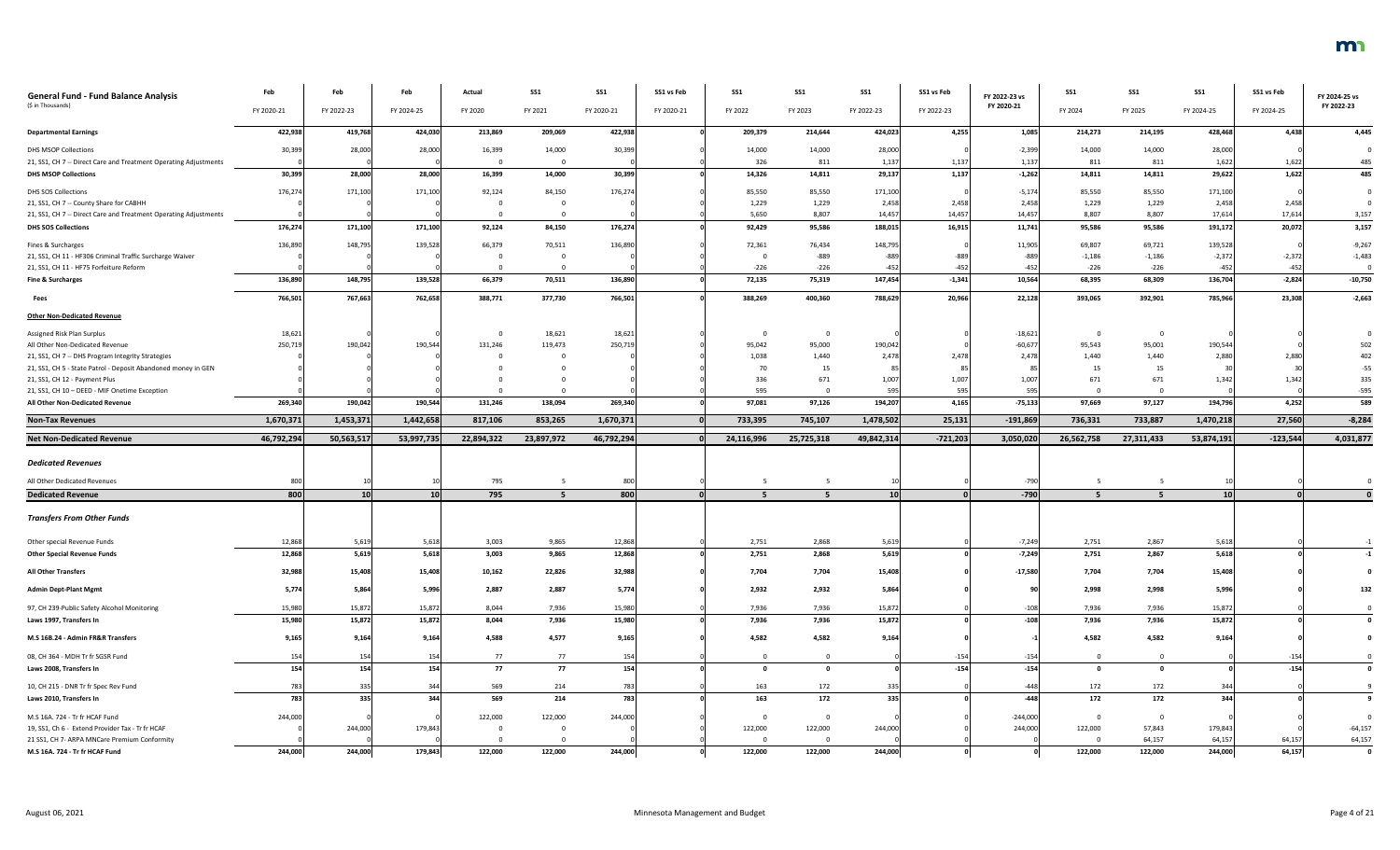| <b>General Fund - Fund Balance Analysis</b>                             | Feb        | Feb        | Feb        | Actual   | <b>SS1</b> | SS1        | SS1 vs Feb | <b>SS1</b> | SS <sub>1</sub>         | <b>SS1</b> | SS1 vs Feb | FY 2022-23 vs | SS1            | SS1      | SS <sub>1</sub> | SS1 vs Feb | FY 2024-25 vs |
|-------------------------------------------------------------------------|------------|------------|------------|----------|------------|------------|------------|------------|-------------------------|------------|------------|---------------|----------------|----------|-----------------|------------|---------------|
| (\$ in Thousands)                                                       | FY 2020-21 | FY 2022-23 | FY 2024-25 | FY 2020  | FY 2021    | FY 2020-21 | FY 2020-21 | FY 2022    | FY 2023                 | FY 2022-23 | FY 2022-23 | FY 2020-21    | FY 2024        | FY 2025  | FY 2024-25      | FY 2024-25 | FY 2022-23    |
| 15, CH 77 - Parking Internal Service Fund                               | 1,98       | 1,982      | 1,982      | 991      | 992        | 1,983      |            | 991        | 991                     | 1,982      |            |               | 991            | 991      | 1,982           |            |               |
| Laws 2015, Transfers In                                                 | 1,983      | 1,982      | 1,982      | 991      | 992        | 1,983      |            | 991        | 991                     | 1,982      |            |               | 991            | 991      | 1,982           |            |               |
| 19, SS1, Ch 9 - Transfer from Premium Security Plan Account             | 142,000    |            |            |          | 142,000    | 142,000    |            |            |                         |            |            | $-142,000$    |                |          |                 |            |               |
| 19, Ch 60 - Tr from Opiate Epidemic Response Account                    | 5,439      |            |            |          | 5,439      | 5,439      |            |            |                         |            |            | $-5,43$       |                |          |                 |            |               |
| 19, SS1, CH 9 - Transfer from Long Term Care Options Account            | 3,242      |            |            | 3,242    |            | 3,242      |            |            |                         |            |            | $-3,24$       |                |          |                 |            |               |
| 19, SS1, CH11 - PELSB Licensure Fees (SPRECREV)                         |            |            |            | 80       |            |            |            |            |                         |            |            |               |                |          |                 |            |               |
| Laws 2019, Transfers In                                                 | 150,761    |            |            | 3,322    | 147,439    | 150,761    |            |            |                         |            |            | $-150,761$    | $\Omega$       |          |                 |            |               |
| 20, SS5, CH 3 - Spec Rev Fund Premium Security Account (Tr In)          | 105,000    |            |            |          | 105,000    | 105,000    |            |            |                         |            |            | $-105,000$    |                |          |                 |            |               |
| 20, SS5, CH 3 - Refinance Health Response Fund to CRF, GF Cancel        | 10,425     |            |            |          | 10,425     | 10,425     |            |            |                         |            |            | $-10,425$     |                |          |                 |            |               |
| 20, CH 70 - Unobligated Health Care Response Fund Balance               | 66,219     |            |            |          | 66,219     | 66,219     |            |            |                         |            |            | $-66,21$      |                |          |                 |            |               |
| 20, CH 71, 81 - Unobligated COVID-19 MN Fund Balance                    | 16,742     |            |            |          | 16,742     | 16,742     |            |            |                         |            |            | $-16,742$     |                |          |                 |            |               |
| Laws 2020, Transfers In                                                 | 198,386    |            |            |          | 198,386    | 198,386    |            |            |                         |            |            | $-198,386$    |                |          |                 |            |               |
| 21, CH 12 - ARPA SFRF Revenue Replacement (TR-IN)                       |            |            |            |          |            |            |            |            | 633,100                 | 633,100    | 633,100    | 633,100       | 550,000        |          | 550,000         | 550,000    | $-83,100$     |
| 21, SS1, CH 4 - Transfer from Consumer Education Account - SPECREV      |            |            |            |          |            |            |            | 300        |                         | 300        |            |               |                |          |                 |            | $-300$        |
| 21, SS1, CH 12 - Info and Telecomm Acct Funds Cancel (TR IN) - SPECR    |            |            |            |          |            |            |            |            |                         |            |            |               |                |          |                 |            |               |
| 21, SS1, CH 12 - State Data Security Account Cancellation (transfer in) |            |            |            |          |            |            |            |            |                         |            |            |               | 1,200          |          | 1,200           | 1,200      | 1,200         |
| Laws 2021, Transfer In                                                  |            |            |            |          | 179        |            | 179        | 300        | 633,100                 | 633,400    | 633,400    | 633,221       | 551,200        |          | 551,200         | 551,200    | $-82,200$     |
| <b>Transfers From Other Funds</b>                                       | 672,842    | 298,398    | 234,381    | 155,643  | 517,378    | 673,021    | 179        | 149,359    | 782,285                 | 931,644    | 633,246    | 258,623       | 700,334        | 149,250  | 849,584         | 615,203    | $-82,060$     |
| <b>Prior Year Adjustment and Other Financial Transactions</b>           |            |            |            |          |            |            |            |            |                         |            |            |               |                |          |                 |            |               |
| Cancel of Prior Year Encumbrances                                       | 121,872    | 70,000     | 70,000     | 86,872   | 35,000     | 121,872    |            | 35,000     | 35,000                  | 70,000     |            | $-51,872$     | 35,000         | 35,000   | 70,000          |            |               |
| E-12 spending under FY 2020 Close                                       | 41,328     |            |            |          | 41,328     | 41,328     |            |            |                         |            |            | $-41,328$     |                |          |                 |            |               |
| 20, CH 71 - Emergency Services Grants, FEMA Reim./Cancel                | 1,148      |            |            |          | 1,148      | 1,148      |            |            |                         |            |            | $-1,14$       |                |          |                 |            |               |
| 21, Ch 12 - GF Refinance w/CRF (PPA)                                    |            |            |            |          |            |            |            | 58,633     |                         | 58,633     | 58,633     | 58,63         |                |          |                 |            | $-58,633$     |
| 21, SS1, CH 7 -- Enacted 20, CH 66, 70, 71, 74, 81 Refinancing          |            |            |            |          | 59,547     | 59,547     | 59,547     |            |                         |            |            | -59,547       |                |          |                 |            |               |
| <b>Cancel of Prior Year Encumbrances</b>                                | 164,348    | 70,000     | 70,000     | 86,872   | 137,023    | 223,895    | 59,547     | 93,633     | 35,000                  | 128,633    | 58,633     | $-95,262$     | 35,000         | 35,000   | 70,000          |            | $-58,633$     |
| <b>Prior Yr Revenue &amp; Transfers</b>                                 | 21,385     |            |            | 21,385   |            | 21,385     |            |            |                         |            |            | $-21,385$     | - 0            |          |                 |            |               |
| Loan Receipts                                                           | 1,037      | 2,418      | 2,418      | 1,037    |            | 1,037      |            | 1,209      | 1,209                   | 2,418      |            | 1,381         | 1,209          | 1,209    | 2,418           |            |               |
| Loan Issuances                                                          | $-1,311$   | $-2,690$   | $-2,690$   | $-1,311$ |            | $-1,311$   |            | $-1,345$   | $-1,345$                | $-2,690$   |            | $-1,379$      | $-1,345$       | $-1,345$ | $-2,690$        |            |               |
| <b>Net Loan Activity</b>                                                | $-274$     | $-272$     | $-272$     | $-274$   |            | $-274$     |            | $-136$     | $-136$                  | $-272$     |            |               | -136           | $-136$   | $-272$          |            |               |
| Cash Advance (to MSFA for MPLS NFL Stadium Obligation)                  | $-8,261$   |            |            | $-8,261$ |            | $-8,261$   |            |            | $\mathbf 0$             |            |            | 8,261         | $\overline{0}$ | $\Omega$ |                 |            |               |
| Advance Reimbursement (from MPLS)                                       | 1,271      | 5,084      | 5,084      |          | 1,271      | 1,271      |            | 2,542      | 2,542                   | 5,084      |            | 3,81          | 2,542          | 2,542    | 5,084           |            |               |
| Net Cash Advance & Reimbursement                                        | $-6,990$   | 5,084      | 5,084      | $-8,261$ | 1,271      | $-6,990$   |            | 2,542      | 2,542                   | 5,084      |            | 12,074        | 2,542          | 2,542    | 5,084           |            |               |
| <b>Prior Year Adjustments</b>                                           | 178,469    | 74,812     | 74,812     | 99,722   | 138,294    | 238,016    | 59,547     | 96,039     | 37,406                  | 133,445    | 58,633     | $-104,571$    | 37,406         | 37,406   | 74,812          |            | $-58,633$     |
| <b>New Legislation Revenues</b>                                         |            |            |            |          |            |            |            |            |                         |            |            |               |                |          |                 |            |               |
| <b>Tax Revenues</b>                                                     |            |            |            |          |            |            |            |            |                         |            |            |               |                |          |                 |            |               |
| 21, SS1, CH 14 - Fed Conformity Further Consol. Approp. Act             |            |            |            |          |            |            |            | $-11,680$  | 900                     | $-10,780$  | $-10,780$  | $-10,780$     | 610            | 300      | 910             | 91         | 11,690        |
| 21, SS1, CH 14 - Federal Conformity CARES Act                           |            |            |            |          |            |            |            | $-1,600$   | 1,700                   | 100        | 100        | 100           |                |          |                 |            | $-100$        |
| 21, SS1, CH 14 - Fed Conformity Consol Approp Act                       |            |            |            |          |            |            |            | $-5,625$   | $-515$                  | $-6,140$   | $-6,140$   | $-6,140$      | $-315$         | $-315$   | $-630$          | $-630$     | 5,510         |
| 21, SS1, CH 14 - PPP Loan Exclusion, 100% from Gross Income             |            |            |            |          |            |            |            | $-191,500$ | $-18,200$               | $-209,700$ | $-209,700$ | $-209,700$    | $-14,400$      | $-9,900$ | $-24,300$       | $-24,300$  | 185,400       |
| 21, SS1, CH 14 - Federal Conformity UI Benefit Subtraction              |            |            |            |          |            |            |            | $-234,800$ | $\overline{\mathbf{0}}$ | $-234,800$ | $-234,800$ | $-234,800$    |                |          |                 |            | 234,800       |
| 21, SS1, CH 14 - Volunteer Driver Subtraction                           |            |            |            |          |            |            |            | $-30$      | $-30$                   | -60        |            |               | $-30$          | $-30$    |                 |            | $\mathbf 0$   |
| 21, SS1, CH 14 - Section 179 Expensing Modified                         |            |            |            |          |            |            |            | $-3,800$   | 1,000                   | $-2,800$   | $-2,800$   | $-2,800$      | 1,000          | 1,000    | 2,000           | 2,000      | 4,800         |
| 21, SS1, CH 14 - Working Family Credit - Lower Minimum Age              |            |            |            |          |            |            |            | $-4,300$   | $-4,400$                | $-8,700$   | $-8,700$   | $-8,700$      | $-4,500$       | $-4,500$ | $-9,000$        | $-9,000$   | $-300$        |
| 21, SS1, CH 14 - Angel Tax Credit                                       |            |            |            |          |            |            |            | - ೧        | $-5,000$                | $-5,000$   | $-5,000$   | $-5,000$      |                | ി        |                 |            | 5,000         |
| 21, SS1, CH 14 - Film Production Tax Credit                             |            |            |            |          |            |            |            | $-4,950$   | $-4,950$                | $-9,900$   | $-9,900$   | $-9,900$      | $-4,950$       | $-4,950$ | $-9,900$        | $-9,900$   |               |
| 21, SS1, CH 14 - Student Loan Credit- Marriage Penalty Change           |            |            |            |          |            |            |            | $-500$     | $-500$                  | $-1,000$   | $-1,000$   | $-1,000$      | $-500$         | $-500$   | $-1,000$        | $-1,000$   |               |
| 21, SS1, CH 14 - Housing Tax Credit                                     |            |            |            |          |            |            |            |            |                         |            |            |               | $-9,900$       | $-9,900$ | $-19,800$       | $-19,800$  | $-19,800$     |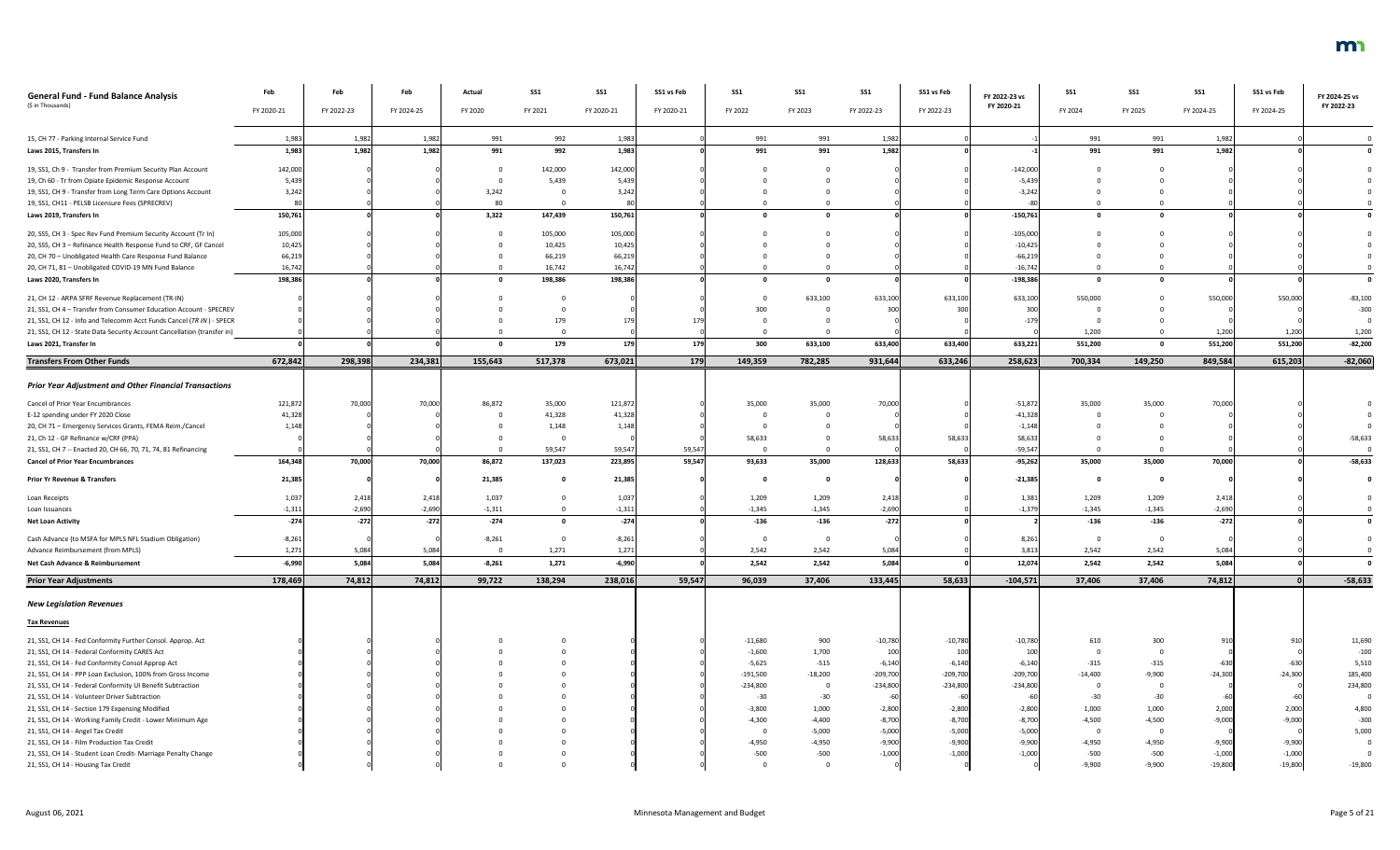| <b>General Fund - Fund Balance Analysis</b><br>(\$ in Thousands)        | Feb        | Feb        | Feb        | Actual   | SS1     | SS1        | SS1 vs Feb | SS1        | SS1             | <b>SS1</b> | SS1 vs Feb | FY 2022-23 vs<br>FY 2020-21 | <b>SS1</b> | SS1       | <b>SS1</b> | SS1 vs Feb | FY 2024-25 vs<br>FY 2022-23 |
|-------------------------------------------------------------------------|------------|------------|------------|----------|---------|------------|------------|------------|-----------------|------------|------------|-----------------------------|------------|-----------|------------|------------|-----------------------------|
|                                                                         | FY 2020-21 | FY 2022-23 | FY 2024-25 | FY 2020  | FY 2021 | FY 2020-21 | FY 2020-21 | FY 2022    | FY 2023         | FY 2022-23 | FY 2022-23 |                             | FY 2024    | FY 2025   | FY 2024-25 | FY 2024-25 |                             |
| 21, SS1, CH 14 - Partnership Audits- MTC Model                          |            |            |            |          |         |            |            | $-600$     | $-1,400$        | $-2,000$   | $-2,000$   | $-2,000$                    | $-1,500$   | $-1,600$  | $-3,100$   | $-3,100$   | $-1,100$                    |
| 21, SS1, CH 14 - Local Homeless Prevention Aid- Interact                |            |            |            |          |         |            |            |            |                 |            |            |                             | 210        | 210       | 420        | 420        | 420                         |
| 21, SS1, CH 14 - General Levy CI Market Value Exclusion - Interact      |            |            |            |          |         |            |            |            |                 |            |            |                             | 600        | 600       | 1,200      | 1,200      | 1,200                       |
| 21, SS1, CH 14 - Fed Conformity Further Consol. Approp. Act             |            |            |            |          |         |            |            | $-4,420$   | 720             | $-3,700$   | $-3,700$   | $-3,700$                    | 590        | 570       | 1,160      | 1,160      | 4,860                       |
| 21, SS1, CH 14 - Fed Conformity Consol Approp Act                       |            |            |            |          |         |            |            | $-4,900$   | $-400$          | $-5,300$   | $-5,300$   | $-5,300$                    | $-300$     | $-300$    | $-600$     | $-600$     | 4,700                       |
| 21, SS1, CH 14 - PPP Loan Exclusion, 100% from Gross Income             |            |            |            |          |         |            |            | $-183,500$ | $-15,900$       | $-199,400$ | $-199,400$ | $-199,400$                  | $-12,200$  | $-9,200$  | $-21,400$  | $-21,400$  | 178,000                     |
| 21, SS1, CH 14 - Section 179 Expensing Modified                         |            |            |            |          |         |            |            | $-1,400$   | 400             | $-1,000$   | $-1,000$   | $-1,000$                    | 400        | 400       | 800        | 800        | 1,800                       |
| 21, SS1, CH 14 - Historic Rehabilitation Credit                         |            |            |            |          |         |            |            | $-5,600$   | $-7,000$        | $-12,600$  | $-12,600$  | $-12,600$                   | $-7,000$   | $-7,000$  | $-14,000$  | $-14,000$  | $-1,400$                    |
| 21, SS1, CH 14 - Exempt K-12 Fundraising                                |            |            |            |          |         |            |            | $-640$     | $-670$          | $-1,310$   | $-1,310$   | $-1,310$                    | -690       | $-720$    | $-1,410$   | $-1,410$   | $-100$                      |
| 21, SS1, CH 14 - Exempt College Preferred Seating                       |            |            |            |          |         |            |            | $-880$     | $-890$          | $-1,770$   | $-1,770$   | $-1,770$                    | $-900$     | $-910$    | $-1,810$   | $-1,810$   | -40                         |
| 21, SS1, CH 14 - Construction Exemption Public Safety Facilities        |            |            |            |          |         |            |            | $-1,980$   | $-4,140$        | $-6,120$   | $-6,120$   | $-6,120$                    | $-4,290$   | $-4,440$  | $-8,730$   | $-8,730$   | $-2,610$                    |
| 21, SS1, CH 14 - Construction Exemption Maplewood Fire Station          |            |            |            |          |         |            |            | $-220$     |                 | $-220$     | $-220$     | $-220$                      |            |           |            |            | 220                         |
| 21, SS1, CH 14 - Construction Exemption Buffalo Fire Station            |            |            |            |          |         |            |            | $-230$     |                 | $-230$     | $-230$     | $-230$                      |            |           |            |            | 230                         |
| 21, SS1, CH 14 - Construction Exemption Plymouth Fire Station           |            |            |            |          |         |            |            |            |                 | -70        |            |                             |            |           |            |            |                             |
| 21, SS1, CH 14 - Construction Exemption Minnetonka Fire Station         |            |            |            |          |         |            |            | $-190$     |                 | $-190$     | -190       |                             |            |           |            |            |                             |
| 21, SS1, CH 14 - Construction Exemption, Extension, Melrose             |            |            |            |          |         |            |            |            |                 | -60        |            |                             |            |           |            |            |                             |
| 21, SS1, CH 14 - Various Exemptions, Alexandria                         |            |            |            |          |         |            |            | $-170$     | $-120$          | $-290$     | $-290$     |                             |            |           |            |            | 290                         |
| 21, SS1, CH 14 - June Acc Exempt Construction Material Vend.            |            |            |            |          |         |            |            | $-12,100$  | $-500$          | $-12,600$  | $-12,600$  | $-12,600$                   | $-500$     | $-500$    | $-1,000$   | $-1,000$   | 11,600                      |
| 21, SS1, CH 14 - Inc. MV Exclusion to \$150K for CI Property, Red. Levy |            |            |            |          |         |            |            |            | $-10,650$       | $-10,650$  | $-10,650$  | $-10,650$                   | $-20,100$  | $-20,100$ | $-40,200$  | $-40,200$  | $-29,550$                   |
| 21, SS1, CH 14 - Exempt Tribal Land, Cass County                        |            |            |            |          |         |            |            |            |                 |            |            |                             |            |           |            |            | 20                          |
| 21, SS1, CH 6 - Free State Park Entrance for Tribal Members             |            |            |            |          |         |            |            |            |                 |            |            |                             |            |           |            |            |                             |
|                                                                         |            |            |            |          |         |            |            |            |                 |            |            |                             |            |           | $-650$     |            |                             |
| 21, SS1, CH 5 - METC Borrowing Interaction - Income Tax                 |            |            |            |          |         |            |            |            | $-20$           |            |            |                             | $-250$     | $-400$    |            | $-650$     | $-630$                      |
| Subtotal - Tax Revenues                                                 |            |            |            |          |         |            |            | $-675,707$ | $-70,627$       | $-746,334$ | $-746,334$ | $-746,334$                  | $-78,917$  | $-72,187$ | $-151,104$ | $-151,104$ | 595,230                     |
| <b>Non-Tax Revenues</b>                                                 |            |            |            |          |         |            |            |            |                 |            |            |                             |            |           |            |            |                             |
| 21, SS1, CH 3 - Custom Meat Exemption (Fees) Ag                         |            |            |            |          |         |            |            |            |                 | -14        |            |                             |            |           |            |            |                             |
| 21, SS1, CH 4 - Commerce - Natural Gas Innovation Act                   |            |            |            |          |         |            |            |            | 189             | 378        |            |                             |            |           |            |            |                             |
| 21, SS1, CH 4 - Public Utilities Commission - Natural Gas Innovation Ac |            |            |            |          |         |            |            | 112        | 112             | 224        |            |                             | 112        | 112       |            | 224        |                             |
| 21, SS1, CH 4 - Public Utilities Commission Assessment                  |            |            |            |          |         |            |            | 280        | 40 <sup>c</sup> |            |            |                             |            |           |            |            |                             |
| 21, SS1, CH 4 - Department of Commerce Assessment                       |            |            |            |          |         |            |            |            |                 | 744        |            |                             |            |           |            |            |                             |
| 21, SS1, CH 4 - Commerce - Energy Regulation & Planning Division Ass    |            |            |            |          |         |            |            |            | 149<br>38       |            |            |                             |            |           |            |            |                             |
|                                                                         |            |            |            |          |         |            |            |            |                 |            |            |                             |            |           |            |            |                             |
| 21, SS1, CH 4 - Commerce - Telecommunications Division Assessment       |            |            |            |          |         |            |            |            |                 |            |            |                             |            |           |            |            |                             |
| 21, SS1, CH 4 - Debt Buyer Regulation                                   |            |            |            |          |         |            |            |            |                 |            |            |                             |            |           |            |            |                             |
| 21, SS1, CH 4 - Student Loan Borrower Bill of Rights                    |            |            |            |          |         |            |            | 130        | 112             | 242        |            |                             |            | 112       |            |            |                             |
| 21, SS1, CH 4 - Transfer from Consumer Education Account                |            |            |            |          |         |            |            | 300        |                 | 300        | 300        |                             |            |           |            |            |                             |
| 21, SS1, CH 10 - DEED - MIF Onetime Exception                           |            |            |            |          |         |            |            | 595        |                 | 595        |            |                             |            |           |            |            | $-595$                      |
| 21, SS1, CH 11 - GF Reimb. Prob Serv: Meeker / Renville / Mille Lacs    |            |            |            |          |         |            |            | 1,170      | 1,170           | 2,340      | 2,340      | 2,340                       | 1,170      | 1,170     | 2,340      | 2,340      |                             |
| 21, SS1, CH 11 - HF441 Certificate Violations                           |            |            |            |          |         |            |            |            |                 |            |            |                             |            |           |            |            |                             |
| 21, SS1, CH 11 - HF306 Criminal Traffic Surcharge Waiver                |            |            |            |          |         |            |            |            | $-889$          | -889       | -889       |                             | $-1,186$   | $-1,186$  | $-2,372$   | $-2,372$   | $-1,483$                    |
| 21, SS1, CH 11 - HF75 Forfeiture Reform                                 |            |            |            |          |         |            |            | $-226$     | $-226$          | $-452$     |            |                             | $-226$     | $-226$    | $-452$     | $-452$     |                             |
| 21, CH 30 - State Gov Spec Reve Fund Solvency                           |            |            |            |          |         |            |            |            | $-77$           | $-154$     | $-154$     |                             |            | $-77$     | $-154$     | $-154$     |                             |
| 21, SS1, CH 7 -- ARPA MNCare Premium Conformity                         |            |            |            |          |         |            |            |            |                 |            |            |                             |            | 64,157    | 64,157     | 64,157     | 64,157                      |
| 21, SS1, CH 7 - County Share for CABHH                                  |            |            |            |          |         |            |            | 1,229      | 1,229           | 2,458      | 2,458      | 2,458                       | 1,229      | 1,229     | 2,458      | 2,458      |                             |
| 21, SS1, CH 7 - DHS Program Integrity Strategies                        |            |            |            |          |         |            |            | 1,038      | 1,440           | 2,478      | 2,478      | 2,478                       | 1,440      | 1,440     | 2,880      | 2,880      |                             |
| 21, SS1, CH 7 - Direct Care and Treatment Operating Adjustments         |            |            |            |          |         |            |            | 326        | 811             | 1,137      | 1,137      | 1,137                       | 811        | 811       | 1,622      | 1,622      | 485                         |
| 21, SS1, CH 7 - Direct Care and Treatment Operating Adjustments         |            |            |            |          |         |            |            | 5,650      | 8,807           | 14,457     | 14,457     | 14,457                      | 8,807      | 8,807     | 17,614     | 17,614     | 3,157                       |
| 21, SS1, CH 7 - Enacted 20, CH 66, 70, 71, 74, 81 Refinancing           |            |            |            |          | 59,547  | 59,547     | 59,54      |            | - 0             |            |            | $-59,547$                   |            |           |            |            |                             |
| 21, SS1, CH 12 - ARPA SFRF Revenue Replacement (TR-IN)                  |            |            |            |          |         |            |            |            | 633,100         | 633,100    | 633,100    | 633,100                     | 550,000    |           | 550,000    | 550,000    | $-83,100$                   |
| 21, Ch 12 - GF Refinance w/CRF (PPA)                                    |            |            |            |          |         |            |            | 58,633     |                 | 58,633     | 58,633     | 58,633                      |            |           |            |            | $-58,633$                   |
| 21, SS1, CH 12 - Info and Telecomm Acct Funds Cancel (TR IN)            |            |            |            |          |         |            |            |            |                 |            |            |                             |            |           |            |            |                             |
| 21, SS1, CH 5 - State Patrol - Deposit Abandoned money in GEN           |            |            |            |          |         |            |            |            |                 |            |            |                             |            |           |            |            | $-55$                       |
| 21, SS1, CH 5 - Driver's License Reinstatement Fee Changes (12)         |            |            |            |          |         |            |            |            |                 |            |            |                             |            |           |            |            | $-18$                       |
| 21, SS1, CH 12 - Payment Plus                                           |            |            |            |          |         |            |            | 336        | 671             | 1,007      | 1,007      | 1,007                       | 671        | 671       | 1,342      | 1,342      | 335                         |
| 21, SS1, CH 12 - State Data Security Account Cancellation (transfer in) |            |            |            |          |         |            |            |            |                 |            |            |                             | 1,200      | $\Omega$  | 1,200      | 1,200      | 1,200                       |
| Subtotal - Non-Tax Revenues                                             |            |            |            |          | 59,726  | 59,726     | 59,726     | 69,910     | 647,100         | 717,010    | 717,010    | 657,284                     | 564,903    | 77,860    | 642,763    | 642,763    | $-74,247$                   |
| <b>New Legislation Revenues</b>                                         |            |            |            | $\bf{0}$ | 59,726  | 59,726     | 59,726     | $-605,797$ | 576,473         | $-29,324$  | $-29,324$  | $-89,050$                   | 485,986    | 5,673     | 491,659    | 491,659    | 520,983                     |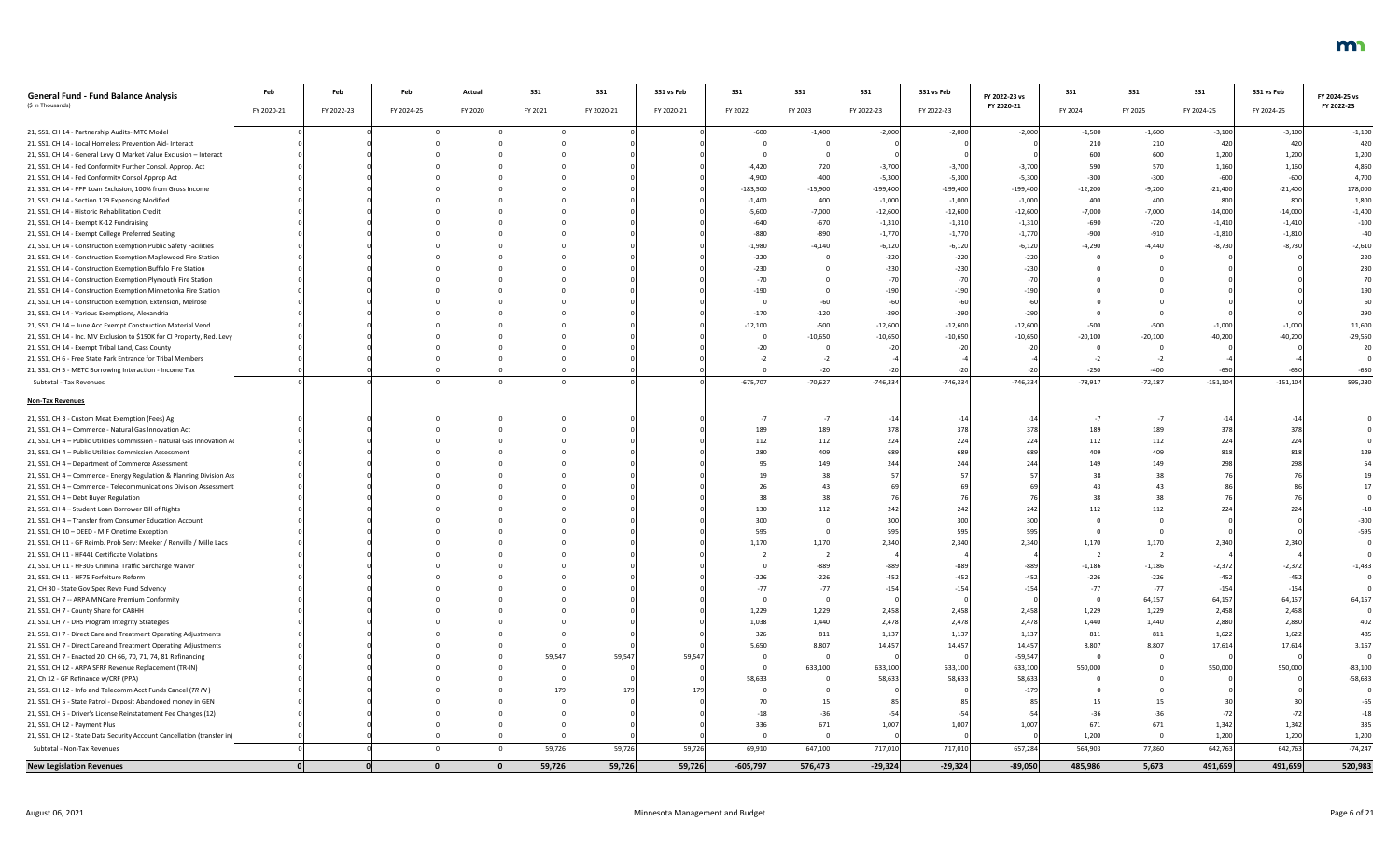| <b>General Fund - Fund Balance Analysis</b><br>(\$ in Thousands)      | Feb          | Feb         | Feb                      | Actual    | <b>SS1</b> | SS1        | SS1 vs Feb | SS1       | <b>SS1</b>     | <b>SS1</b> | SS1 vs Feb       | FY 2022-23 vs<br>FY 2020-21 | <b>SS1</b> | SS1       | SS <sub>1</sub> | SS1 vs Feb | FY 2024-25 vs<br>FY 2022-23 |
|-----------------------------------------------------------------------|--------------|-------------|--------------------------|-----------|------------|------------|------------|-----------|----------------|------------|------------------|-----------------------------|------------|-----------|-----------------|------------|-----------------------------|
|                                                                       | FY 2020-21   | FY 2022-23  | FY 2024-25               | FY 2020   | FY 2021    | FY 2020-21 | FY 2020-21 | FY 2022   | FY 2023        | FY 2022-23 | FY 2022-23       |                             | FY 2024    | FY 2025   | FY 2024-25      | FY 2024-25 |                             |
|                                                                       |              |             |                          |           |            |            |            |           |                |            |                  |                             |            |           |                 |            |                             |
| <b>E-12 Education</b>                                                 |              |             |                          |           |            |            |            |           |                |            |                  |                             |            |           |                 |            |                             |
| <b>General Education</b>                                              | 14,746,638   | 14,875,365  | 14,989,074               | 7,338,212 | 7,408,426  | 14,746,638 |            | 7,569,266 | 7,804,527      | 15,373,793 | 498,428          | 627,155                     | 7,824,813  | 7,804,367 | 15,629,180      | 640,106    | 255,387                     |
| <b>Enrollment Options Transportation</b>                              |              |             | - 29                     | 11        | 11         |            |            | 12        | 13             | 25         |                  |                             | 14         | 15        |                 |            |                             |
| Abatement Aid                                                         | 4,365        | 6,455       | 9,058                    | 1,770     | 2,595      | 4,365      |            | 2,897     | 3,558          | 6,455      |                  | 2,090                       | 4,546      | 4,512     | 9,058           |            | 2,603                       |
| <b>Consolidation Transition Aid</b>                                   | 270          | 682         | 893                      |           | 270        | 270        |            | 309       | 373            | 682        |                  | 412                         | 443        | 450       | 893             |            | 211                         |
| Nonpublic Pupil Aid                                                   | 36,109       | 34,082      | 37,443                   | 17,456    | 18,653     | 36,109     |            | 16,991    | 17,450         | 34,441     | 359              | $-1,668$                    | 18,485     | 19,175    | 37,660          |            | 3,219                       |
| Nonpublic Transportation                                              | 37,838       | 38,428      | 39,408                   | 18,809    | 19,029     | 37,838     |            | 19,770    | 19,906         | 39,676     | 1,248            | 1,838                       | 19,988     | 19,994    | 39,982          | 574        | 306                         |
| 21, SS1, CH 13 - English Learner Cross-Sbsdy Rdctn Aid (FY22-25 only) |              |             |                          |           |            |            |            | 2,000     | 2,000          | 4,000      | 4,000            | 4,000                       | 2,000      | 2,000     | 4,000           | 4,000      |                             |
| Spec Prov for Select Districts                                        |              | 130         | 130                      | 65        | 65         | 130        |            | 65        | 65             | 130        |                  |                             | 65         | 65        | 130             |            |                             |
| Career and Technical Aid                                              | 7,153        | 4,94        | 3,653                    | 3,857     | 3,296      | 7,153      |            | 2,668     | 2,279          | 4,947      |                  | $-2,206$                    | 1,944      | 1,709     | 3,653           |            | $-1,294$                    |
| <b>Pregnant/Parenting Pupil Trans</b>                                 | 112          | 111         | 110                      |           | 112        | 112        |            | 56        | 55             | 111        |                  |                             | 55         | 55        | 110             |            | $-1$                        |
| <b>Other General Education Programs</b>                               | 85,999       | 84,860      | 90,724                   | 41,968    | 44,031     | 85,999     |            | 44,768    | 45,699         | 90,467     | 5,607            | 4,468                       | 47,540     | 47,975    | 95,515          | 4,791      | 5,048                       |
| <b>General Education</b>                                              | 14,832,637   | 14,960,225  | 15,079,798               | 7,380,180 | 7,452,457  | 14,832,637 |            | 7,614,034 | 7,850,226      | 15,464,260 | 504,035          | 631,623                     | 7,872,353  | 7,852,342 | 15,724,695      | 644,897    | 260,435                     |
| Charter School Lease Aid                                              | 169,089      | 192,734     | 214,959                  | 83,171    | 85,918     | 169,089    |            | 93,547    | 99,819         | 193,366    | 632              | 24,277                      | 104,834    | 110,150   | 214,984         |            | 21,618                      |
| Recovery Programs                                                     | 1,500        | 1,500       | 1,500                    | 712       | 788        | 1,500      |            | 750       | 750            | 1,500      |                  |                             | 750        | 750       | 1,500           |            | $\Omega$                    |
| Achievement and Integration Aid                                       | 163,052      | 167,113     | 169,578                  | 76,848    | 86,204     | 163,052    |            | 84,057    | 83,431         | 167,488    |                  | 4,43                        | 84,400     | 85,198    | 169,598         |            | 2,110                       |
| Interdistrict Desegregation Transportation                            | 29,901       | 27,133      | 31,620                   | 14,231    | 15,670     | 29,901     |            | 12,310    | 14,823         | 27,133     |                  | $-2,768$                    | 15,414     | 16,206    | 31,620          |            | 4,487                       |
| <b>Education Excellence - Choice Programs</b>                         | 363,542      | 388,480     | 417,657                  | 174,962   | 188,580    | 363,542    |            | 190,664   | 198,823        | 389,487    | 1,007            | 25,945                      | 205,398    | 212,304   | 417,702         |            | 28,215                      |
| Indian Education Formula Aid                                          | 20,499       | 23,126      | 24,866                   | 9,685     | 10,814     | 20,499     |            | 11,351    | 11,775         | 23,126     |                  | 2,627                       | 12,203     | 12,663    | 24,866          |            | 1,740                       |
| Indian Teacher Preparation Grants                                     | 920          | 920         | 920                      | 460       | 460        | 920        |            | 600       | 600            | 1,200      | 280              | 280                         | 600        | 600       | 1,200           |            |                             |
| <b>Tribal Contract Schools</b>                                        | 5,033        | 5,570       | 6,406                    | 2,766     | 2,267      | 5,033      |            | 2,743     | 3,160          | 5,903      |                  |                             | 3,366      | 3,534     | 6,900           |            | 997                         |
| Early Childhood Programs at Tribal Schools                            | 136          | 136         | 136                      | 68        | 68         | 136        |            | 68        | 68             | 136        |                  |                             | 68         | 68        | 136             |            |                             |
| <b>Education Excellence - Indian Programs</b>                         | 26,588       | 29,752      | 32,328                   | 12,979    | 13,609     | 26,588     |            | 14,762    | 15,603         | 30,365     | 613 <sup> </sup> | 3,777                       | 16,237     | 16,865    | 33,102          | 774 I      | 2,737                       |
| <b>Statewide Testing</b>                                              | 21,604       | 21,784      | 21,784                   | 10,712    | 10,892     | 21,604     |            | 9,692     | 9,692          | 19,38      | $-2,400$         | $-2,220$                    | 10,892     | 10,892    | 21,784          |            | 2,400                       |
| Alternative Teacher Compensation Aid                                  | 177,939      | 177,088     | 176,943                  | 89,125    | 88,814     | 177,939    |            | 88,896    | 88,898         | 177,794    | 706              | $-145$                      | 88,524     | 88,456    | 176,980         |            | $-814$                      |
| Principals Academy                                                    | 400          | 400         | 400                      | 200       | 200        | 400        |            | 200       | 200            | 400        |                  |                             | 200        | 200       | 400             |            |                             |
| <b>ACT Reimbursements</b>                                             | 3,022        | 3,02        | 3,022                    | 1,511     | 1,511      | 3,022      |            | 1,011     | 1,011          | 2,022      | $-1,000$         | $-1,000$                    | 1,011      | 1,011     | 2,022           | $-1,000$   |                             |
| <b>Singing Based Pilot</b>                                            | 230          |             |                          | 230       |            | 230        |            |           | $\mathbf 0$    |            |                  | $-230$                      | $\Omega$   | $\Omega$  |                 |            |                             |
| <b>Education Excellence - Innovation Accountability</b>               | 203,195      | 202,294     | 202,149                  | 101,778   | 101,417    | 203,195    |            | 99,799    | 99,801         | 199,600    | $-2,694$         | $-3,595$                    | 100,627    | 100,559   | 201,186         | $-963$     | 1,586                       |
| Advanced Placement / Intl Baccalaureate                               | 9,000        | 9,000       | 9,000                    | 4,498     | 4,502      | 9,000      |            | 4,500     | 4,500          | 9,000      |                  |                             | 4,500      | 4,500     | 9,000           |            |                             |
| <b>Concurrent Enrollment</b>                                          | 8,000        | 8,000       | 8,000                    | 4,000     | 4,000      | 8,000      |            | 4,000     | 4,000          | 8,000      |                  |                             | 4,000      | 4,000     | 8,000           |            |                             |
| Literacy Incentive Aid                                                | 89,156       | 91,043      | 89,291                   | 44,498    | 44,658     | 89,156     |            | 45,075    | 45,968         | 91,043     |                  | 1,887                       | 44,667     | 44,624    | 89,291          |            | $-1,752$                    |
| Serve Minnesota                                                       | 1,800        | 1,800       | 1,800                    | 900       | 900        | 1,800      |            | 900       | 900            | 1,800      |                  |                             | 900        | 900       | 1,800           |            |                             |
| Early Childhood Literacy Programs                                     | 15,900       | 15,900      | 15,900                   | 7,950     | 7,950      | 15,900     |            | 7,950     | 7,950          | 15,900     |                  |                             | 7,950      | 7,950     | 15,900          |            |                             |
| <b>Student Organizations</b>                                          | 1,536        | 1,53(       | 1,536                    | 768       | 768        | 1,536      |            | 768       | 768            | 1,536      |                  |                             | 768        | 768       | 1,536           |            |                             |
| Minnesota Math Corps                                                  | 1,000        | 1,00        | 1,000                    | 500       | 500        | 1,000      |            | 1,000     | 1,000          | 2,000      | 1,000            | 1,000                       | 500        | 500       | 1,000           |            | $-1,000$                    |
| <b>Civic Education Grants</b>                                         |              |             |                          | 75        | 75         |            |            | -75       | 75             | 150        | 150              |                             |            |           |                 |            | $-150$                      |
| 21, SS1, CH 13 - MN Youth Council                                     |              |             |                          |           |            |            |            | 187       | 188            | 375        | 375              | 37                          |            |           |                 |            | $-375$                      |
| Starbase MN<br>Museums and Educational Centers                        | 2,350<br>92( | 1,000<br>92 | 1,000<br>92 <sub>0</sub> | 1,850     | 500        | 2,350      |            | 500       | 500            | 1,000      |                  | $-1,35$                     | 500<br>460 | 500       | 1,000<br>920    |            |                             |
| Race 2 Reduce Water Conservation Grants                               |              |             |                          | 460<br>45 | 460        |            |            | 610       | 610            | 1,220      |                  | 30                          |            | 460       |                 |            | $-300$                      |
| NW Regional Partnership                                               | 1,000        |             |                          | 1,000     |            | 1,000      |            |           |                |            |                  | $-1,000$                    |            |           |                 |            |                             |
| Support Our Schools                                                   | 6,421        |             |                          | 6,402     | 19         | 6,421      |            |           |                |            |                  | $-6,421$                    |            |           |                 |            |                             |
| <b>Statewide Concurrent Enrollment Teacher Training</b>               | 1,150        | 750         | 750                      | 775       | 375        | 1,150      |            | 375       | 375            | 750        |                  | $-400$                      | 375        | 375       | 750             |            |                             |
| Grow Your Own (TR OUT)                                                | 2,910        | 3,00        | 3.000                    | 1,455     | 1,455      | 2,910      |            | 6,500     | 6,500          | 13,000     | 10,000           | 10,090                      | 6,500      | 6,500     | 13,000          | 10,000     |                             |
| 21, SS1, CH 13 - Sanneh Foundation Grant                              |              |             |                          |           |            |            |            | 1,500     | 1,500          | 3,000      | 3,000            | 3,000                       |            |           |                 |            | $-3,000$                    |
| Certificate Incentive Program                                         | 860          |             |                          | 134       | 726        |            |            |           | $\overline{0}$ |            |                  | $-860$                      |            |           |                 |            |                             |
| Ag Educators                                                          | 500          | 500         |                          | 250       | 250        |            |            | 250       | 250            | 500        |                  |                             | 250        | 250       |                 |            |                             |
| 21, SS1, CH 13 - Girls in Action Grant                                |              |             |                          |           |            |            |            | 1,500     |                | 1,500      | 1,500            | 1,500                       |            |           |                 |            | $-1,500$                    |
| 21, SS1, CH 13 - Black Men Teach Twin Cities Grant (Tr to OHE)        |              |             |                          |           |            |            |            | 750       |                | 750        | 750              | 751                         |            |           |                 |            | $-750$                      |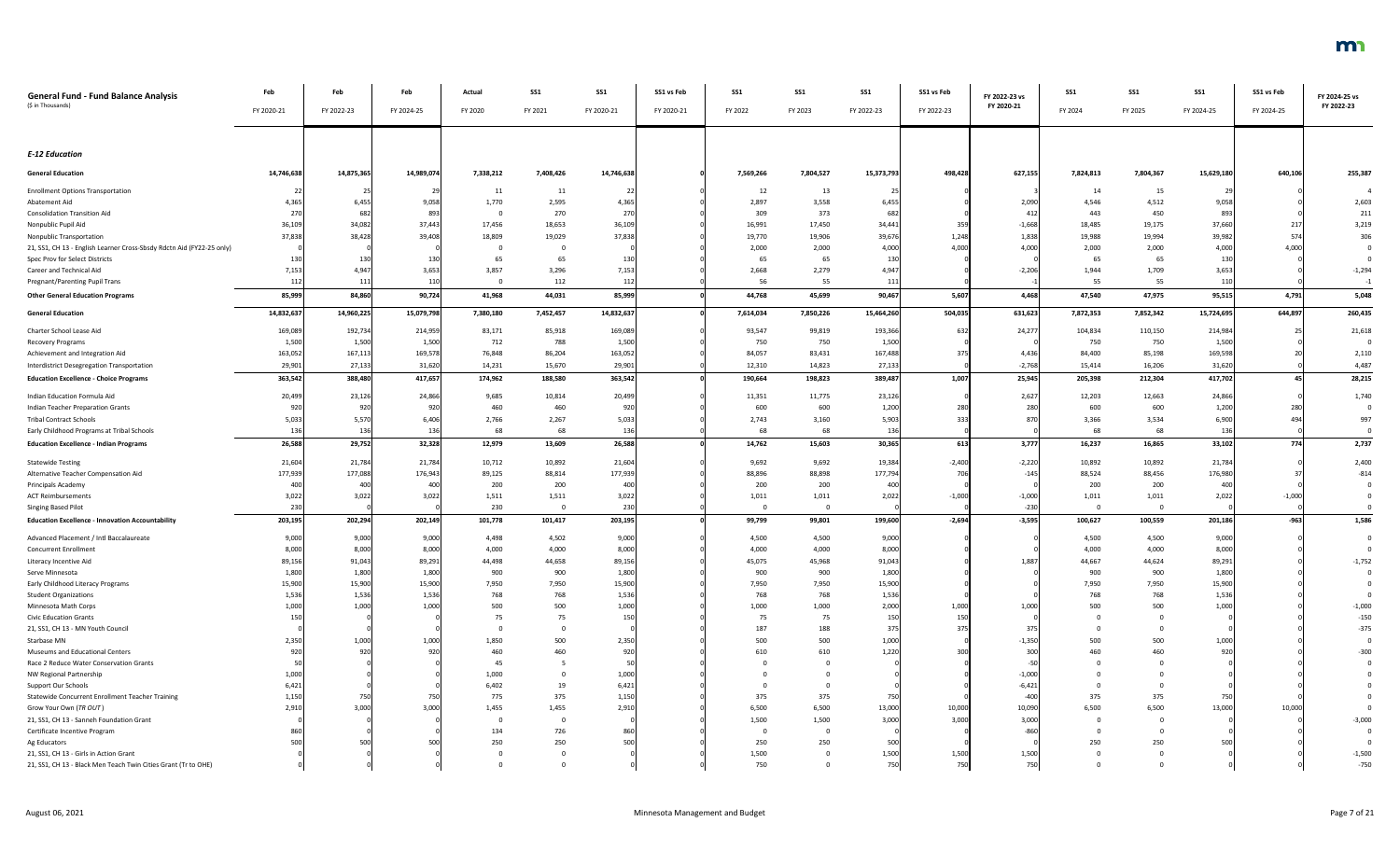| <b>General Fund - Fund Balance Analysis</b>                         | Feb        | Feb        | Feb        | Actual    | SS <sub>1</sub> | SS1        | SS1 vs Feb | SS1       | SS1       | SS1        | SS1 vs Feb | FY 2022-23 vs | <b>SS1</b> | SS1       | <b>SS1</b> | SS1 vs Feb | FY 2024-25 vs |
|---------------------------------------------------------------------|------------|------------|------------|-----------|-----------------|------------|------------|-----------|-----------|------------|------------|---------------|------------|-----------|------------|------------|---------------|
| (\$ in Thousands)                                                   | FY 2020-21 | FY 2022-23 | FY 2024-25 | FY 2020   | FY 2021         | FY 2020-21 | FY 2020-21 | FY 2022   | FY 2023   | FY 2022-23 | FY 2022-23 | FY 2020-21    | FY 2024    | FY 2025   | FY 2024-25 | FY 2024-25 | FY 2022-23    |
| 21, SS1, CH 13 - Come Teach in MN Hiring Bonuses (TR OUT) - SPECRE  |            |            |            |           |                 |            |            | 200       | 200       | 400        | 400        | 400           | 200        | 200       | 400        |            |               |
| 21, SS1, CH13 - Language Grants for Teachers (LETRS)                |            |            |            |           |                 |            |            | 3,000     |           | 3,000      | 3,000      | 3,000         |            |           |            |            | $-3,000$      |
| 21, SS1, CH 13 - Non-exclusionary Discipline Training               |            |            |            |           |                 |            |            | 1,750     |           | 1,750      | 1,750      | 1,750         |            |           |            |            | $-1,750$      |
| AP/IB STEM Grants                                                   |            | 500        |            | 250       | 250             |            |            | 250       | 250       | 500        |            |               |            | 250       |            |            |               |
| <b>Expanded Concurrent Enrollment Grants</b>                        |            |            | 750        | 343       | 369             |            |            | 500       | 500       | 1,000      |            |               |            | 500       | 1.000      |            |               |
| Minnesota Center for the Book                                       |            |            |            | 125       | 125             |            |            |           |           |            |            |               |            |           |            |            |               |
| Rural Career and Technical Education Consortium                     | 8,185      | 6,000      | 6,000      | 5,185     | 3,000           | 8,185      |            | 3,000     | 3,000     | 6,000      |            | $-2,185$      | 3.000      | 3,000     | 6,000      |            |               |
| Suicide Prevention Training for Teachers (Tr to MDH)                |            |            |            | 190       | 75              | 265        |            | 265       |           | 265        |            |               |            |           |            |            |               |
| 19, SS1, CH 11 - Minnesota Council on Economic Education            |            |            |            | 117       | 118             |            |            |           |           |            |            |               |            |           |            |            |               |
| 21, SS1, CH 4 - MN Council Econ Ed (MCEE)                           |            |            |            |           |                 |            |            | 150       | 150       | 300        |            |               |            |           |            |            |               |
| P-TECH Schools                                                      | 1,000      | 1,582      | 1,582      | 500       | 500             | 1,000      |            | 791       | 791       | 1,582      |            |               |            |           | 1.582      |            |               |
| 19, SS1, CH 11 - Online Access to Music Education Grants            |            |            |            | 100       | 100             |            |            |           | - 0       |            |            | $-200$        |            |           |            |            |               |
| MN Indep College & Community (Tr to OHE)                            |            | 1,250      | 1,250      |           |                 |            |            | 625       | 625       | 1,250      |            | 1,250         | 625        | 625       | 1,250      |            |               |
| 21, SS1, CH 13 - Digital Well-being Grant                           |            |            |            |           |                 |            |            | 1,000     |           | 1,000      | 1,000      | 1,000         |            |           |            |            | $-1,000$      |
| <b>Education Excellence - Special Student &amp; Teacher Program</b> | 154,050    | 144,531    | 142,779    | 82,370    | 71,680          | 154,050    |            | 87,971    | 80,600    | 168,571    | 24,040     | 14,521        | 76,736     | 76,693    | 153,429    | 10,650     | $-15,142$     |
| <b>Education Excellence</b>                                         | 747,375    | 765,057    | 794,913    | 372,089   | 375,286         | 747,375    |            | 393,196   | 394,827   | 788,023    | 22,966     | 40,648        | 398,998    | 406,421   | 805,419    | 10,506     | 17,396        |
| <b>Regular Special Education</b>                                    | 3,321,769  | 3,766,727  | 4,265,142  | 1,596,279 | 1,725,490       | 3,321,769  |            | 1,822,998 | 1,945,533 | 3,768,531  | 1,804      | 446,762       | 2,070,251  | 2,194,978 | 4,265,229  |            | 496,698       |
| Children with Disabilities Aid                                      | 3,133      | 3,828      | 4,670      | 1,489     | 1,644           | 3,133      |            | 1,818     | 2,010     | 3,828      |            |               | 2,220      | 2,450     | 4,670      |            | 842           |
| Travel for Home Based Services                                      |            | -97        | 1.095      | 445       | 237             |            |            | 465       | 512       | 977        |            |               | 536        | 559       | 1.095      |            | 118           |
| 21, SS1, CH 13 - Special Education Cross-Subsidy Reduction Aid      |            |            |            |           |                 |            |            | 10,425    | $\Omega$  | 10,425     | 10,425     | 10.425        |            |           |            |            | $-10,425$     |
| <b>Court Placed Special Education Revenue</b>                       |            |            |            |           |                 |            |            | 24        | 25        |            |            |               |            |           |            |            |               |
| Out-of-State Tuition for Special Education Students                 |            | 500        | 500        | 250       | 250             |            |            | 250       | 250       | 500        |            |               | 250        | 250       |            |            |               |
| <b>Special Education</b>                                            | 3,326,084  | 3,772,081  | 4,271,460  | 1,598,463 | 1,727,621       | 3,326,084  |            | 1,835,980 | 1,948,330 | 3,784,310  | 12,229     | 458,226       | 2,073,283  | 2,198,264 | 4,271,547  |            | 487,237       |
| Debt Service Equalization                                           | 46,01      | 49,287     | 46,649     | 20,684    | 25,335          | 46,019     |            | 25,001    | 24,286    | 49,287     |            | 3,268         | 23,557     | 23,092    | 46,649     |            | $-2,638$      |
| <b>Telecommunications Access</b>                                    | 7,500      | 7,500      | 7,500      | 3,750     | 3,750           | 7,500      |            | 3,750     | 3,750     | 7,500      |            |               | 3,750      | 3,750     | 7,500      |            |               |
| Long-Term Maintenance Equalization Aid                              | 209,612    | 219,331    | 225,352    | 103,331   | 106,281         | 209,612    |            | 108,582   | 111,077   | 219,659    |            | 10,047        | 112,239    | 113,131   | 225,370    |            | 5,711         |
| Maximum Effort Early Repayment Incentive Aid                        | 4,700      |            |            | 2,350     | 2,350           | 4,700      |            |           |           |            |            | -4,700        |            |           |            |            |               |
| Maximum Effort Loan Aid                                             | 6,555      | 3,288      |            | 3,290     | 3,265           | 6,555      |            | 3,288     |           | 3,288      |            | $-3,267$      |            |           |            |            | $-3,288$      |
| 19, SS1, CH 11 - Safe Schools Supplemental Aid                      | 30,000     |            |            | 30,000    |                 | 30,000     |            |           |           |            |            | $-30,000$     |            |           |            |            |               |
| <b>Facilities &amp; Technology</b>                                  | 304,386    | 279,406    | 279,501    | 163,405   | 140,981         | 304,386    |            | 140,621   | 139,113   | 279,734    | 328        | $-24,652$     | 139,546    | 139,973   | 279,519    |            | $-215$        |
| School Lunch                                                        | 15,951     | 33,543     | 34,626     | 11,155    | 4,796           | 15,951     |            | 16,661    | 16,954    | 33,61      |            | 17,664        | 17,184     | 17,442    | 34,626     |            | 1,011         |
| <b>School Breakfast</b>                                             | 11,293     | 23,828     | 24,987     | 8,051     | 3,242           | 11,293     |            | 11,848    | 12,200    | 24,048     | 220        | 12,755        | 12,405     | 12,582    | 24,987     |            | 939           |
| Summer School Food Service Repl Aid                                 | 8,968      | 300        | 300        | 8,818     | 150             | 8,968      |            | 150       | 150       | 300        |            | $-8,668$      | 150        | 150       | 300        |            |               |
| Kindergarten Milk                                                   | 951        | 1,314      | 1,318      | 457       | 494             | 951        |            | 656       | 658       | 1,314      |            | 363           | 659        | 659       | 1,318      |            |               |
| <b>Nutrition Programs</b>                                           | 37,163     | 58,985     | 61,231     | 28,481    | 8,682           | 37,163     |            | 29,315    | 29,962    | 59,277     | 292        | 22,114        | 30,398     | 30,833    | 61,231     |            | 1,954         |
| <b>Basic Support</b>                                                | 27,140     | 27,140     | 27,140     | 13,570    | 13,570          | 27,140     |            | 13,570    | 13,570    | 27,140     |            |               | 13,570     | 13,570    | 27,140     |            |               |
| Multicounty, Multitype Library Systems                              | 2,600      | 2,600      | 2,600      | 1,300     | 1,300           | 2,600      |            | 1,300     | 1,300     | 2,600      |            |               | 1,300      | 1,300     | 2,600      |            |               |
| Electronic Library for Minnesota                                    | 1,800      | 1,800      | 1,800      | 900       | 900             | 1,800      |            | 900       | 900       | 1,800      |            |               | 900        | 900       | 1,800      |            |               |
| Regional Library Telecommunications Aid                             | 4,600      | 4,600      | 4,600      | 2,300     | 2,300           | 4,600      |            | 2,300     | 2,300     | 4,600      |            |               | 2,300      | 2,300     | 4,600      |            |               |
| <b>Library Programs</b>                                             | 36,140     | 36,140     | 36,140     | 18,070    | 18,070          | 36,140     |            | 18,070    | 18,070    | 36,140     |            |               | 18,070     | 18,070    | 36,140     |            |               |
| Early Childhood Family Education Aid                                | 65,335     | 67,827     | 68,956     | 32,147    | 33,188          | 65,335     |            | 35,003    | 36,478    | 71,481     | 3,654      | 6,146         | 36,617     | 36,370    | 72,987     | 4,031      | 1,506         |
| <b>School Readiness</b>                                             | 67,366     | 67,366     | 67,366     | 33,683    | 33,683          | 67,366     |            | 33,683    | 33,683    | 67,36      |            |               | 33,683     | 33,683    | 67,366     |            |               |
| Health & Developmental Screening Aid                                | 7,219      | 7,058      | 6,818      | 3,611     | 3,608           | 7,219      |            | 3,582     | 3,476     | 7,058      |            |               | 3,395      | 3,423     | 6,818      |            | $-240$        |
| <b>Educate Parents Partnership</b>                                  |            |            |            | 48        | 50              |            |            | -49       | 49        | 98         |            |               | -49        | 49        |            |            |               |
| Kindergarten Entrance Assessment                                    |            | 562        | 562        | 276       | 286             |            |            | 281       | 281       | 562        |            |               | 281        | 281       | 562        |            |               |
| Head Start Program                                                  | 50,200     | 50,200     | 50,200     | 25,100    | 25,100          | 50,200     |            | 25,100    | 25,100    | 50,200     |            |               | 25,100     | 25,100    | 50,200     |            |               |
| Early Learning Scholarships (TR OUT) - SPECREV                      | 145,918    | 141,418    | 141,418    | 75,209    | 70,709          | 145,918    |            | 70,709    | 70,709    | 141,418    |            | $-4,500$      | 70,709     | 70,709    | 141,418    |            |               |
| ParentChild+ Program                                                | 1,800      | 1,800      | 1,800      | 900       | 900             | 1,800      |            | 900       | 900       | 1,800      |            |               | 900        | 900       | 1,800      |            |               |
| <b>Education Partnerships Coalition</b>                             | 7,700      | 6,160      | 6,160      | 3,850     | 3,850           | 7,700      |            | 3,080     | 3,080     | 6,160      |            | $-1,540$      | 3.080      | 3,080     | 6,160      |            |               |
| Statewide Early Childhood Rating System (Tr to DHS)                 |            | 3,500      | 3,500      |           |                 |            |            | 1,750     | 1,750     | 3,500      |            | 3,500         | 1,750      | 1,750     | 3,500      |            |               |
| Home Visiting Aid                                                   | 1,002      | 906        | 829        | 521       | 481             | 1,002      |            | 462       | 444       | 906        |            |               | 424        | 405       | 829        |            |               |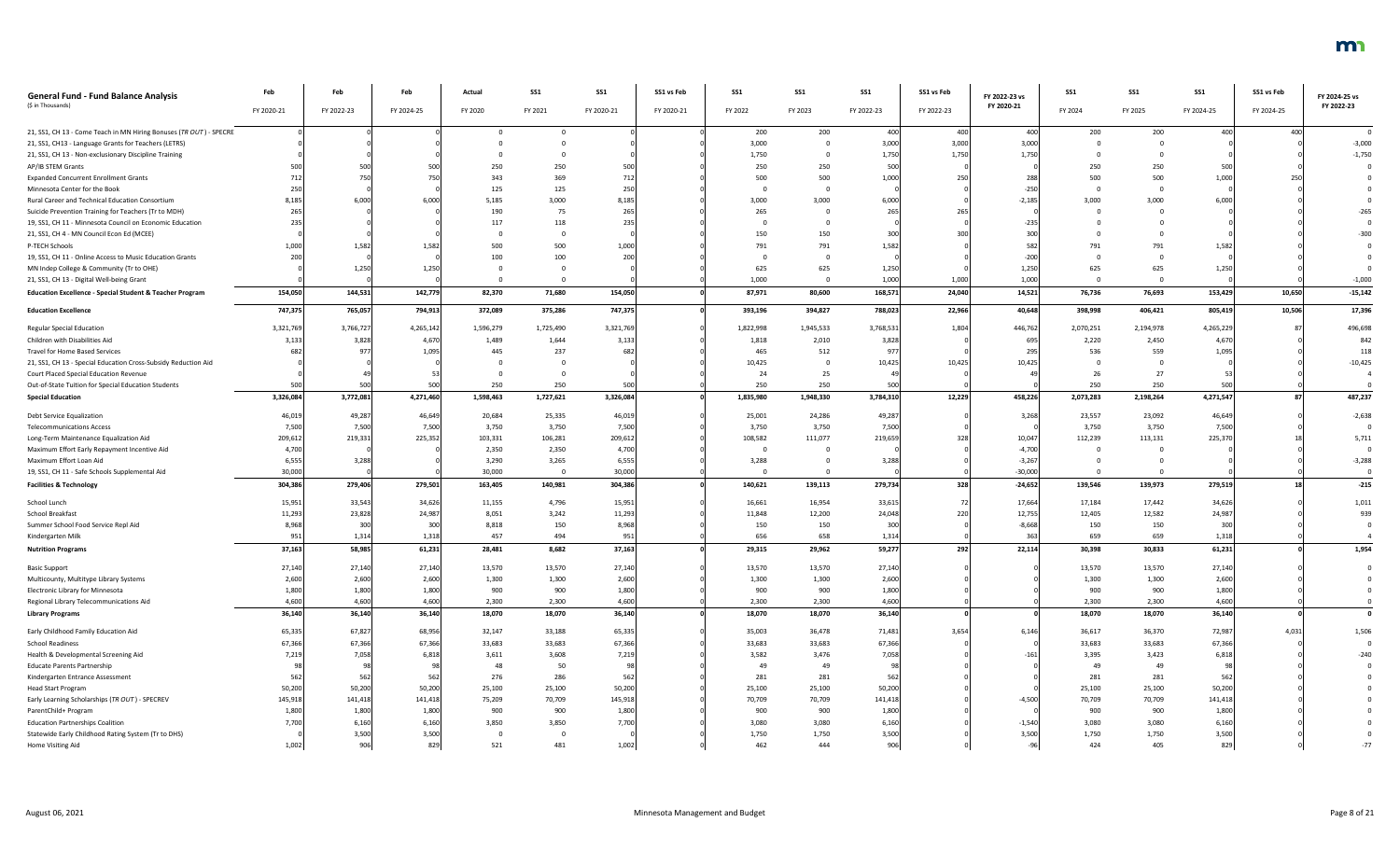| <b>General Fund - Fund Balance Analysis</b>                                                             | Feb               | Feb              | Feb               | Actual            | <b>SS1</b>        | <b>SS1</b>        | SS1 vs Feb | SS1              | SS1              | <b>SS1</b>       | SS1 vs Feb | FY 2022-23 vs       | SS1              | SS <sub>1</sub>  | SS <sub>1</sub>   | SS1 vs Feb | FY 2024-25 vs  |
|---------------------------------------------------------------------------------------------------------|-------------------|------------------|-------------------|-------------------|-------------------|-------------------|------------|------------------|------------------|------------------|------------|---------------------|------------------|------------------|-------------------|------------|----------------|
| (\$ in Thousands)                                                                                       | FY 2020-21        | FY 2022-23       | FY 2024-25        | FY 2020           | FY 2021           | FY 2020-21        | FY 2020-21 | FY 2022          | FY 2023          | FY 2022-23       | FY 2022-23 | FY 2020-21          | FY 2024          | FY 2025          | FY 2024-25        | FY 2024-25 | FY 2022-23     |
| 19, SS1, CH 11 - College Savings Account Pilot Program<br>19, SS1, CH 11 - Reach Out and Read Minnesota | 500               |                  |                   | 250<br>75         | 250<br>75         | 500               |            |                  |                  |                  |            | $-500$<br>$-150$    |                  |                  |                   |            |                |
| <b>Early Childhood &amp; Family Support</b>                                                             | 347,850           | 346,895          | 347,707           | 175,670           | 172,180           | 347,850           |            | 174,599          | 175,950          | 350,549          | 3,654      | 2,699               | 175,988          | 175,750          | 351,738           | 4,031      | 1,189          |
| Community Education                                                                                     |                   | 335              | 256               | 327               | 236               | 563               |            | 180              | 155              | 335              |            | $-228$              | 134              | 122              | 25 <sub>0</sub>   |            |                |
| Adults With Disabilities Program Aid                                                                    | 1,420             | 1,420            | 1,420             | 710               | 710               | 1,420             |            | 710              | 710              | 1,420            |            |                     | 710              | 710              | 1,420             |            |                |
| <b>Hearing Impaired Adults</b>                                                                          |                   | 140              | 14(               | 70                |                   |                   |            |                  | 70               | 14(              |            |                     |                  |                  | 14                |            |                |
| School Age Care Revenue                                                                                 |                   |                  |                   |                   |                   |                   |            |                  |                  |                  |            |                     |                  |                  |                   |            |                |
| <b>Community Ed &amp; Prevention</b>                                                                    | 2,125             | 1,897            | 1,818             | 1,108             | 1,017             | 2,125             |            | 961              | 936              | 1,897            |            | $-228$              | 915              | 903              | 1,818             |            | $-79$          |
| <b>Adult Basic Education Aid</b>                                                                        | 101,663           | 107,959          | 114,510           | 50,050            | 51,613            | 101,663           |            | 53,191           | 54,768           | 107,959          |            | 6,296               | 56,409           | 58,101           | 114,510           |            | 6,551          |
| <b>GED Tests</b>                                                                                        | 490               | 250              | 250               | 245               | 245               | 490               |            | 125              | 125              | 250              |            |                     | 125              | 125              | 25                |            |                |
| Self-Sufficiency & Lifelong Learning                                                                    | 102,153           | 108,209          | 114,760           | 50,295            | 51,858            | 102,153           |            | 53,316           | 54,893           | 108,209          |            | 6,056               | 56,534           | 58,226           | 114,760           |            | 6,551          |
| <b>Subtotal E-12 Education Aids</b>                                                                     | 19,735,913        | 20,328,895       | 20,987,328        | 9,787,761         | 9,948,152         | 19,735,913        |            | 10,260,092       | 10,612,307       | 20,872,399       | 543,504    | 1,136,486           | 10,766,085       | 10,880,782       | 21,646,867        | 659,539    | 774,468        |
| Education, Dept of                                                                                      | 53,573            | 49,202           | 49,258            | 23,750            | 27,823            | 51,573            | $-2,000$   | 30,837           | 26,287           | 57,124           | 7,922      | 5,55                | 25,965           | 25,965           | 51,930            | 2,672      | $-5,194$       |
| FY21 Administrative Holdback - Education                                                                | 1,252             |                  |                   |                   |                   |                   | $-1,252$   | $\Omega$         | $\overline{0}$   |                  |            |                     |                  |                  |                   |            |                |
| <b>Education, Dept of</b>                                                                               | 54,825            | 49,202           | 49,258            | 23,750            | 27,823            | 51,573            | $-3,252$   | 30,837           | 26,287           | 57,124           | 7,922      | 5,551               | 25,965           | 25,965           | 51,930            | 2,672      | $-5,194$       |
| Prof Educator Licensing Std Bd.                                                                         | 5,512             | 5,438            | 5,438             | 2,506             | 3,006             | 5,512             |            | 2,792            | 2,839            | 5,631            | 193        |                     | 2,839            | 2,839            | 5,678             |            |                |
| Collab. Urban and Greater MN Educators of Color Grants                                                  | 2,099             | 2,000            | 2.000             | 1,098             | 1,001             | 2,099             |            | 1,000            | 1,000            | 2,000            |            |                     | 1,000            | 1,000            | 2,000             |            |                |
| 21, SS1, CH 13 - Teacher Recruitment Marketing Campaign                                                 |                   |                  |                   |                   |                   |                   |            | 250              | 250              | 500              | 500        | 500                 | 250              | 250              | 500               |            |                |
| Teachers of Color (Mentoring and Retention)                                                             | 1,500             | 1,492            | 1,484             | 741               | 759               | 1,500             |            | 3,004            | 2,996            | 6,000            | 4,508      | 4,500               | 2,996            | 2,996            | 5,992             | 4,508      |                |
| Prof Educator Licensing Std Bd.                                                                         | 9,111             | 8,930            | 8,922             | 4,345             | 4,766             | 9,111             |            | 7,046            | 7,085            | 14,131           | 5,201      | 5,020               | 7,085            | 7,085            | 14,170            | 5,248      | 39             |
| Minn State Academies                                                                                    | 27,533            | 27,595           | 27,614            | 13,194            | 14,339            | 27,533            |            | 14,056           | 14,317           | 28,373           | 778        |                     | 14,323           | 14,323           | 28,646            | 1,032      | 273            |
| <b>Minn State Academies</b>                                                                             | 27,533            | 27,595           | 27,614            | 13,194            | 14,339            | 27,533            |            | 14,056           | 14,317           | 28,373           | 778        | 840I                | 14,323           | 14,323           | 28,646            | 1,032      | 273            |
| Perpich Center for Arts Education                                                                       | 14,575            | 14,582           | 14,598            | 6,689             | 7,886             | 14,575            |            | 7,406            | 7,527            | 14,933           | 351        |                     | 7,532            | 7,532            | 15,064            | 466        | 131            |
| <b>Perpich Center for Arts Education</b>                                                                | 14,575            | 14,582           | 14,598            | 6,689             | 7,886             | 14,575            |            | 7,406            | 7,527            | 14,933           | 351        | 358                 | 7,532            | 7,532            | 15,064            | 466        | 131            |
| <b>E-12 Education</b>                                                                                   | 19,841,957        | 20,429,204       | 21,087,720        | 9,835,739         | 10,002,966        | 19,838,705        | $-3,252$   | 10,319,437       | 10,667,523       | 20,986,960       | 557,756    | 1,148,255           | 10,820,990       | 10,935,687       | 21,756,677        | 668,957    | 769,717        |
| <b>Higher Education</b>                                                                                 |                   |                  |                   |                   |                   |                   |            |                  |                  |                  |            |                     |                  |                  |                   |            |                |
| Office of Higher Education                                                                              | 538,67            | 535,546          | 535,546           | 263,681           | 269,996           | 533,677           | $-5,000$   | 271,702          | 274,269          | 545,971          | 10,425     | 12,294              | 272,696          | 272,696          | 545,392           | 9,846      | $-579$         |
| FY21 Administrative Holdback - Office of Higher Education                                               |                   |                  |                   |                   |                   |                   | $-340$     | $\mathbf 0$      | $\overline{0}$   |                  |            |                     |                  |                  |                   |            |                |
| <b>Office of Higher Education</b>                                                                       | 539,017           | 535,546          | 535,546           | 263,681           | 269,996           | 533,677           | $-5,340$   | 271,702          | 274,269          | 545,971          | 10,425     | 12,294              | 272,696          | 272,696          | 545,392           | 9,846      | $-579$         |
| University of Minnesota                                                                                 | 1,341,072         | 1,342,812        | 1,342,512         | 669,666           | 671,406           | 1,341,072         |            | 690,656          | 690,656          | 1,381,312        | 38,500     | 40,240              | 689,256          | 689,256          | 1,378,512         | 36,000     | $-2,800$       |
| <b>University of Minnesota</b>                                                                          | 1,341,072         | 1,342,812        | 1,342,512         | 669,666           | 671,406           | 1,341,072         |            | 690,656          | 690,656          | 1,381,312        | 38,500     | 40,240              | 689,256          | 689,256          | 1,378,512         | 36,000     | $-2,800$       |
| Minnesota State (TR OUT)                                                                                | 1,524,338         | 1,525,068        | 1,525,068         | 758,679           | 765,659           | 1,524,338         |            | 791,992          | 789,491          | 1,581,483        | 56,415     | 57,145              | 789,611          | 789,611          | 1,579,222         | 54,154     | $-2,261$       |
| 21, SS1, CH 10 - Career and Technical Educator Pilot                                                    |                   |                  |                   |                   |                   |                   |            | 400              | $\overline{0}$   | 400              | 400        | 400                 |                  |                  |                   |            | $-400$         |
| <b>Minnesota State</b>                                                                                  | 1,524,338         | 1,525,068        | 1,525,068         | 758,679           | 765,659           | 1,524,338         |            | 792,392          | 789,491          | 1,581,883        | 56,815     | 57,545              | 789,611          | 789,611          | 1,579,222         | 54,154     | $-2,661$       |
| Mayo Medical School                                                                                     | 1,330             | 1,330            | 1,330             | 665               | 665               | 1,330             |            | 665              | 665              | 1,330            |            |                     | 665              | 665              | 1,330             |            |                |
| Mayo Family & Residency                                                                                 | 1,372             | 1,372            | 1,372             | 686               | 686               | 1,372             |            | 686              | 686              | 1,372            |            |                     | 686              | 686              | 1,372             |            |                |
| <b>Mayo Foundation</b>                                                                                  | 2,702             | 2,702            | 2,702             | 1,351             | 1,351             | 2,702             |            | 1,351            | 1,351            | 2,702            |            |                     | 1,351            | 1,351            | 2,702             |            |                |
| <b>Higher Education</b>                                                                                 | 3,407,129         | 3,406,128        | 3,405,828         | 1,693,377         | 1,708,412         | 3,401,789         | $-5,340$   | 1,756,101        | 1,755,767        | 3,511,868        | 105,740    | 110,079             | 1,752,914        | 1,752,914        | 3,505,828         | 100,000    | $-6,040$       |
| <b>Property Tax Aids &amp; Credits</b>                                                                  |                   |                  |                   |                   |                   |                   |            |                  |                  |                  |            |                     |                  |                  |                   |            |                |
|                                                                                                         |                   |                  |                   |                   |                   |                   |            |                  |                  |                  |            |                     |                  |                  |                   |            |                |
| Homestead Credit Refund                                                                                 | 1,114,667         | 1,211,900        | 1,286,200         | 531,467           | 583,200           | 1,114,667         |            | 600,100          | 615,400          | 1,215,500        | 3,600      | 100,833             | 639,230          | 655,970          | 1,295,200         | 9,000      | 79,700         |
| Renters Property Tax Refund<br>Special Property Tax Refund                                              | 455,788<br>21,842 | 479,800<br>6,600 | 485,900<br>10,000 | 229,888<br>10,722 | 225,900<br>11,120 | 455,788<br>21,842 |            | 239,200<br>1,600 | 241,800<br>5,000 | 481,000<br>6,600 | 1,200      | 25,212<br>$-15,242$ | 243,430<br>5,000 | 244,950<br>5,000 | 488,380<br>10,000 | 2,480      | 7,380<br>3,400 |
| Sustainable Forest Incentive Payments                                                                   | 24,169            | 26,090           | 28,240            | 11,876            | 12,293            | 24,169            |            | 12,790           | 13,300           | 26,090           |            | 1,92.               | 13,840           | 14,400           | 28,240            |            | 2,150          |
| <b>Property Tax Refunds</b>                                                                             | 1,616,466         | 1,724,390        | 1,810,340         | 783,953           | 832,513           | 1,616,466         |            | 853,690          | 875,500          | 1,729,190        | 4,800      | 112,724             | 901,500          | 920,320          | 1,821,820         | 11,480     | 92,630         |
|                                                                                                         |                   |                  |                   |                   |                   |                   |            |                  |                  |                  |            |                     |                  |                  |                   |            |                |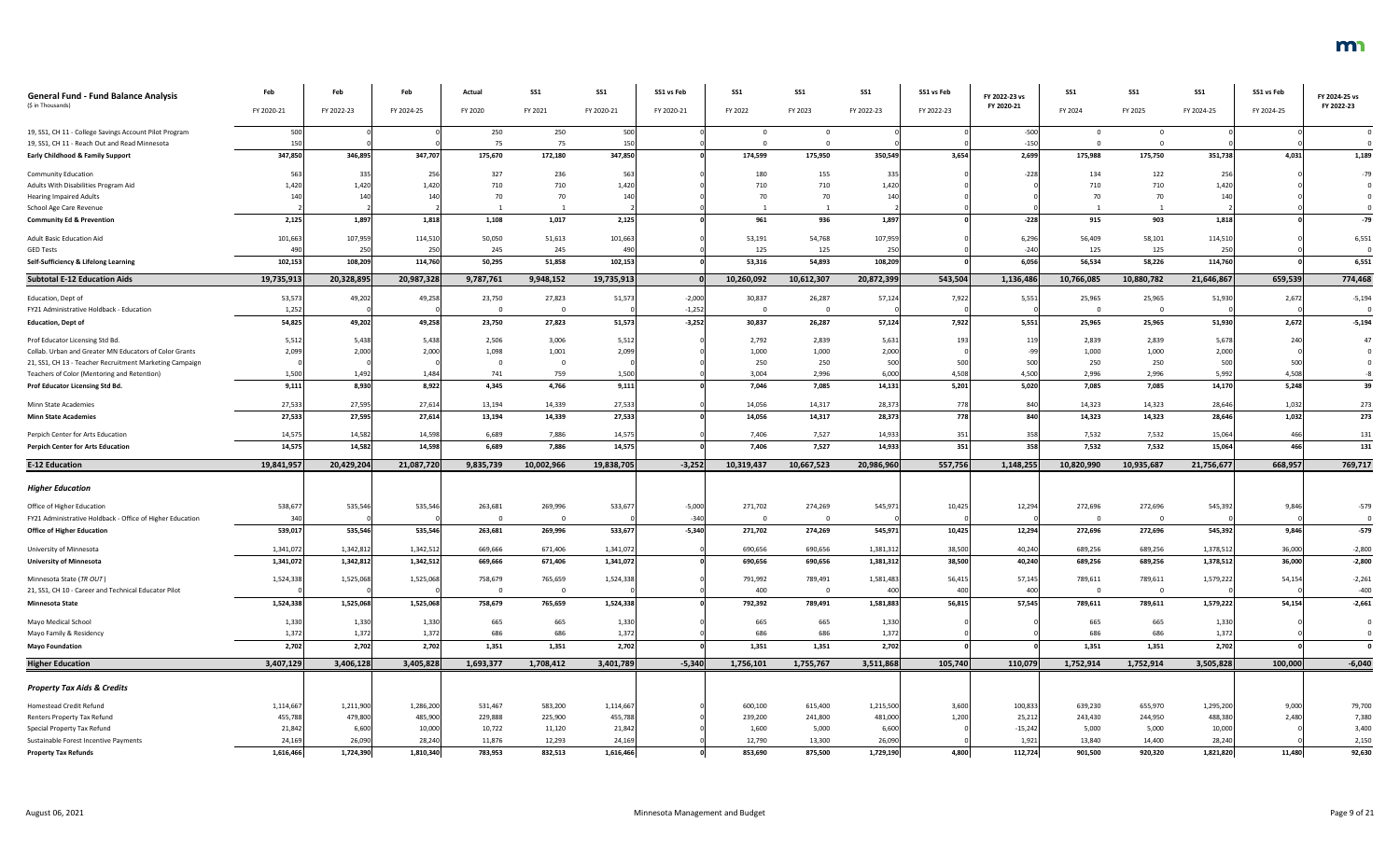| <b>General Fund - Fund Balance Analysis</b><br>(\$ in Thousands)  | Feb        | Feb        | Feb        | Actual  | <b>SS1</b> | <b>SS1</b> | SS1 vs Feb | <b>SS1</b> | <b>SS1</b>   | <b>SS1</b>     | SS1 vs Feb | FY 2022-23 vs | <b>SS1</b> | <b>SS1</b>  | SS <sub>1</sub> | SS1 vs Feb | FY 2024-25 vs<br>FY 2022-23 |
|-------------------------------------------------------------------|------------|------------|------------|---------|------------|------------|------------|------------|--------------|----------------|------------|---------------|------------|-------------|-----------------|------------|-----------------------------|
|                                                                   | FY 2020-21 | FY 2022-23 | FY 2024-25 | FY 2020 | FY 2021    | FY 2020-21 | FY 2020-21 | FY 2022    | FY 2023      | FY 2022-23     | FY 2022-23 | FY 2020-21    | FY 2024    | FY 2025     | FY 2024-25      | FY 2024-25 |                             |
| <b>Political Contribution Refunds (Open)</b>                      | 6,207      | 6,500      | 6,500      | 2,707   | 3,500      | 6,207      |            | 3,000      | 3,500        | 6,500          |            | 293           | 3,000      | 3,500       | 6,500           |            |                             |
| Tax Refund Interest (Open)                                        | 45,138     | 27,300     | 26,500     | 25,738  | 19,400     | 45,138     |            | 14,200     | 13,100       | 27,300         |            | $-17,838$     | 13,200     | 13,300      | 26,500          |            |                             |
| <b>Local Government Aid (City Aid)</b>                            | 1,018,490  | 1,128,796  | 1,128,796  | 457,137 | 561,353    | 1,018,490  |            | 564,398    | 564,398      | 1,128,796      |            | 110,306       | 564,398    | 564,398     | 1,128,796       |            |                             |
| 21, SS1, CH 14 One-time Supplemental Local Government Aid         |            |            |            |         |            |            |            |            | 5,053        | 5,053          | 5,053      | 5,053         |            |             |                 |            | $-5,053$                    |
| County Program Aid                                                | 494,174    | 527,983    | 527,908    | 233,958 | 260,216    | 494,174    |            | 263,971    | 264,012      | 527,983        |            | 33,809        | 263,954    | 263,954     | 527,908         |            |                             |
| MMB Public Defender Aid (TR OUT)                                  |            | 1,000      | 1,000      |         |            |            |            |            | 0            |                | $-1,000$   |               |            |             |                 | $-1,000$   |                             |
| 21, SS1, CH 14, Public Defense Board Public Defender Aid (TR OUT) |            |            |            |         |            |            |            | 500        | 500          | 1,000          | 1,000      | 1,000         | 500        | 500         | 1,000           | 1,000      |                             |
| MMB Local Impact Notes (TR OUT)                                   |            |            |            |         |            |            |            |            | $\mathbf 0$  |                | $-414$     |               |            |             |                 |            |                             |
| 21, SS1, CH 12, LBO Local Impact Notes (TR OUT)                   |            |            |            |         |            |            |            | 207        | 207          | 414            |            |               | 207        | 207         |                 |            |                             |
| MDE Local Impact Notes (TR OUT)                                   |            |            |            |         |            |            |            |            |              |                |            |               |            |             |                 |            |                             |
| <b>County Program Aid</b>                                         | 494,174    | 529,411    | 529,336    | 233,958 | 260,216    | 494,174    |            | 264,685    | 264,726      | 529,411        |            | 35,237        | 264,668    | 264,668     | 529,336         |            | $-75$                       |
| 21, SS1, CH 14 Local Homeless Prevention Aid to Counties          |            |            |            |         |            |            |            |            | $\mathbf 0$  |                |            |               | 20,000     | 20,000      | 40,000          | 40,000     | 40,000                      |
| 21, SS1, CH 14 One-time Local Government Assistance to Counties   |            |            |            |         |            |            |            | 29,355     | $\mathbf 0$  | 29,355         | 29,355     | 29,355        |            |             |                 |            | $-29,355$                   |
| <b>Township Aid</b>                                               | 19,997     | 20,000     | 20,000     | 9,997   | 10,000     | 19,997     |            | 10,000     | 10,000       | 20,000         |            |               | 10,000     | 10,000      | 20,000          |            |                             |
| Payment in Lieu of Taxes - PILT (Open)                            | 72,030     | 72,855     | 78,759     | 35,940  | 36,090     | 72,030     |            | 36,315     | 36,548       | 72,863         |            | 833           | 39,275     | 39,500      | 78,775          |            | 5,912                       |
| <b>Aquatic Invasive Species Prevention Aid</b>                    | 20,000     | 20,000     | 20,000     | 10,000  | 10,000     | 20,000     |            | 10,000     | 10,000       | 20,000         |            |               | 10,000     | 10,000      | 20,000          |            |                             |
| Riparian Protection Aid to BWSR (TR OUT)                          | 1,490      | 1,490      | 1,490      | 745     | 745        | 1,490      |            | 745        | 745          | 1,490          |            |               | 745        | 745         | 1,490           |            |                             |
| Riparian Protection Aid Local Distribution                        | 14,51      | 14,510     | 14,510     | 7,255   | 7,255      | 14,510     |            | 7,255      | 7,255        | 14,510         |            |               | 7,255      | 7,255       | 14,510          |            |                             |
| <b>Riparian Protection Aid</b>                                    | 16,000     | 16,000     | 16,000     | 8,000   | 8,000      | 16,000     |            | 8,000      | 8,000        | 16,000         |            |               | 8,000      | 8,000       | 16,000          |            |                             |
| Indian Family Out-Of-Home Placement Aid                           | 10,000     | 9,337      | 10,000     | 5,000   | 5,000      | 10,000     |            | 4,337      | 5,000        | 9,337          |            |               | 5,000      | 5,000       | 10,000          |            | 663                         |
| <b>Casino Aid to Counties</b>                                     | 3,228      | 3,228      | 3,228      | 1,614   | 1,614      | 3,228      |            | 1,614      | 1,614        | 3,228          |            |               | 1,614      | 1,614       | 3,228           |            |                             |
| State Taconite Aid to IRRR (TR OUT)                               | 7,517      | 7,112      | 7,952      | 3,721   | 3,796      | 7,517      |            | 3,566      | 3,546        | 7,112          |            | $-405$        | 3,891      | 4,277       | 8,168           | 216        | 1,056                       |
| State Taconite Aid Local Distribution                             | 8,575      | 8,147      | 8,184      | 4,298   | 4,277      | 8,575      |            | 4,113      | 4,034        | 8,147          |            | $-428$        | 4,105      | 4,193       | 8,298           | 114        | 151                         |
| <b>State Taconite Aid</b>                                         | 16,092     | 15,259     | 16,136     | 8,019   | 8,073      | 16,092     |            | 7,679      | 7,580        | 15,259         |            | $-833$        | 7,996      | 8,470       | 16,466          | 330        | 1,207                       |
| <b>Production Property Transition Aid</b>                         |            |            |            | 56      | 24         |            |            |            | $\mathbf{0}$ |                |            |               |            |             |                 |            |                             |
| <b>Utility Valuation Transition Aid</b>                           |            |            |            | - 5     |            |            |            | 11         |              | 2 <sub>0</sub> |            |               | 11         | 12          |                 |            |                             |
| Aid To School Districts                                           | 16,045     | 16,172     | 16,172     | 7,971   | 8,074      | 16,045     |            | 8,086      | 8,086        | 16,172         |            |               | 8,086      | 8,086       | 16,172          |            |                             |
| Cities, Towns, Counties                                           | 20,31      | 20,428     | 20,428     | 10,105  | 10,214     | 20,319     |            | 10,214     | 10,214       | 20,428         |            | 109           | 10,214     | 10,214      | 20,428          |            |                             |
| <b>Disparity Reduction Aid</b>                                    | 36,364     | 36,600     | 36,600     | 18,076  | 18,288     | 36,364     |            | 18,300     | 18,300       | 36,600         |            | 236           | 18,300     | 18,300      | 36,600          |            | $\mathbf 0$                 |
| Aid To School Districts                                           | 5,452      | 6,393      | 6,940      | 2,534   | 2,918      | 5,452      |            | 3,112      | 3,281        | 6,393          |            | 941           | 3,416      | 3,524       | 6,940           |            | 547                         |
| Cities, Towns, Counties                                           | 20,427     | 22,863     | 24,706     | 9,959   | 10,468     | 20,427     |            | 11,161     | 11,702       | 22,863         |            | 2,436         | 12,171     | 12,535      | 24,706          |            | 1,843                       |
| <b>Border City Disparity Reduction Credit</b>                     | 25,879     | 29,256     | 31,646     | 12,493  | 13,386     | 25,879     |            | 14,273     | 14,983       | 29,256         |            | 3,377         | 15,587     | 16,059      | 31,646          |            | 2,390                       |
| Aid To School Districts                                           | 17,072     | 16,223     | 16,192     | 8,635   | 8,437      | 17,072     |            | 8,127      | 8,096        | 16,223         |            | $-849$        | 8,096      | 8,096       | 16,192          |            | $-31$                       |
| Cities, Towns, Counties                                           | 57,369     | 54,786     | 54,786     | 28,912  | 28,457     | 57,369     |            | 27,393     | 27,393       | 54,786         |            | $-2,583$      | 27,393     | 27,393      | 54,786          |            |                             |
| Agricultural Homestead Market Value Credit                        | 74,441     | 71,009     | 70,978     | 37,547  | 36,894     | 74,441     |            | 35,520     | 35,489       | 71,009         |            | $-3,432$      | 35,489     | 35,489      | 70,978          |            | $-31$                       |
| <b>School Building Bond Agricultural Credit</b>                   | 92,994     | 130,768    | 164,743    | 37,852  | 55,142     | 92,994     |            | 61,932     | 68,836       | 130,768        |            | 37,774        | 81,143     | 83,600      | 164,743         |            | 33,975                      |
| Aid To School Districts                                           | 132        |            |            | 85      | 47         | 132        |            | 23         | 20           |                |            |               | 20         | $20\degree$ |                 |            |                             |
| Cities, Towns, Counties                                           | 319        | 120        | 120        | 202     | 117        | 319        |            | 60         | 60           | 120            |            | $-199$        | 60         | 60          | 120             |            |                             |
| <b>Agriculture Preservation Credit</b>                            | 451        | 163        | 160        | 287     | 164        | 451        |            | 83         | 80           | 163            |            | $-288$        | 80         | 80          | 160             |            | $-3$                        |
| <b>Supplemental Taconite Homestead Credit</b>                     | 10,788     | 10,950     | 11,170     | 5,394   | 5,394      | 10,788     |            | 5,448      | 5,502        | 10,950         |            | 162           | 5,557      | 5,613       | 11,170          |            | 220                         |
| Aid To School Districts                                           | 771        |            |            | 38      | 733        | 771        |            | 81         | 0            |                |            | $-690$        |            |             |                 |            |                             |
| Cities, Towns, Counties                                           | 233        |            |            | 148     | 85         | 233        |            |            |              |                |            | $-233$        |            |             |                 |            |                             |
| <b>Prior Year Credit Adjustment</b>                               | 1,004      |            |            | 186     | 818        | 1,004      |            | 81         | $\Omega$     | 81             |            | $-923$        |            |             |                 |            | $-81$                       |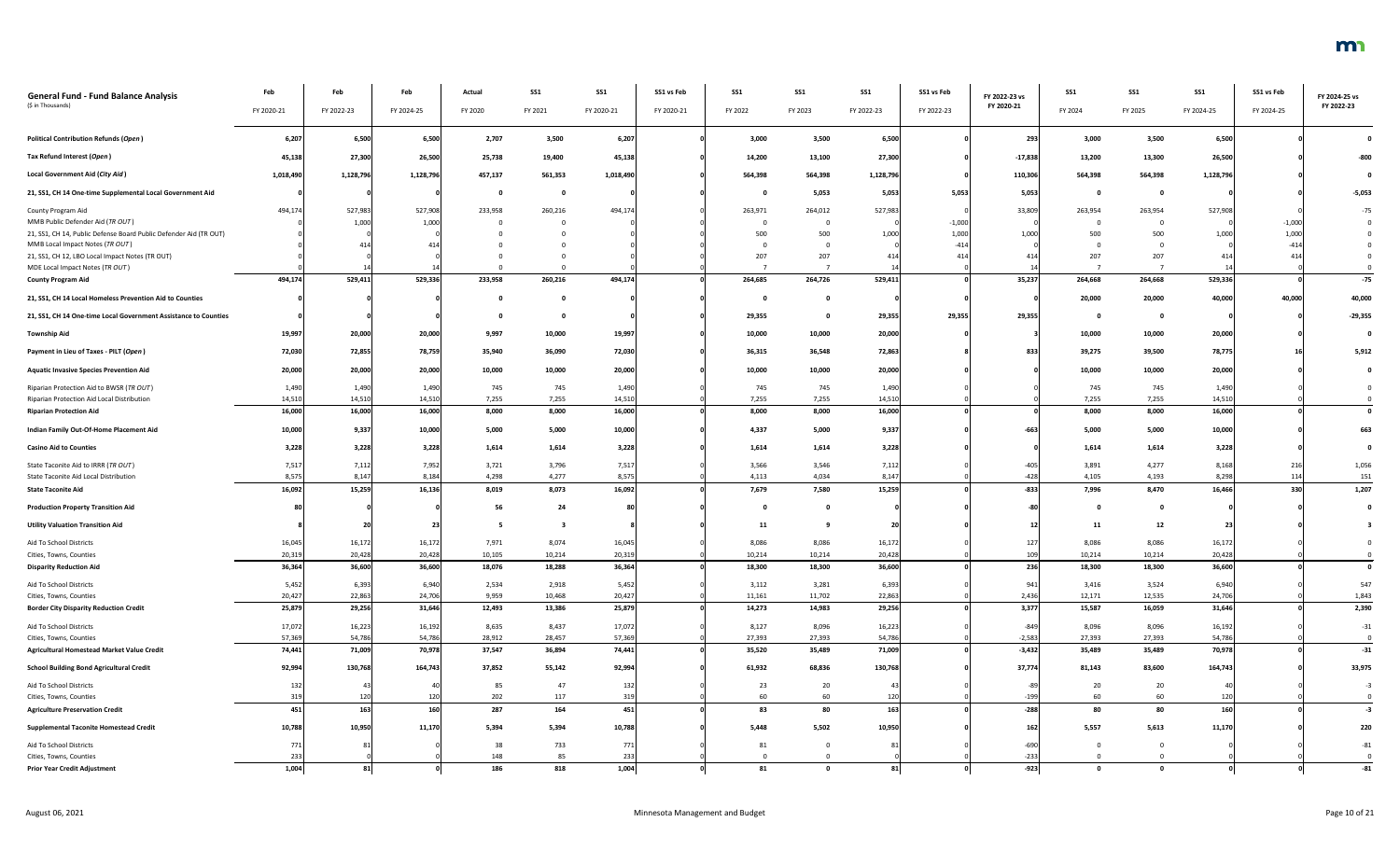| <b>General Fund - Fund Balance Analysis</b><br>(\$ in Thousands)       | Feb        | Feb        | Feb        | Actual    | <b>SS1</b> | <b>SS1</b> | SS1 vs Feb | <b>SS1</b> | SS1       | $SS1$      | SS1 vs Feb | FY 2022-23 vs<br>FY 2020-21 | <b>SS1</b>  | <b>SS1</b> | <b>SS1</b> | SS1 vs Feb | FY 2024-25 vs<br>FY 2022-23 |
|------------------------------------------------------------------------|------------|------------|------------|-----------|------------|------------|------------|------------|-----------|------------|------------|-----------------------------|-------------|------------|------------|------------|-----------------------------|
|                                                                        | FY 2020-21 | FY 2022-23 | FY 2024-25 | FY 2020   | FY 2021    | FY 2020-21 | FY 2020-21 | FY 2022    | FY 2023   | FY 2022-23 | FY 2022-23 |                             | FY 2024     | FY 2025    | FY 2024-25 | FY 2024-25 |                             |
| <b>Police State Aid</b>                                                | 165,423    | 180,170    | 196,750    | 81,241    | 84,182     | 165,423    |            | 88,100     | 92,070    | 180,17     |            | 14,747                      | 96,210      | 100,540    | 196,750    |            | 16,580                      |
| <b>Fire State Aid</b>                                                  | 62,945     | 67,940     | 71,960     | 30,445    | 32,500     | 62,945     |            | 33,480     | 34,460    | 67,940     |            | 4,995                       | 35,460      | 36,500     | 71,960     |            | 4,020                       |
| Fire Insurance Surcharge Aid                                           | 8,386      | 9,640      | 10,230     | 3,775     | 4,611      | 8,386      |            | 4,750      | 4,890     | 9,640      |            | 1,254                       | 5,040       | 5,190      | 10,230     |            | 590                         |
| <b>Police-Fire Retirement Supp Aid</b>                                 | 30,995     | 31,000     | 31,000     | 15,495    | 15,500     | 30,995     |            | 15,500     | 15,500    | 31,000     |            |                             | 15,500      | 15,500     | 31,000     |            |                             |
| <b>Police/Fire Amortization Aid</b>                                    | 5,458      | 5,458      | 5,458      | 2,729     | 2,729      | 5,458      |            | 2,729      | 2,729     | 5,458      |            |                             | 2,729       | 2,729      | 5,458      |            |                             |
| <b>Redirected Amortization Aid to SPTRFA/TRA</b>                       | 4,188      | 4,188      | 4,188      | 2,094     | 2,094      | 4,188      |            | 2,094      | 2,094     | 4,188      |            |                             | 2,094       | 2,094      | 4,188      |            |                             |
| Firefighter Supplemental Benefits Reimbursement                        | 1,212      | 1,224      | 1,224      | 606       | 606        | 1,212      |            | 612        | 612       | 1,224      |            |                             | 612         | 612        | 1,224      |            |                             |
| <b>PERA Pension Aid</b>                                                | 13,900     |            |            | 13,900    |            | 13,900     |            |            | 0         |            |            | $-13,900$                   | $\mathbf 0$ |            |            |            |                             |
| Aid to School Districts                                                |            | 611        | 62         | 28        |            |            |            | 525        | 86        | 611        |            | 579                         | 31          | 31         |            |            | $-549$                      |
| Aid to Cities, Towns, Counties                                         |            | 1,842      | 184        | 72        |            |            |            | 1,750      | 92        | 1,842      |            | 1,768                       | 92          | 92         |            |            | $-1,658$                    |
| <b>Disaster Credit</b>                                                 | 106        | 2,453      | 246        | 100       |            | 106        |            | 2,275      | 178       | 2,453      |            | 2,347                       | 123         | 123        | 246        |            | $-2,207$                    |
| Aid to School Districts                                                | 525        | 106        |            |           | 525        | 525        |            | 81         | 25        | 106        |            | $-419$                      | 25          | 25         |            |            | $-56$                       |
| Aid to Cities, Towns, Counties                                         | 1,749      | 148        | 148        |           | 1,749      | 1,749      |            | 74         | 74        | 148        |            | $-1,601$                    | 74          | 74         | 148        |            |                             |
| <b>Local Option Disaster Abatement Reimbursement</b>                   | 2,274      | 254        | 198        | 0         | 2,274      | 2,274      |            | 155        | 99        | 254        |            | $-2,020$                    | 99          | 99         | 198        |            | $-56$                       |
| Aid to School District                                                 | 280        | 280        | 280        | 140       | 140        | 280        |            | 140        | 140       | 280        |            |                             | 140         | 140        | 280        |            |                             |
| Aid to City and County                                                 | 2,120      | 2,120      | 2,120      | 1,060     | 1,060      | 2,120      |            | 1,060      | 1,060     | 2,120      |            |                             | 1,060       | 1,060      | 2,120      |            |                             |
| <b>Mahnomen Property Tax Reimbursement</b>                             | 2,400      | 2,400      | 2,400      | 1,200     | 1,200      | 2,400      |            | 1,200      | 1,200     | 2,400      |            |                             | 1,200       | 1,200      | 2,400      |            |                             |
| <b>Border City Reimbursement</b>                                       |            |            | 84         | 65        | 32         |            |            | 42         | 42        | 84         |            |                             | 42          | 42         |            |            |                             |
| <b>Taconite Aid Reimbursement</b>                                      | 1,122      | 1,122      | 1,122      | 561       | 561        | 1,122      |            | 561        | 561       | 1,122      |            |                             | 561         | 561        | 1,122      |            |                             |
| <b>Performance Measurement Reimbursement</b>                           | 924        | 925        | 935        | 466       | 458        | 924        |            | 461        | 464       | 925        |            |                             | 466         | 469        | 935        |            |                             |
| <b>Minneapolis Debt Service Aid</b>                                    | 7,730      |            |            | 4,120     | 3,610      | 7,730      |            |            |           |            |            | $-7,730$                    | 0           |            |            |            |                             |
| <b>Wadena County Aid</b>                                               | 1,200      |            |            | 600       | 600        | 1,200      |            |            |           |            |            | $-1,200$                    | - 0         |            |            |            |                             |
| 19, SS1, CH 6 - Grants to various local governments                    | 4,447      |            |            | 4,447     |            | 4,447      |            |            |           |            |            | $-4,44$                     |             |            |            |            |                             |
| 19, SS1, CH 6 - Grant to City of Virginia                              |            | 5,400      |            |           |            |            |            | 5,400      |           | 5,400      |            | 5,400                       |             |            |            |            | $-5,400$                    |
| 20, CH 71 - Tribal Nations Grants                                      | 11,000     |            |            | 11,000    |            | 11,000     |            |            |           |            |            | $-11,000$                   |             |            |            |            |                             |
| 20, SS7, Ch. 2 - Small Business Assistance to Restaurants, Bars, and ( | 87,750     |            |            |           | 69,485     | 69,485     | $-18,265$  |            |           |            |            | $-69,485$                   |             |            |            |            |                             |
| 21, SS1, CH 14 Grants to Various Local Governments                     |            |            |            |           |            |            |            | 1,014      |           | 1,014      | 1,014      | 1,014                       |             |            |            |            | $-1,014$                    |
| <b>Property Tax Aids &amp; Credits</b>                                 | 3,991,388  | 4,164,181  | 4,306,710  | 1,866,803 | 2,106,320  | 3,973,123  | $-18,265$  | 2,101,294  | 2,103,117 | 4,204,411  | 40,230     | 231,288                     | 2,164,954   | 2,193,582  | 4,358,536  | 51,826     | 154,125                     |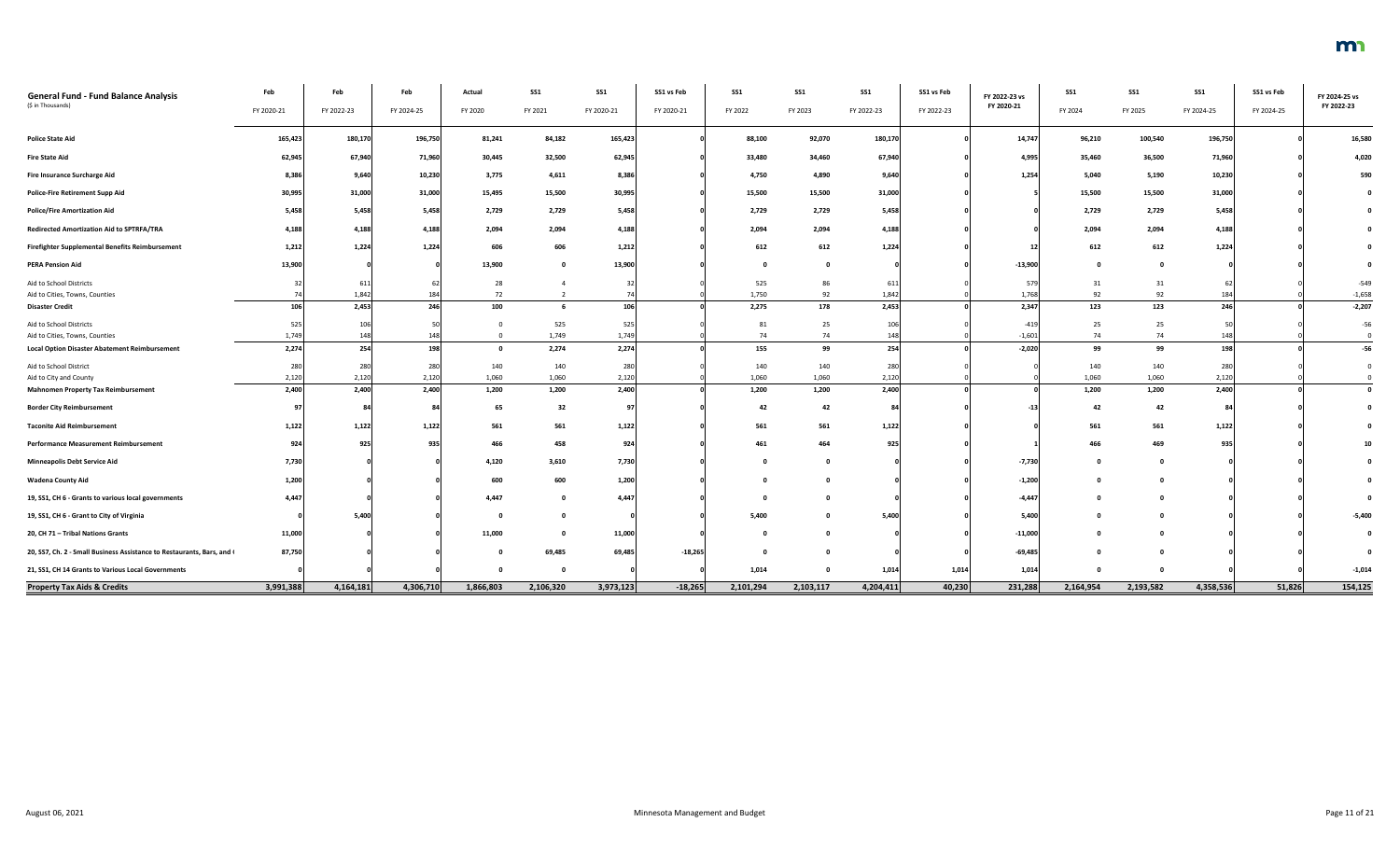| <b>General Fund - Fund Balance Analysis</b><br>(\$ in Thousands) | Feb<br>FY 2020-21 | Feb<br>FY 2022-23 | Feb<br>FY 2024-25 | Actual<br>FY 2020 | <b>SS1</b><br>FY 2021 | <b>SS1</b><br>FY 2020-21 | SS1 vs Feb<br>FY 2020-21 | SS1<br>FY 2022 | <b>SS1</b><br>FY 2023 | <b>SS1</b><br>FY 2022-23 | SS1 vs Feb<br>FY 2022-23 | FY 2022-23 vs<br>FY 2020-21 | SS1<br>FY 2024 | SS1<br>FY 2025 | <b>SS1</b><br>FY 2024-25 | SS1 vs Feb<br>FY 2024-25 | FY 2024-25 vs<br>FY 2022-23 |
|------------------------------------------------------------------|-------------------|-------------------|-------------------|-------------------|-----------------------|--------------------------|--------------------------|----------------|-----------------------|--------------------------|--------------------------|-----------------------------|----------------|----------------|--------------------------|--------------------------|-----------------------------|
|                                                                  |                   |                   |                   |                   |                       |                          |                          |                |                       |                          |                          |                             |                |                |                          |                          |                             |
| <b>Health &amp; Human Services</b>                               |                   |                   |                   |                   |                       |                          |                          |                |                       |                          |                          |                             |                |                |                          |                          |                             |
| <b>Central Office Operations</b>                                 |                   |                   |                   |                   |                       |                          |                          |                |                       |                          |                          |                             |                |                |                          |                          |                             |
| Finance & Management                                             | 342,162           | 305,720           | 307,756           | 167,960           | 174,254               | 342,214                  |                          | 177,263        | 172,772               | 350,035                  | 44,315                   | 7,821                       | 163,715        | 163,180        | 326,895                  | 19,139                   | $-23,140$                   |
| Children & Families                                              | 29,958            | 30,605            | 30,858            | 14,494            | 15,464                | 29,958                   |                          | 18,295         | 18,370                | 36,66                    | 6,060                    | 6,707                       | 18,640         | 18,640         | 37,280                   | 6,422                    | 615                         |
| <b>Health Care Management</b>                                    | 42,283            | 41,480            | 41,480            | 21,483            | 20,882                | 42,365                   |                          | 26,397         | 24,804                | 51,201                   | 9,721                    | 8,836                       | 24,415         | 23,557         | 47,972                   | 6,492                    | $-3,229$                    |
| <b>Continuing Care Management</b>                                | 33,616            | 34,522            | 34,522            | 14,045            | 15,713                | 29,758                   | $-3,858$                 | 21,988         | 22,132                | 44,120                   | 9,598                    | 14,362                      | 21,198         | 19,279         | 40,477                   | 5,955                    | $-3,643$                    |
| <b>Community Support</b>                                         | 64,772            | 64,410            | 64,410            | 32,438            | 32,334                | 64,772                   |                          | 41,767         | 42,015                | 83,78                    | 19,372                   | 19,010                      | 39,668         | 35,479         | 75,147                   | 10,737                   | $-8,635$                    |
| Comp. Gambling Chem & Mental Hlth (Standing)                     | 330               | 118               | 118               | 53                | 277                   | 330                      |                          | -59            | 59                    | 118                      |                          | $-212$                      | 59             | 59             | 118                      |                          |                             |
| Administration, Law Changes (ICWA)                               | 390               | 78                | 780               |                   | 390                   | 390                      |                          | 390            | 390                   | 780                      |                          | 390                         | 390            | 390            | 780                      |                          |                             |
| <b>Subtotal Central Office Operations</b>                        | 513,511           | 477,635           | 479,924           | 250,473           | 259,314               | 509,787                  | $-3,724$                 | 286,159        | 280,542               | 566,701                  | 89,066                   | 56,914                      | 268,085        | 260,584        | 528,669                  | 48,745                   | $-38,032$                   |
| <b>Forecasted Programs</b>                                       |                   |                   |                   |                   |                       |                          |                          |                |                       |                          |                          |                             |                |                |                          |                          |                             |
| MN Family Inv Plan/Div Work Prog Grants (MFIP/DWP)               | 236,164           | 179,727           | 172,506           | 91,486            | 144,678               | 236,164                  |                          | 92,588         | 91,366                | 183,954                  | 4,227                    | $-52,210$                   | 91,773         | 93,162         | 184,935                  | 12,429                   | 981                         |
| MFIP Child Care Asst Grants                                      | 112,601           | 214,208           | 295,097           | 73,445            | 39,156                | 112,601                  |                          | 103,347        | 110,695               | 214,04                   | $-166$                   | 101,441                     | 147,394        | 148,902        | 296,296                  | 1,199                    | 82,254                      |
| General Assistance (GA)                                          | 105,430           | 106,41            | 104,691           | 49,778            | 55,652                | 105,430                  |                          | 53,574         | 52,785                | 106,359                  |                          | 929                         | 52,442         | 52,181         | 104,623                  | $-68$                    | $-1,736$                    |
| Minnesota Supplemental Aid (MSA)                                 | 95,149            | 104,316           | 107,794           | 43,503            | 51,646                | 95,149                   |                          | 51,779         | 52,486                | 104,265                  | $-51$                    | 9,116                       | 53,402         | 54,334         | 107,736                  | $-58$                    | 3,471                       |
| <b>Housing Support</b>                                           | 363,190           | 372,790           | 400,549           | 181,977           | 181,213               | 363,190                  |                          | 183,358        | 192,440               | 375,798                  | 3,008                    | 12,608                      | 199,960        | 207,710        | 407,670                  | 7,121                    | 31,872                      |
| <b>Medical Assistance</b>                                        | 9,738,134         | 12,563,211        | 14,211,351        | 4,964,636         | 4,773,498             | 9,738,134                |                          | 5,415,163      | 6,981,559             | 12,396,722               | $-166,489$               | 2,658,588                   | 6,789,694      | 7,352,648      | 14,142,342               | $-69,009$                | 1,745,620                   |
| Alternative Care Program                                         | 61,266            | 90,660            | 90,354            | 15,611            | 45,655                | 61,266                   |                          | 35,227         | 45,922                | 81,14                    | $-9,51.$                 | 19,883                      | 45,945         | 45,981         | 91,926                   | 1,572                    | 10,777                      |
| <b>CCDTF Entitlements (TR OUT)</b>                               | 178,154           | 216,063           | 248,698           | 107,943           | 107,412               | 215,355                  | 37,201                   | 95,923         | 119,125               | 215,048                  | $-1,015$                 | $-307$                      | 120,623        | 121,038        | 241,661                  | $-7,037$                 | 26,613                      |
| Northstar Care for Children                                      | 186,68            | 228,280           | 263,972           | 91,064            | 95,625                | 186,689                  |                          | 110,583        | 121,246               | 231,829                  | 3,549                    | 45,140                      | 128,259        | 135,713        | 263,972                  |                          | 32,143                      |
| <b>Subtotal Forecasted Programs</b>                              | 11,076,777        | 14,075,67         | 15,895,012        | 5,619,443         | 5,494,535             | 11,113,978               | 37,201                   | 6,141,542      | 7,767,624             | 13,909,16                | $-166,508$               | 2,795,188                   | 7,629,492      | 8,211,669      | 15,841,161               | $-53,851$                | 1,931,995                   |
| <b>Grant Programs</b>                                            |                   |                   |                   |                   |                       |                          |                          |                |                       |                          |                          |                             |                |                |                          |                          |                             |
| <b>Support Services Grants</b>                                   | 17,408            | 17,430            | 17,430            | 8,693             | 8,715                 | 17,408                   |                          | 8,715          | 8,715                 | 17,43                    |                          |                             | 8,715          | 8,715          | 17,430                   |                          |                             |
| Basic Sliding Fee Child Care Asst Grants                         | 98,271            | 107,232           | 107,232           | 44,655            | 53,616                | 98,271                   |                          | 53,350         | 53,362                | 106,712                  | $-520$                   | 8,441                       | 53,366         | 53,366         | 106,732                  |                          |                             |
| Child Care Development                                           | 35,879            | 3,474             | 3,474             | 32,917            | 2,962                 | 35,879                   |                          | 1,737          | 1,737                 | 3,474                    |                          | $-32,405$                   | 1,737          | 1,737          | 3,474                    |                          |                             |
| <b>Child Support Enforcement</b>                                 | 100               | 100               | 100               | 50                | 50                    | 100                      |                          | 50             | 50                    | 100                      |                          |                             | 50             | 50             | 100                      |                          |                             |
| Children's Services Grants                                       | 94,244            | 103,681           | 103,396           | 43,937            | 50,307                | 94,244                   |                          | 52,653         | 52,368                | 105,021                  | 1,340                    | 10,777                      | 52,368         | 52,368         | 104,736                  | 1,340                    | $-285$                      |
| Children & Community Svcs                                        | 118,902           | 121,107           | 121,712           | 59,201            | 59,701                | 118,902                  |                          | 61,251         | 61,856                | 123,107                  | 2,000                    | 4,205                       | 61,856         | 61,856         | 123,712                  | 2,000                    | 605                         |
| Children & Econ Support Grants                                   | 83,958            | 45,480            | 45,480            | 58,721            | 25,237                | 83,958                   |                          | 29,740         | 29,740                | 59,480                   | 14,000                   | $-24,478$                   | 29,740         | 29,740         | 59,480                   | 14,000                   |                             |
| Other Health Care Grants                                         | 7,823             | 7,422             | 7,422             | 3,482             | 4,341                 | 7,823                    |                          | 4,811          | 4,811                 | 9,622                    | 2,200                    | 1,799                       | 4,811          | 4,811          | 9,622                    | 2,200                    |                             |
| Other LTC Grants                                                 | 3,818             | 3,850             | 3,850             | 1,893             | 1,925                 | 3,818                    |                          | 10,608         | 19,513                | 30,12                    | 26,27                    | 26,303                      | 19,013         | 1,925          | 20,938                   | 17,088                   | $-9,183$                    |
| Aging & Adult Services Grants                                    | 64,374            | 64,990            | 64,990            | 31,879            | 32,495                | 64,374                   |                          | 32,995         | 34,445                | 67,440                   | 2,450                    | 3,066                       | 34,445         | 32,995         | 67,440                   | 2,450                    |                             |
| Deaf & Hard of Hearing Grants                                    | 5,670             | 5,772             | 5,772             | 2,784             | 2,886                 | 5,670                    |                          | 2,886          | 2,886                 | 5,772                    |                          | 102                         | 2,886          | 2,886          | 5,772                    |                          |                             |
| <b>Disabilities Grants</b>                                       | 116,131           | 44,724            | 44,336            | 54,150            | 61,981                | 116,131                  |                          | 31,398         | 31,010                | 62,408                   | 17,684                   | $-53,723$                   | 29,260         | 22,260         | 51,520                   | 7,184                    | $-10,888$                   |
| <b>Housing Support Grants</b>                                    | 19,628            | 20,72             | 20,728            | 9,264             | 10,364                | 19,628                   |                          | 19,364         | 19,364                | 38,728                   | 18,000                   | 19,100                      | 18,364         | 10,364         | 28,728                   | 8,000                    | $-10,000$                   |
| <b>Adult Mental Health Grants</b>                                | 161,535           | 166,647           | 166,648           | 81,658            | 79,877                | 161,535                  |                          | 98,772         | 98,703                | 197,47                   | 30,828                   | 35,940                      | 93,295         | 83,324         | 176,619                  | 9,971                    | $-20,856$                   |
| Children's Mental Health Grants                                  | 44,329            | 51,452            | 51,452            | 22,593            | 21,736                | 44,329                   |                          | 30,167         | 30,182                | 60,349                   | 8,897                    | 16,020                      | 29,580         | 27,705         | 57,285                   | 5,833                    | $-3,064$                    |
| <b>CCDTF Non-Entitlements</b>                                    | 5,692             | 5,272             | 5,272             | 3,056             | 2,636                 | 5,692                    |                          | 4,273          | 4,274                 | 8,54                     | 3,275                    | 2,855                       | 4,636          | 2,636          | 7,272                    | 2,000                    | $-1,275$                    |
| <b>Compulsive Gambling Grants (Standing)</b>                     | 3,031             | 2,250             | 2,640             | 539               | 2,492                 | 3,031                    |                          | 1,076          | 1,174                 | 2,250                    |                          | $-781$                      | 1,271          | 1,369          | 2,640                    |                          | 390                         |
| <b>Subtotal Grant Programs</b>                                   | 880,793           | 771,611           | 771,934           | 459,472           | 421,321               | 880,793                  |                          | 443,846        | 454,190               | 898,036                  | 126,425                  | 17,243                      | 445,393        | 398,107        | 843,500                  | 71,566                   | $-54,536$                   |
| <b>State Operated Services</b>                                   |                   |                   |                   |                   |                       |                          |                          |                |                       |                          |                          |                             |                |                |                          |                          |                             |
| MH & Substance Abuse Treatment                                   | 259,534           | 258,394           | 258,394           | 128,646           | 130,888               | 259,534                  |                          | 137,934        | 146,710               | 284,644                  | 26,250                   | 25,110                      | 146,710        | 146,710        | 293,420                  | 35,026                   | 8,776                       |
| <b>Community Based Services</b>                                  | 33,807            | 34,352            | 34,352            | 22,358            | 11,449                | 33,807                   |                          | 17,292         | 19,789                | 37,08                    | 2,729                    | 3,274                       | 19,789         | 19,789         | 39,578                   | 5,226                    | 2,497                       |
| <b>Forensic Services</b>                                         | 225,222           | 231,288           | 231,288           | 107,414           | 117,808               | 225,222                  |                          | 119,206        | 124,415               | 243,621                  | 12,333                   | 18,399                      | 124,415        | 124,415        | 248,830                  | 17,542                   | 5,209                       |
| Sex Offender Program                                             | 186,997           | 192,570           | 192,570           | 88,600            | 98,397                | 186,997                  |                          | 97,585         | 101,672               | 199,25                   | 6,687                    | 12,260                      | 101,672        | 101,672        | 203,344                  | 10,774                   | 4,087                       |
| <b>DCT Operations</b>                                            | 97,67             | 99,67             | 99,674            | 35,976            | 61,700                | 97,676                   |                          | 53,424         | 58,414                | 111,83                   | 12,164                   | 14,162                      | 58,414         | 58,414         | 116,828                  | 17,154                   | 4,990                       |
| <b>Subtotal State Operated Services</b>                          | 803,236           | 816,27            | 816,278           | 382,994           | 420,242               | 803,236                  |                          | 425,441        | 451,000               | 876,44                   | 60,163                   | 73,205                      | 451,000        | 451,000        | 902,000                  | 85,722                   | 25,559                      |
| Subtotal Human Services, Dept of                                 | 13,274,317        | 16,141,198        | 17,963,148        | 6,712,382         | 6,595,412             | 13,307,794               | 33,477                   | 7,296,988      | 8,953,356             | 16,250,344               | 109,146                  | 2,942,550                   | 8,793,970      | 9,321,360      | 18,115,330               | 152,182                  | 1,864,986                   |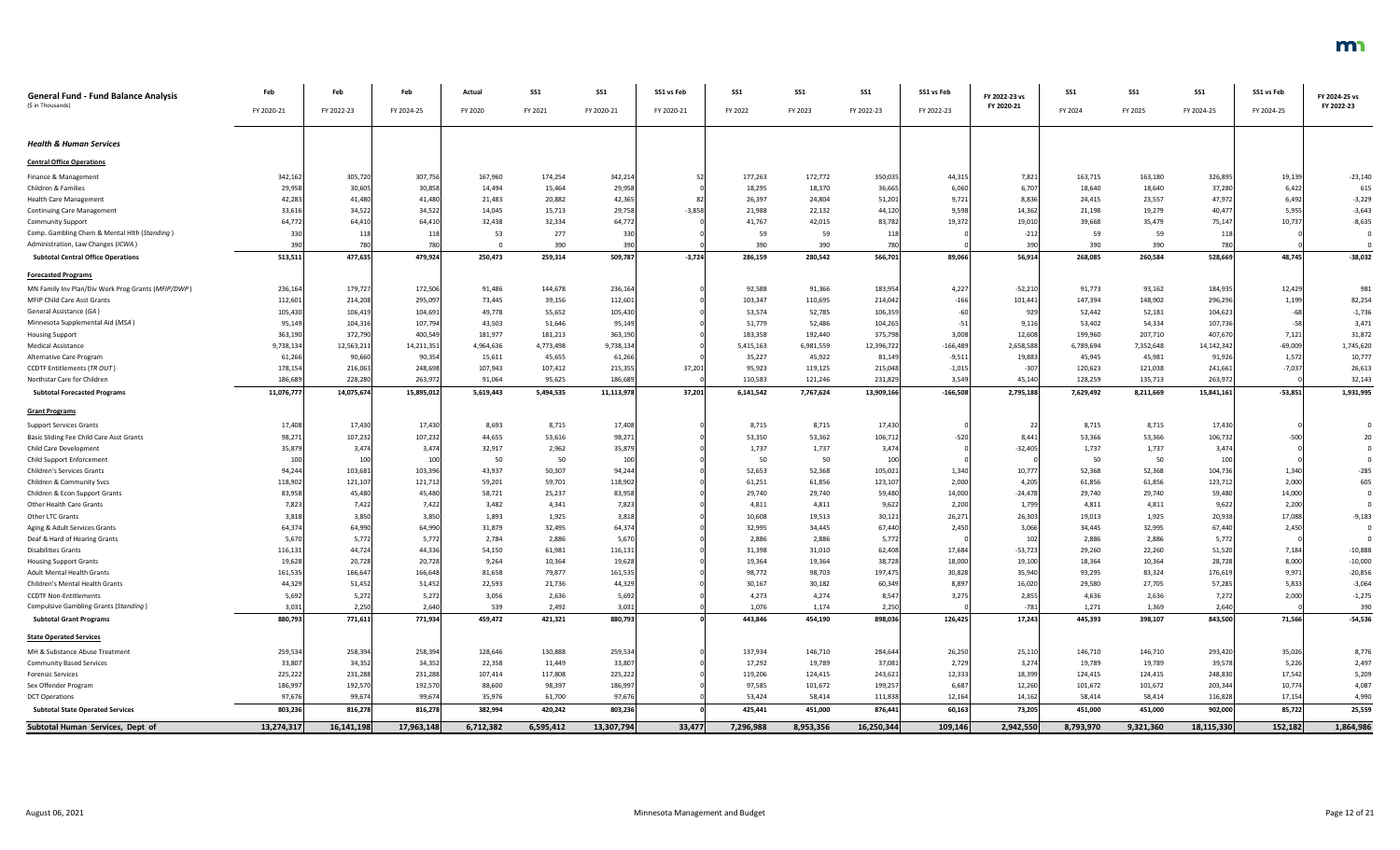| <b>General Fund - Fund Balance Analysis</b>                     | Feb              | Feb              | Feb              | Actual           | <b>SS1</b>       | <b>SS1</b>       | SS1 vs Feb | SS1              | SS1              | <b>SS1</b>       | SS1 vs Feb     | FY 2022-23 vs  | <b>SS1</b>       | <b>SS1</b>       | SS <sub>1</sub>  | SS1 vs Feb     | FY 2024-25 vs   |
|-----------------------------------------------------------------|------------------|------------------|------------------|------------------|------------------|------------------|------------|------------------|------------------|------------------|----------------|----------------|------------------|------------------|------------------|----------------|-----------------|
| (\$ in Thousands)                                               | FY 2020-21       | FY 2022-23       | FY 2024-25       | FY 2020          | FY 2021          | FY 2020-21       | FY 2020-21 | FY 2022          | FY 2023          | FY 2022-23       | FY 2022-23     | FY 2020-21     | FY 2024          | FY 2025          | FY 2024-25       | FY 2024-25     | FY 2022-23      |
| <b>DHS - Federal Reimbursement</b>                              | $-71,837$        | $-72,218$        | $-72,218$        | $-35,699$        | $-36,164$        | $-71,863$        |            | $-46,598$        | $-46,844$        | $-93,442$        | $-21,224$      | $-21,579$      | $-44,265$        | $-41,845$        | $-86,110$        | $-13,892$      | 7,332           |
| 19, SS1, CH 9 - Blue Ribbon Commission                          |                  | $-100,000$       |                  |                  |                  |                  |            |                  | $\mathbf 0$      |                  | 100,000        |                |                  |                  |                  |                |                 |
| 21 SS1, CH 7 - Blue Ribbon Commission - Budget Reserve Use      |                  |                  |                  |                  |                  |                  |            | $[-100,000]$     | $\mathbf{0}$     | $[-100,000]$     | $[-100,000]$   | $[-100,000]$   |                  |                  |                  |                | [100, 000]      |
| <b>Human Services, Dept of</b>                                  | 13,202,480       | 15,968,980       | 17,890,930       | 6,676,683        | 6,559,248        | 13,235,931       | 33,451     | 7,250,390        | 8,906,512        | 16,156,902       | 187,922        | 2,920,971      | 8,749,705        | 9,279,515        | 18,029,220       | 138,290        | 1,872,318       |
| Health Improvement                                              | 191,435          | 192,784          | 190,754          | 90,674           | 99,717           | 190,391          | $-1,044$   | 123,714          | 124,000          | 247,714          | 54,930         | 57,323         | 120,451          | 115,594          | 236,045          | 45,291         | $-11,669$       |
| <b>Health Protection</b>                                        | 55,730           | 48,993           | 48,562           | 22,609           | 33,121           | 55,730           |            | 27,180           | 26,398           | 53,578           | 4,585          | $-2,152$       | 26,411           | 26,411           | 52,822           | 4,260          | $-756$          |
| <b>Health Operations</b>                                        | 23,222           | 23,104           | 23,104           | 9,490            | 11,322           | 20,812           | $-2,410$   | 11,570           | 11,579           | 23,149           |                | 2,337          | 11,579           | 11,579           | 23,158           |                |                 |
| 21, SS1, CH 4 - Mandated Health Benefits Evaluation             |                  |                  |                  |                  |                  |                  |            | 37               | 37               | 74               |                |                | 37               | 37               |                  |                |                 |
| <b>Health, Department of</b>                                    | 270,387          | 264,881          | 262,420          | 122,773          | 144,160          | 266,933          | $-3,454$   | 162,501          | 162,014          | 324,515          | 59,634         | 57,582         | 158,478          | 153,621          | 312,099          | 49,679         | $-12,416$       |
| 20, CH 66 - Public Health Response Contingency Account (TR OUT) | 20,889           |                  |                  | 20,889           |                  | 20,889           |            |                  | $\mathbf 0$      |                  |                | $-20,889$      |                  |                  |                  |                |                 |
| 20, CH 70 - Public Health Response Contingency Account (TR OUT) | 50,000           |                  |                  | 50,000           |                  | 50,000           |            |                  | $\Omega$         |                  |                | $-50,000$      |                  |                  |                  |                |                 |
| 20, CH 70 - Health Care Response Fund (TR OUT)                  | 150,000          |                  |                  | 150,000          |                  | 150,000          |            |                  | $\mathbf{0}$     |                  |                | $-150,000$     |                  |                  |                  |                |                 |
| <b>Emergency Medical Services Board</b>                         | 7,658            | 7,552            | 7,552            | 3,012            | 4,442            | 7,454            | $-204$     | 4,780            | 4,576            | 9,356            | 1,804          | 1,902          | 3,776            | 3,776            | 7,552            |                | $-1,804$        |
| <b>Emergency Medical Services Board</b>                         | 7,658            | 7,552            | 7,552            | 3,012            | 4,442            | 7,454            | $-204$     | 4,780            | 4,576            | 9,356            | 1,804          | 1,902          | 3,776            | 3,776            | 7,552            |                | $-1,804$        |
| Council on Disability                                           | 2,020            | 2,012            | 2,012            | 910              | 1,110            | 2,020            |            | 1,022            | 1,038            | 2,060            |                |                | 1,038            | 1,038            | 2,076            |                |                 |
| <b>Council on Disability</b>                                    | 2,020            | 2,012            | 2,012            | 910              | 1,110            | 2,020            |            | 1,022            | 1,038            | 2,060            |                |                | 1,038            | 1,038            | 2,076            |                | 16              |
| MH/DD Ombudsman                                                 | 4,869            | 4,676            | 4,676            | 2,292            | 2,577            | 4,869            |            | 2,387            | 2,436            | 4,823            | 147            |                | 2,436            | 2,436            | 4,872            |                |                 |
| <b>UMN Drug Trial Monitoring</b>                                | 200              | 200              | 200              | 100              | 100              | 200              |            | 100              | 100              | 200              |                |                | 100              | 100              | 200              |                |                 |
| MH/DD Ombudsman                                                 | 5,069            | 4,876            | 4,876            | 2,392            | 2,677            | 5,069            |            | 2,487            | 2,536            | 5,023            | 147            |                | 2,536            | 2,536            | 5,072            | 196            | 49              |
| <b>Ombudsperson for Families</b>                                | 1,437            | 1,446            | 1,446            | 621              | 816              | 1,437            |            | 733              | 744              | 1,477            | 31             |                | 744              | 744              | 1,488            |                |                 |
| <b>Ombudsperson for Families</b>                                | 1,437            | 1,446            | 1,446            | 621              | 816              | 1,437            |            | 733              | 744              | 1,477            | 31             |                | 744              | 744              | 1,488            |                | 11              |
| Ombudsperson for American Indian Families                       |                  |                  |                  |                  |                  |                  |            | 190              | 190              | 380              | 380            | 380l           | 190              | 190              |                  | 380            |                 |
| <b>Ombudsperson for American Indian Families</b>                |                  |                  |                  |                  |                  |                  |            | 190              | 190              | 380              | 380            | <b>380</b>     | 190              | 190              | 380              | 380            |                 |
| Board of Pharmacy - 19, SS1, Ch 63 - Opiate Epidemic Response   | 370              |                  |                  | 87               | 283              | 370              |            |                  | $\mathbf 0$      |                  |                | -370           |                  |                  |                  |                |                 |
| 19, SS1, CH 9 - MNsure                                          | 8,000            |                  |                  | 8,000            |                  | 8,000            |            |                  | $\mathbf 0$      |                  |                | $-8,000$       |                  |                  |                  |                |                 |
| 21, SS1, CH 7, ART 15 - Transfer to MNsure (TR OUT)             |                  |                  |                  |                  |                  |                  |            | 3,844            | $\mathbf 0$      | 3,844            | 3,844          | 3,844          |                  |                  |                  |                | $-3,844$        |
| <b>Health &amp; Human Services</b>                              | 13,718,310       | 16,249,747       | 18,169,236       | 7,035,367        | 6,712,736        | 13,748,103       | 29,793     | 7,425,947        | 9,077,610        | 16,503,557       | 253,810        | 2,755,454      | 8,916,467        | 9,441,420        | 18,357,887       | 188,651        | 1,854,330       |
| <b>Public Safety &amp; Judiciary</b>                            |                  |                  |                  |                  |                  |                  |            |                  |                  |                  |                |                |                  |                  |                  |                |                 |
|                                                                 |                  |                  |                  |                  |                  |                  |            |                  |                  |                  |                |                |                  |                  |                  |                |                 |
| <b>Supreme Court Operations</b><br>Civil Legal Svcs             | 84,422<br>29,440 | 83,564<br>29,440 | 83,564<br>29,440 | 39,350<br>14,720 | 45,072<br>14,720 | 84,422<br>29,440 |            | 43,559<br>16,928 | 43,384<br>18,198 | 86,943<br>35,126 | 3,379<br>5,686 | 2,52.<br>5,686 | 43,384<br>18,198 | 43,384<br>18,198 | 86,768<br>36,396 | 3,204<br>6,956 | $-175$<br>1,270 |
| 21, SS1, CH 7 - Child Support Policy Modifications-Systems      |                  |                  |                  | - റ              |                  |                  |            | 30 <sup>°</sup>  | $\overline{0}$   | 30               |                |                |                  |                  |                  |                | $-30$           |
| <b>Supreme Court</b>                                            | 113,862          | 113,004          | 113,004          | 54,070           | 59,792           | 113,862          |            | 60,517           | 61,582           | 122,099          | 9,095          | 8,237          | 61,582           | 61,582           | 123,164          | 10,160         | 1,065           |
| Court of Appeals                                                | 25,994           | 26,326           | 26,326           | 12,617           | 13,377           | 25,994           |            | 13,490           | 13,574           | 27,064           | 738            | 1,070          | 13,574           | 13,574           | 27,148           | 822            | 84              |
| <b>Court of Appeals</b>                                         | 25,994           | 26,326           | 26,326           | 12,617           | 13,377           | 25,994           |            | 13,490           | 13,574           | 27,064           | 738            | 1,070          | 13,574           | 13,574           | 27,148           | 822            | 84              |
|                                                                 |                  |                  |                  |                  |                  |                  |            |                  |                  |                  |                |                |                  |                  |                  |                |                 |
| <b>District Courts</b>                                          | 626,205          | 634,404          | 634,404          | 294,249          | 331,956          | 626,205          |            | 326,372          | 329,146          | 655,518          | 21,114         | 29,313         | 328,946          | 328,946          | 657,892          | 23,488         | 2,374           |
| <b>District Courts</b>                                          | 626,205          | 634,404          | 634,404          | 294,249          | 331,956          | 626,205          |            | 326,372          | 329,146          | 655,518          | 21,114         | 29,313         | 328,946          | 328,946          | 657,892          | 23,488         | 2,374           |
| State Guardian Ad Litem Board                                   | 43,385           | 44,000           | 44,000           | 18,570           | 24,815           | 43,385           |            | 22,576           | 22,815           | 45,391           | 1,391          | 2,006          | 22,815           | 22,815           | 45,630           | 1,630          | 239             |
| <b>State Guardian Ad Litem Board</b>                            | 43,385           | 44,000           | 44,000           | 18,570           | 24,815           | 43,385           |            | 22,576           | 22,815           | 45,391           | 1,391          | 2,006          | 22,815           | 22,815           | 45,630           | 1,630          | 239             |
| <b>Tax Court</b>                                                | 3,615            | 3,616            | 3,616            | 1,325            | 2,290            | 3,615            |            | 1,827            | 1,841            | 3,668            | 52             |                | 1,841            | 1,841            | 3,682            |                |                 |
| <b>Tax Court</b>                                                | 3,615            | 3,616            | 3,616            | 1,325            | 2,290            | 3,615            |            | 1,827            | 1,841            | 3,668            | 52             | 53             | 1,841            | 1,841            | 3,682            | <b>66</b>      | ${\bf 14}$      |

### m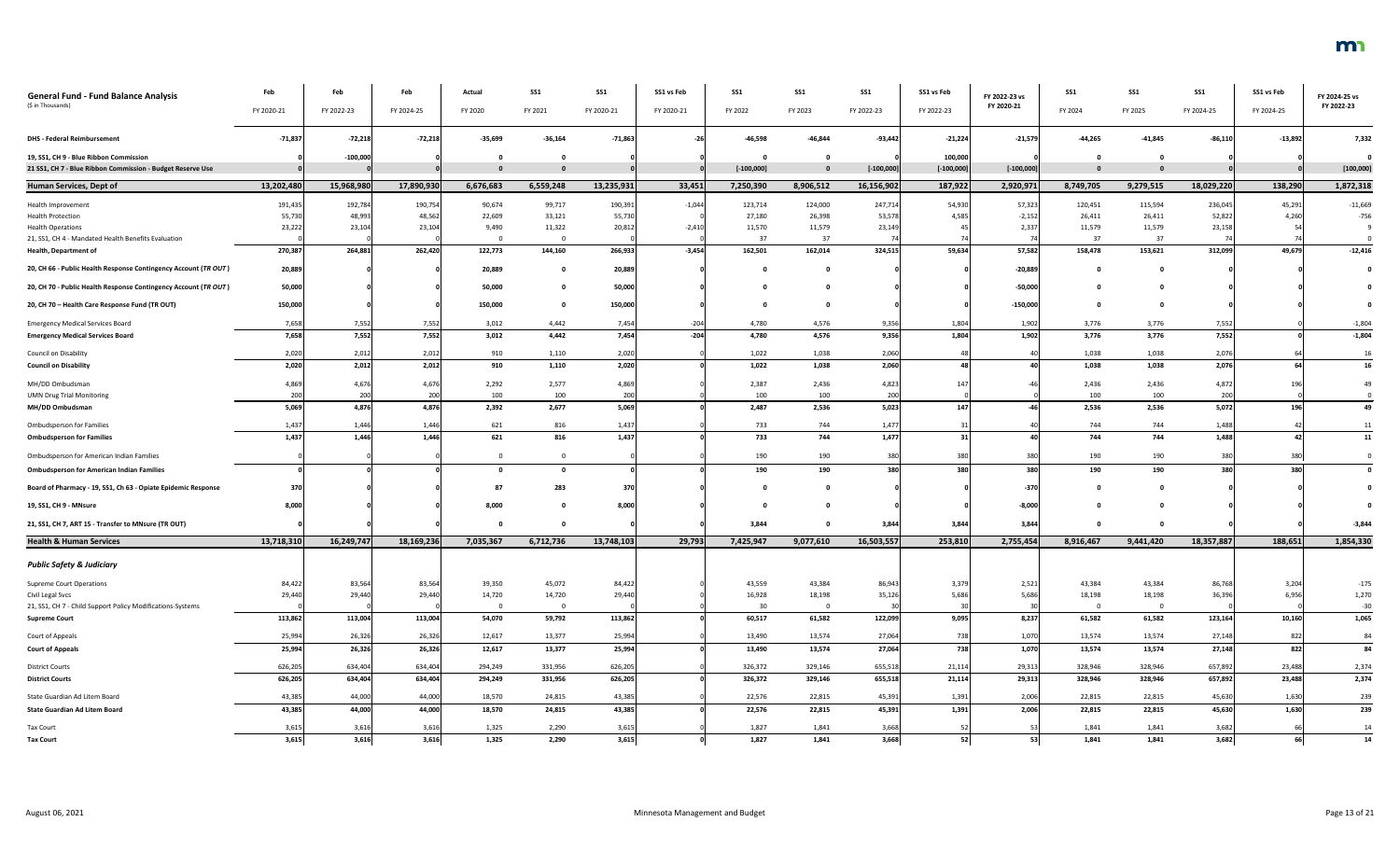| <b>General Fund - Fund Balance Analysis</b>               | Feb        | Feb        | Feb        | Actual    | <b>SS1</b> | <b>SS1</b> | SS1 vs Feb       | SS1       | <b>SS1</b>     | <b>SS1</b> | SS1 vs Feb | FY 2022-23 vs | <b>SS1</b> | <b>SS1</b> | SS1             | SS1 vs Feb | FY 2024-25 vs |
|-----------------------------------------------------------|------------|------------|------------|-----------|------------|------------|------------------|-----------|----------------|------------|------------|---------------|------------|------------|-----------------|------------|---------------|
| (\$ in Thousands)                                         | FY 2020-21 | FY 2022-23 | FY 2024-25 | FY 2020   | FY 2021    | FY 2020-21 | FY 2020-21       | FY 2022   | FY 2023        | FY 2022-23 | FY 2022-23 | FY 2020-21    | FY 2024    | FY 2025    | FY 2024-25      | FY 2024-25 | FY 2022-23    |
|                                                           |            |            |            |           |            |            |                  |           |                |            |            |               |            |            |                 |            |               |
| <b>Uniform Laws Commission</b>                            |            | 196        | 196        | 98        | 98         | 196        |                  | 100       | 100            | 200        |            |               | 100        | 100        | 200             |            |               |
| <b>Uniform Laws Commission</b>                            | 196        | 196        | 196        | 98        | 98         | 196        |                  | 100       | 100            | 200        |            |               | 100        | 100        | 200             |            |               |
| Judicial Standards, Bd of                                 | 1,26       | 1,018      | 1,018      | 409       | 858        | 1,267      |                  | 580       | 586            | 1,166      | 148        | $-10$         | 586        | 586        | 1,172           | 154        |               |
| Judicial Standards, Bd of                                 | 1,267      | 1,018      | 1,018      | 409       | 858        | 1,267      |                  | 580       | 586            | 1,166      | 148        | $-101$        | 586        | 586        | 1,172           | 154        |               |
| Board of Public Defense                                   | 197,552    | 202,356    | 202,356    | 93,152    | 104,400    | 197,552    |                  | 106,381   | 111,409        | 217,790    | 15,434     | 20,238        | 111,409    | 111,409    | 222,818         | 20,462     | 5,028         |
| <b>Board of Public Defense</b>                            | 197,552    | 202,356    | 202,356    | 93,152    | 104,400    | 197,552    |                  | 106,381   | 111,409        | 217,790    | 15,434     | 20,238        | 111,409    | 111,409    | 222,818         | 20,462     | 5,028         |
| Private Detective Board                                   |            | 554        | 554        | 241       | 313        | 554        |                  | 282       | 288            | 570        |            |               | 288        | 288        | 576             |            |               |
| <b>Private Detective Board</b>                            | 554        | 554        | 554        | 241       | 313        | 554        |                  | 282       | 288            | 570        | 16         |               | 288        | 288        | 576             | 22         |               |
|                                                           |            |            |            |           |            |            |                  |           |                |            |            |               |            |            |                 |            |               |
| Peace Officer Standards and Training, Board               | 24,457     | 22,262     | 10,262     | 10,084    | 14,373     | 24,457     |                  | 11,563    | 11,554         | 23,117     | 855        | $-1,340$      | 11,554     | 11,554     | 23,108          | 12,846     |               |
| Peace Officer Standards and Training, Board               | 24,457     | 22,262     | 10,262     | 10,084    | 14,373     | 24,457     |                  | 11,563    | 11,554         | 23,117     | 855        | $-1,340$      | 11,554     | 11,554     | 23,108          | 12,846     | $-9$          |
| Correctional Institutions                                 | 915,369    | 931,321    | 931,322    | 435,100   | 480,452    | 915,552    | 183              | 461,538   | 469,578        | 931,116    | $-205$     | 15,564        | 469,883    | 470,331    | 940,214         | 8,892      | 9,098         |
| <b>Community Services</b>                                 | 267,484    | 267,812    | 267,812    | 131,419   | 136,065    | 267,484    |                  | 137,780   | 138,204        | 275,984    | 8,172      | 8,500         | 136,883    | 136,883    | 273,766         | 5,954      | $-2,218$      |
| <b>Operations Support</b>                                 | 58,438     | 58,126     | 58,126     | 28,990    | 29,448     | 58,438     |                  | 31,625    | 31,530         | 63,155     | 5,029      | 4,717         | 31,530     | 31,530     | 63,060          | 4,934      | $-95$         |
| 21, CH 26 - Claims Bill                                   |            |            |            |           |            |            |                  |           | $\overline{0}$ |            |            |               |            |            |                 |            |               |
| Corrections, Dept of                                      | 1,241,291  | 1,257,259  | 1,257,260  | 595,509   | 645,965    | 1,241,474  | 183 <sup>1</sup> | 630,944   | 639,312        | 1,270,256  | 12,997     | 28,782        | 638,296    | 638,744    | 1,277,040       | 19,780     | 6,784         |
| <b>Ombudsperson for Corrections</b>                       |            |            |            |           |            |            |                  | 659       | 663            | 1,322      | 1,322      | 1,322         | 663        | 663        | 1,326           | 1,326      |               |
| <b>Ombudsperson for Corrections</b>                       |            |            |            | - റ       |            |            |                  | 659       | 663            | 1,322      | 1,322      | 1,322         | 663        | 663        | 1,326           | 1,326      |               |
| Sentencing Guidelines Comm                                | 1,366      | 1,374      | 1,374      | 673       | 693        | 1,366      |                  | 740       | 765            | 1,505      | 131        | 139           | 765        | 765        | 1,530           | 156        | 25            |
| <b>Sentencing Guidelines Comm</b>                         | 1,366      | 1,374      | 1,374      | 673       | 693        | 1,366      |                  | 740       | 765            | 1,505      | <b>131</b> | 139           | 765        | 765        | 1,530           | 156        | 25            |
| Homeland Security & Emergency Mgmt                        | 7,032      | 5,190      | 5,190      | 3,093     | 3,939      | 7,032      |                  | 2,927     | 3,083          | 6,010      | 820        | $-1,022$      | 3,083      | 3,083      | 6,166           | 976        | 156           |
| <b>Criminal Apprehension</b>                              | 123,643    | 125,728    | 125,728    | 55,648    | 69,311     | 124,959    | 1,316            | 72,916    | 71,676         | 144,592    | 18,864     | 19,633        | 71,008     | 71,008     | 142,016         | 16,288     | $-2,576$      |
| <b>Gambling &amp; Alcohol Enforcement</b>                 | 3,856      | 4,012      | 4,012      | 1,781     | 2,198      | 3,979      | 123              | 2,611     | 2,632          | 5,243      | 1,231      | 1,264         | 2,632      | 2,632      | 5,264           | 1,252      | 21            |
| Office of Justice Programs                                | 79,824     | 79,458     | 79,458     | 39,758    | 40,066     | 79,824     |                  | 47,221    | 47,141         | 94,362     | 14,904     | 14,538        | 46,246     | 46,246     | 92,492          | 13,034     | $-1,870$      |
| <b>State Fire Marshal</b>                                 |            | 100        | 100        | 31        | 69         |            |                  | 178       | 178            | 356        | 256        | 256           | 178        | 178        | 35 <sub>0</sub> | 256        |               |
| 19, SS1, CH 6 - Melrose Fire Remediation Grant            |            |            |            |           | 644        |            |                  |           |                |            |            |               |            |            |                 |            |               |
| 19, CH 63 - Opiate Epidemic Response                      |            |            |            |           | 21         |            |                  |           | 0              |            |            |               |            |            |                 |            |               |
| 20, SS5, CH 3 - BCA - Sexual Assault Examination Kits     | 3,096      | 4,134      | 4,134      |           | 3,096      | 3,096      |                  | 2,067     | 2,067          | 4,134      |            | 1,038         | 2,067      | 2,067      | 4,134           |            |               |
| 20, SS5, CH 3 - BCA - Crime Laboratory                    | 1,386      | 1,688      | 1.688      |           | 1,386      | 1,386      |                  | 844       | 844            | 1,688      |            |               | 844        | 844        | 1,688           |            |               |
| 20, SS5, CH 3 - Public Safety - Civil Unrest Deployment   |            |            |            |           | 893        |            |                  |           |                |            |            |               |            |            |                 |            |               |
| FY21 Administrative Holdback - Public Safety              |            |            |            |           |            |            |                  |           |                |            |            |               |            |            |                 |            |               |
| 20, SS7, Ch. 2 - Waived 2 AM Fee GF Reimbursement, TR-OUT |            |            |            |           | 284        |            |                  |           |                |            | $-284$     |               |            |            |                 |            |               |
| 21, CH 13 - Civil Unrest Response                         |            |            |            |           | 1,500      | 1,500      | 1,500            |           |                |            |            | $-1,500$      |            |            |                 |            |               |
| <b>Public Safety, Dept of</b>                             | 221,774    | 220,594    | 220,310    | 100,961   | 123,407    | 224,368    | 2,594            | 128,764   | 127,621        | 256,385    | 35,791     | 32,017        | 126,058    | 126,058    | 252,116         | 31,806     | $-4,269$      |
| Human Rights, Dept of                                     | 10,042     | 10,262     | 10,262     | 4,526     | 5,516      | 10,042     |                  | 5,433     | 5,530          | 10,963     | 701        | 921           | 5,534      | 5,534      | 11,068          | 806        | 105           |
| Human Rights, Dept of                                     | 10,042     | 10,262     | 10,262     | 4,526     | 5,516      | 10,042     |                  | 5,433     | 5,530          | 10,963     | 701        | 921           | 5,534      | 5,534      | 11,068          | 806        | 105           |
|                                                           |            |            |            |           |            |            |                  |           |                |            |            |               |            |            |                 |            |               |
| <b>Transfer to Disaster Contingency Account</b>           | 50,000     |            |            | 50,000    |            | 50,000     |                  |           | 0              |            |            | $-50,000$     |            |            |                 |            |               |
| Transfer out to Community Justice Acct.                   | 922        | 922        | 922        | 461       | 461        | 922        |                  | 461       | 461            | 922        |            |               | 461        | 461        | 92              |            |               |
| <b>Public Safety &amp; Judiciary</b>                      | 2,562,482  | 2,538,147  | 2,525,864  | 1,236,945 | 1,328,314  | 2,565,259  | 2,777            | 1,310,689 | 1,327,247      | 2,637,936  | 99,789     | 72,677        | 1,324,472  | 1,324,920  | 2,649,392       | 123,528    | 11,456        |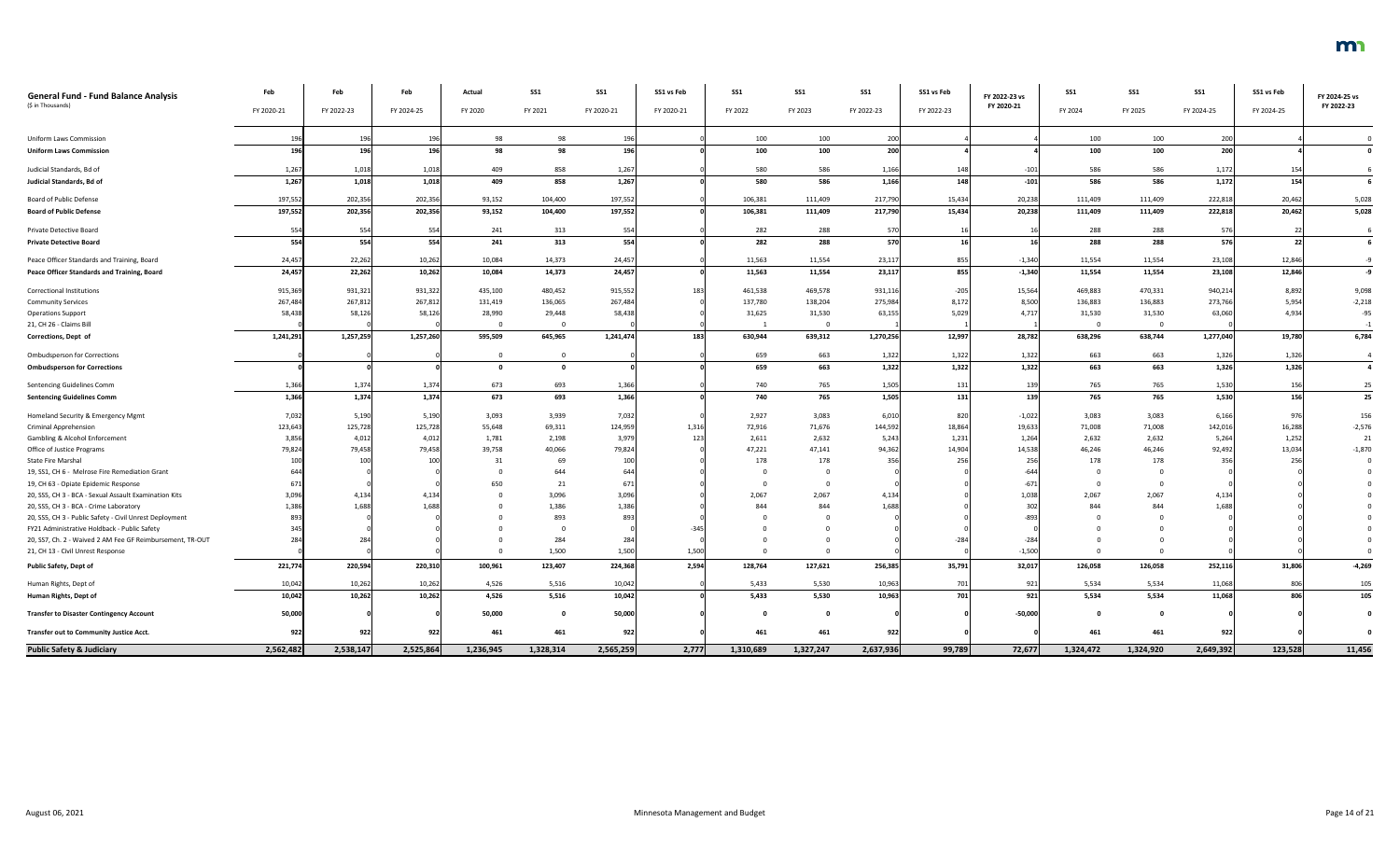| <b>General Fund - Fund Balance Analysis</b>                             | Feb        | Feb        | Feb        | Actual  | <b>SS1</b>   | <b>SS1</b> | SS1 vs Feb | SS1     | <b>SS1</b>              | <b>SS1</b> | SS1 vs Feb | FY 2022-23 vs | <b>SS1</b> | SS1     | SS <sub>1</sub> | SS1 vs Feb | FY 2024-25 vs |
|-------------------------------------------------------------------------|------------|------------|------------|---------|--------------|------------|------------|---------|-------------------------|------------|------------|---------------|------------|---------|-----------------|------------|---------------|
| (\$ in Thousands)                                                       | FY 2020-21 | FY 2022-23 | FY 2024-25 | FY 2020 | FY 2021      | FY 2020-21 | FY 2020-21 | FY 2022 | FY 2023                 | FY 2022-23 | FY 2022-23 | FY 2020-21    | FY 2024    | FY 2025 | FY 2024-25      | FY 2024-25 | FY 2022-23    |
| <b>Transportation</b>                                                   |            |            |            |         |              |            |            |         |                         |            |            |               |            |         |                 |            |               |
| Multimodal Systems                                                      | 40,353     | 38,636     | 38,636     | 19,864  | 20,489       | 40,353     |            | 49,215  | 22,296                  | 71,511     | 32,875     | 31,158        | 22,296     | 22,296  | 44,592          | 5,956      | $-26,919$     |
| <b>State Roads</b>                                                      | 1,06       |            |            | 71      | 997          | 1,068      |            |         |                         |            |            | $-1,062$      |            |         |                 |            |               |
| Local Roads                                                             |            |            |            |         |              |            |            | 49,500  |                         | 49,500     | 49,500     | 49,500        |            |         |                 |            | $-49,500$     |
| <b>Agency Management</b>                                                |            |            |            | 279     | 185          |            |            | 985     | 985                     | 1,970      | 1,862      | 1,506         | 985        | 985     | 1,970           | 1,862      |               |
| 21, SS1, CH 5 - TH Corridor Studies and Local Road Grants               |            |            |            |         |              |            |            | 30,930  |                         | 30,930     | 30,930     | 30,930        |            |         |                 |            | $-30,930$     |
| FY21 Administrative Holdback - Transportation                           |            |            |            |         |              |            |            |         |                         |            |            |               |            |         |                 |            |               |
| 21, SS1, CH 14 Rondo I-94 Freeway Cap Planning & Development            |            |            |            |         |              |            |            | 6,200   |                         | 6,200      | 6,200      | 6,200         |            |         |                 |            | $-6,200$      |
| 21, SS1, CH 5 - Rail service improvement - MRSI (TR OUT)                |            |            |            |         |              |            |            | 6,500   | 6,500                   | 13,000     | 13,000     | 13,000        |            |         |                 |            | $-13,000$     |
| <b>Transportation, Dept of</b>                                          | 42,156     | 38,750     | 38,750     | 20,214  | 21,671       | 41,885     | $-271$     | 143,333 | 29,784                  | 173,117    | 134,367    | 131,232       | 23,284     | 23,284  | 46,568          | 7,818      | $-126,549$    |
| <b>Transit System Operations</b>                                        | 65,508     | 65,308     | 65,308     | 32,854  | 32,654       | 65,508     |            | 90,654  | 32,654                  | 123,308    | 58,000     | 57,800        | 32,654     | 32,654  | 65,308          |            | $-58,000$     |
| <b>Metro Mobility</b>                                                   | 150,502    | 112,392    | 111,952    | 80,336  | 70,166       | 150,502    |            | 56,416  | 55,976                  | 112,392    |            | $-38,110$     | 55,976     | 55,976  | 111,952         |            | $-440$        |
| <b>Metropolitan Council</b>                                             | 216,010    | 177,700    | 177,260    | 113,190 | 102,820      | 216,010    |            | 147,070 | 88,630                  | 235,700    | 58,000     | 19,690        | 88,630     | 88,630  | 177,260         |            | $-58,440$     |
| Admin & Related Services                                                | 11,663     | 11,032     | 11,032     | 5,211   | 6,452        | 11,663     |            | 6,133   | 6,170                   | 12,303     | 1,271      | 640           | 6,170      | 6,170   | 12,340          | 1,308      | 37            |
| <b>State Patrol</b>                                                     | 18,444     | 18,574     | 18,574     | 9,147   | 9,297        | 18,444     |            | 20,341  | 15,844                  | 36,185     | 17,611     | 17,741        | 15,844     | 15,844  | 31,688          | 13,114     | $-4,497$      |
| MnCRASH System Maintenance (Traffic Safety)                             |            |            |            | 248     | 692          | 94         |            | 7,983   | 7,970                   | 15,953     | 15,013     | 15,013        | 478        | 478     | 956             |            | $-14,997$     |
| 19, SS1, CH 3 - Driver and Vehicle Services                             | 58,778     |            |            | 26,810  | 31,968       | 58,778     |            |         |                         |            |            | $-58,778$     |            |         |                 |            |               |
| 20, SS5, CH 3 - Public Safety - Civil Unrest Deployment                 | 2,688      |            |            |         | 2,688        | 2,688      |            |         |                         |            |            | $-2,688$      |            |         |                 |            |               |
| 20, SS5, CH 3 - State Patrol Operating Adjustment - Capitol Security    | 1,278      | 2,556      | 2,556      |         | 1,278        | 1,278      |            | 770     | 1,324                   | 2,094      |            | 816           | 1,324      | 1,324   | 2,648           |            |               |
| 20, SS5, CH 3 - State Patrol Trooper Salary Increase - Capitol Security | 193        |            |            |         | 193          |            |            |         |                         |            |            | $-19$         |            |         |                 |            |               |
| FY21 Administrative Holdback - PS Transp                                |            |            |            |         |              |            |            |         |                         |            |            |               |            |         |                 |            |               |
| 21, CH 13 - Civil Unrest Response                                       |            |            |            |         | 6,300        | 6,300      | 6.300      |         |                         |            |            | $-6,300$      |            |         |                 |            |               |
| 21, SS1, CH5 - State Trooper Salary                                     |            |            |            |         | 230          | 230        | 230        |         |                         |            |            | $-230$        |            |         |                 |            |               |
| 21, SS1, CH 5 - Pipeline Safety                                         |            |            |            |         | - 0          |            |            | 1,000   |                         | 1,000      | 1,000      | 1,000         |            |         |                 |            | $-1,000$      |
| Public Safety, Dept of                                                  | 94,204     | 33,102     | 33,102     | 41,416  | 59,098       | 100,514    | 6,310      | 36,227  | 31,308                  | 67,535     | 34,433     | $-32,979$     | 23,816     | 23,816  | 47,632          | 14,530     | $-19,903$     |
| <b>Transportation</b>                                                   | 352,370    | 249,552    | 249,112    | 174,820 | 183,589      | 358,409    | 6,039      | 326,630 | 149,722                 | 476,352    | 226,800    | 117,943       | 135,730    | 135,730 | 271,460         | 22,348     | $-204,892$    |
| <b>Environment</b>                                                      |            |            |            |         |              |            |            |         |                         |            |            |               |            |         |                 |            |               |
| Environmental Analysis and Outcomes Division                            |            | 408        | 408        | 197     | 213          |            |            | 1,292   | 224                     | 1,516      | 1,108      | 1,106         | 224        | 224     | 448             |            | $-1,068$      |
| <b>Municipal Division</b>                                               | 328        | 328        | 328        | 147     | 181          | 328        |            | 177     | 190                     | 367        |            |               | 190        | 190     | 380             |            |               |
| <b>Operations Division</b>                                              | 4,98       | 4,980      | 4,980      | 2,490   | 2,490        | 4.980      |            | 2,531   | 2,532                   | 5,063      |            |               | 2,532      | 2,532   | 5,064           |            |               |
| <b>Remediation Division</b>                                             |            |            |            | 216     | - 0          | 216        |            |         | $\overline{\mathbf{0}}$ |            |            | $-210$        |            |         |                 |            |               |
| Resource Management and Assistance Division                             | 2,025      | 600        | 600        | 700     | 1,325        | 2,025      |            | 1,299   | 1,299                   | 2,598      | 1,998      | 573           | 550        | 550     | 1,100           | 500        | $-1,498$      |
| <b>Watershed Division</b>                                               | 3,91       | 3,918      | 3,918      | 1,959   | 1,959        | 3,918      |            | 1,959   | 1,959                   | 3,918      |            |               | 1,959      | 1,959   | 3,918           |            |               |
| <b>Environmental Quality Board</b>                                      | 2,22       | 2,162      | 2,162      | 1,020   | 1,201        | 2,221      |            | 1,081   | 1,081                   | 2,162      |            |               | 1,081      | 1,081   | 2,162           |            |               |
| <b>Pollution Control Agency</b>                                         | 14,098     | 12,396     | 12,396     | 6,729   | 7,369        | 14,098     |            | 8,339   | 7,285                   | 15,624     | 3,228      | 1,526         | 6,536      | 6,536   | 13,072          | 676        | $-2,552$      |
| Land and Mineral Resources Management                                   | 3,659      | 3,692      | 3,692      | 1,522   | 2,137        | 3,659      |            | 1,874   | 1,901                   | 3,775      | 83         | 116           | 1,901      | 1,901   | 3,802           | 110        | 27            |
| Ecological & Water Resources                                            | 37,301     | 37,094     | 37,094     | 17,610  | 19,691       | 37,301     |            | 21,597  | 19,516                  | 41,113     | 4,019      | 3,81          | 19,516     | 19,516  | 39,032          | 1,938      | $-2,081$      |
| Forest Management                                                       | 68,245     | 66,074     | 66,074     | 31,786  | 36,459       | 68,245     |            | 36,182  | 36,687                  | 72,869     | 6,795      | 4,624         | 34,637     | 34,637  | 69,274          | 3,200      | $-3,595$      |
| Parks & Trails Mgmt                                                     | 53,583     | 54,460     | 54,460     | 24,353  | 29,230       | 53,583     |            | 28,963  | 28,876                  | 57,839     | 3,379      | 4,256         | 27,876     | 27,876  | 55,752          | 1,292      | $-2,087$      |
| Fish and Wildlife Management                                            | 2,045      | 550        | 550        | 1,774   | 271          | 2,045      |            | 1,729   | 2,732                   | 4,461      | 3,911      | 2,41          | 282        | 282     | 564             | 14         | $-3,897$      |
| Enforcement Natural Res Laws-Rules                                      | 14,58      | 14,723     | 14,724     | 6,995   | 7,594        | 14,589     |            | 9,040   | 9,862                   | 18,902     | 4,179      | 4,31          | 9,862      | 9,862   | 19,724          | 5,000      | 822           |
| <b>Operations Support</b>                                               | 2,494      |            |            | 1,619   | 875          | 2,494      |            | 3,400   | 0                       | 3,400      | 3,400      | 90            |            |         |                 |            | $-3,400$      |
| Office of School Trust Lands                                            |            | 374        | 374        | 170     | 204          | 374        |            | 187     | 187                     | 374        |            |               | 187        | 187     | 374             |            |               |
| DNR Firefighting (OPEN)                                                 | 35,72      | 35,800     | 35,800     | 17,825  | 17,900       | 35,725     |            | 17,900  | 17,900                  | 35,800     |            |               | 17,900     | 17,900  | 35,800          |            |               |
| 1854 Treaty (OPEN)                                                      | 13,147     | 12,819     | 12,132     | 6,355   | 6,792        | 13,147     |            | 6,566   | 6,253                   | 12,819     |            | $-328$        | 6,128      | 6,004   | 12,132          |            | $-687$        |
| Leech Lake White Earth (OPEN)                                           | 6,47       | 5,990      | 5,743      | 3,296   | 3,183        | 6,479      |            | 3,026   | 2,964                   | 5,990      |            | $-48$         | 2,902      | 2,841   | 5,743           |            | $-247$        |
| Con Con Areas (OPEN)                                                    |            |            |            |         | 31           |            |            |         | 31                      | 62         |            |               |            |         |                 |            |               |
| State Forest Cost Certification (OPEN)                                  |            |            |            |         |              |            |            |         |                         |            |            |               |            |         |                 |            |               |
| 20, SS5, CH 3 - Civil Unrest Deployment                                 | 2,11       |            |            |         | 2,112<br>- 0 | 2,11       |            |         |                         |            |            | $-2,11$       |            |         |                 |            |               |
| FY21 Administrative Holdback - Natural Resources                        | 2,008      |            |            |         |              |            | $-2,008$   |         |                         |            |            |               |            |         |                 |            |               |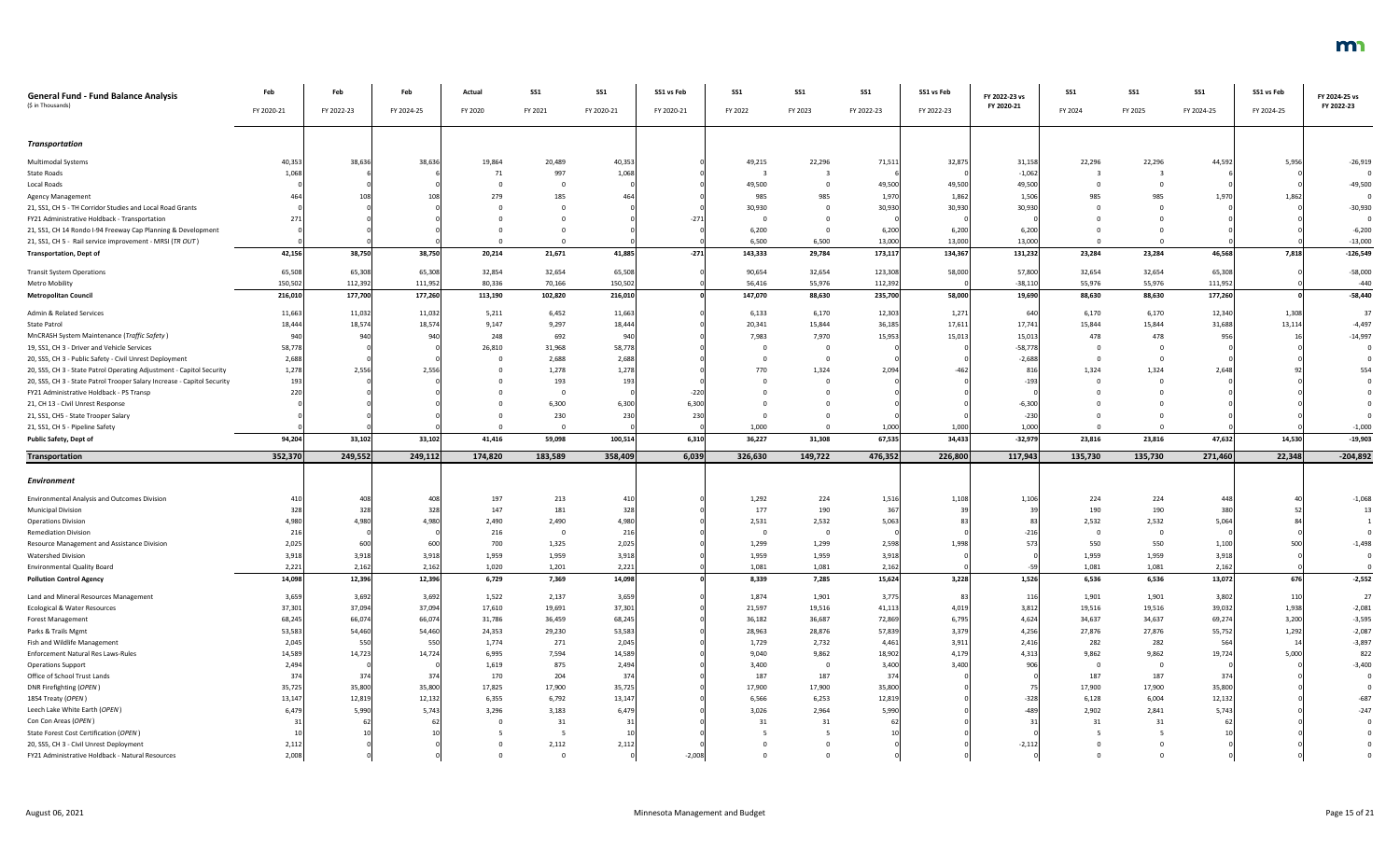| <b>General Fund - Fund Balance Analysis</b>                                                                                      | Feb        | Feb        | Feb        | Actual  | <b>SS1</b> | SS1        | SS1 vs Feb | SS1        | SS1                     | <b>SS1</b>   | SS1 vs Feb   | FY 2022-23 vs | <b>SS1</b> | <b>SS1</b>  | SS1          | SS1 vs Feb      | FY 2024-25 vs    |
|----------------------------------------------------------------------------------------------------------------------------------|------------|------------|------------|---------|------------|------------|------------|------------|-------------------------|--------------|--------------|---------------|------------|-------------|--------------|-----------------|------------------|
| (\$ in Thousands)                                                                                                                | FY 2020-21 | FY 2022-23 | FY 2024-25 | FY 2020 | FY 2021    | FY 2020-21 | FY 2020-21 | FY 2022    | FY 2023                 | FY 2022-23   | FY 2022-23   | FY 2020-21    | FY 2024    | FY 2025     | FY 2024-25   | FY 2024-25      | FY 2022-23       |
| 21, SS1, CH 11 - DNR Body Cameras<br>21, SS1, CH 6 - DNR Conservation Officer Salary                                             |            |            |            |         | 205        |            | 205        | 489<br>831 | 387<br>555              | 876<br>1,386 | 876<br>1,386 | 876<br>1,18   | 387<br>555 | 387<br>555  | 774<br>1,110 | 774<br>1,110    | $-102$<br>$-276$ |
| <b>Natural Resources, Dept of</b>                                                                                                | 241,802    | 231,648    | 230,715    | 113,310 | 126,689    | 239,999    | $-1,803$   | 131,820    | 127,856                 | 259,676      | 28,028       | 19,677        | 122,169    | 121,984     | 244,153      | 13,438          | $-15,523$        |
| Transfer to Mining and Env Regulatory Account (OPEN)                                                                             | 1,822      | 1,746      | 1,792      | 873     | 949        | 1,822      |            | 886        | 860                     | 1,746        |              |               | 863        | 929         | 1,792        |                 | 46               |
| Board of Water & Soil Resources                                                                                                  | 30,259     | 29,744     | 29,744     | 21,096  | 9,163      | 30,259     |            | 18,045     | 16,740                  | 34,785       | 5,041        | 4,526         | 15,268     | 15,268      | 30,536       | 792             | $-4,249$         |
| <b>Board of Water &amp; Soil Resources</b>                                                                                       | 30,259     | 29,744     | 29,744     | 21,096  | 9,163      | 30,259     |            | 18,045     | 16,740                  | 34,785       | 5,041        | 4,526         | 15,268     | 15,268      | 30,536       | 792             | $-4,249$         |
| <b>MN Conservation Corps</b>                                                                                                     | 910        | 910        | 910        | 455     | 455        | 910        |            | 455        | 455                     | 910          |              |               | 455        | 455         | 910          |                 |                  |
| Metropolitan Council Parks                                                                                                       | 5,080      | 5,080      | 5,080      | 2,540   | 2,540      | 5,080      |            | 2,540      | 2,540                   | 5,080        |              |               | 2,540      | 2,540       | 5,080        |                 |                  |
| 20, SS7, Ch. 2 - Wastewater Rate Stabilization                                                                                   |            |            |            | $\cap$  | 142        | 142        |            | $\Omega$   | $\overline{0}$          |              |              | $-142$        |            |             |              |                 |                  |
| <b>Metropolitan Council Parks</b>                                                                                                | 5,222      | 5,080      | 5,080      | 2,540   | 2,682      | 5,222      |            | 2,540      | 2,540                   | 5,080        |              | $-142$        | 2,540      | 2,540       | 5,080        |                 |                  |
| Zoological Board                                                                                                                 | 19,474     | 19,618     | 19,618     | 9,665   | 9,809      | 19,474     |            | 9,809      | 9,809                   | 19,618       |              | 144           | 10,267     | 10,267      | 20,534       | 916             | 916              |
| <b>Zoological Board</b>                                                                                                          | 19,474     | 19,618     | 19,618     | 9,665   | 9,809      | 19,474     |            | 9,809      | 9,809                   | 19,618       |              | 144           | 10,267     | 10,267      | 20,534       | 916             | 916              |
| <b>Science Museum of Minnesota</b>                                                                                               | 2,158      | 2,158      | 2,158      | 1,079   | 1,079      | 2,158      |            | 1,079      | 1,079                   | 2,158        |              |               | 1,079      | 1,079       | 2,158        |                 |                  |
| Explore Minnesota Tourism                                                                                                        | 29,074     | 28,688     | 28,688     | 10,675  | 18,399     | 29,074     |            | 15,434     | 14,523                  | 29,957       | 1,269        | 883           | 14,523     | 14,523      | 29,046       | 358             | $-911$           |
| <b>Explore Minnesota Tourism</b>                                                                                                 | 29,074     | 28,688     | 28,688     | 10,675  | 18,399     | 29,074     |            | 15,434     | 14,523                  | 29,957       | 1,269        | 883           | 14,523     | 14,523      | 29,046       | 358             | $-911$           |
| 21, SS1, CH 6 - MLCAT Repayment to REM-MLC (TR OUT)                                                                              |            |            |            |         |            |            |            | 100        | 100                     | 200          | 200          | 200           | 100        | 100         | 200          | 200             |                  |
| <b>Environment</b>                                                                                                               | 344,819    | 331,988    | 331,101    | 166,422 | 176,594    | 343,016    | $-1,803$   | 188,507    | 181,247                 | 369,754      | 37,766       | 26,738        | 173,800    | 173,681     | 347,481      | 16,380          | $-22,273$        |
| <b>Economic Development, Energy, Ag and Housing</b>                                                                              |            |            |            |         |            |            |            |            |                         |              |              |               |            |             |              |                 |                  |
| <b>Protection Service</b>                                                                                                        | 35,881     | 36,250     | 36,250     | 17,653  | 18,228     | 35,881     |            | 19,384     | 19,610                  | 38,994       | 2,744        | 3,113         | 19,610     | 19,610      | 39,220       | 2,970           | 226              |
| Promotion & Marketing                                                                                                            | 7,857      | 7,892      | 7,892      | 3,617   | 4,240      | 7,857      |            | 4,200      | 4,205                   | 8,405        | 513          | 548           | 4,055      | 4,055       | 8,110        | 218             | $-295$           |
| Value-Added Products                                                                                                             | 50,093     | 47,986     | 47,986     | 25,996  | 24,097     | 50,093     |            | 25,343     | 25,357                  | 50,700       | 2,714        | 607           | 25,382     | 25,382      | 50,764       | 2,778           | 64               |
| Admin & Financial Assistance                                                                                                     | 16,711     | 15,578     | 15,578     | 8,981   | 7,730      | 16,711     |            | 8,530      | 8,392                   | 16,922       | 1,344        | 21.           | 8,010      | 8,010       | 16,02        |                 |                  |
| FY21 Administrative Holdback - Agriculture                                                                                       | 1,330      |            |            |         |            |            | $-1,330$   | - 0        | $\overline{\mathbf{0}}$ |              |              |               |            |             |              |                 |                  |
| 21, SS1, CH 3 - Ag Best Management Practices Loan Program (TR OUT                                                                |            |            |            |         |            |            |            | 1,437      | 1,437                   | 2,874        | 2,874        | 2,874         | 1,425      | 1,425       | 2,850        | 2,850           |                  |
| 21, SS1, CH 3 - Emerging Farmers Working Group/Emerging Farmer Ac<br>21, SS1, CH 14 - Oriented Strand Board Production Incentive |            |            |            |         |            |            |            | 10         | $10\,$<br>0             |              |              |               | 10         | 10<br>1,500 | 1,500        |                 | 1,500            |
| Agriculture, Dept of                                                                                                             | 111,872    | 107,706    | 107,706    | 56,247  | 54,295     | 110,542    | $-1,330$   | 58,904     | 59,011                  | 117,915      | 10,209       | 7,373         | 58,492     | 59,992      | 118,484      | 1,500<br>10,778 | 569              |
|                                                                                                                                  |            |            |            |         |            |            |            |            |                         |              |              |               |            |             |              |                 |                  |
| Agricultural Utilization Research Institute                                                                                      | 7,786      | 7,786      | 7,786      | 3,893   | 3,893      | 7,786      |            | 4,543      | 4,043                   | 8,586        | 800          | 800           | 4,043      | 4,043       | 8,086        | 300             | $-500$           |
| <b>Agricultural Utilization Research Institute</b>                                                                               | 7,786      | 7,786      | 7,786      | 3,893   | 3,893      | 7,786      |            | 4,543      | 4,043                   | 8,586        | 800          | 800l          | 4,043      | 4,043       | 8,086        | 300             | $-500$           |
| Board of Animal Health                                                                                                           | 11,185     | 11,354     | 11,354     | 5,421   | 5,764      | 11,185     |            | 5,780      | 5,881                   | 11,661       | 307          | 476           | 5,881      | 5,881       | 11,762       |                 | 101              |
| 19, SS1, CH 4 - CWD Monitoring                                                                                                   | 320        | 400        | 400        | 120     | 200        | 320        |            | 200        | 200                     | 400          |              |               | 200        | 200         | 40           |                 |                  |
| <b>Board of Animal Health</b>                                                                                                    | 11,505     | 11,754     | 11,754     | 5,541   | 5,964      | 11,505     |            | 5,980      | 6,081                   | 12,061       | 307          | 556           | 6,081      | 6,081       | 12,162       | 408             | 101              |
| <b>Agriculture and Rural Development Subtotal</b>                                                                                | 131,163    | 127,246    | 127,246    | 65,681  | 64,152     | 129,833    | $-1,330$   | 69,427     | 69,135                  | 138,562      | 11,316       | 8,729         | 68,616     | 70,116      | 138,732      | 11,486          | 170              |
| Housing Finance Agency (TR OUT)                                                                                                  | 120,596    | 115,596    | 115,596    | 64,048  | 56,548     | 120,596    |            | 67,798     | 57,798                  | 125,596      | 10,000       | 5,000         | 57,798     | 57,798      | 115,596      |                 | $-10,000$        |
| <b>Housing Finance Agency</b>                                                                                                    | 120,596    | 115,596    | 115,596    | 64,048  | 56,548     | 120,596    |            | 67,798     | 57,798                  | 125,596      | 10,000       | 5,000         | 57,798     | 57,798      | 115,596      |                 | $-10,000$        |
| <b>Housing Finance Subtotal</b>                                                                                                  | 120,596    | 115,596    | 115,596    | 64,048  | 56,548     | 120,596    |            | 67,798     | 57,798                  | 125,596      | 10,000       | 5,000         | 57,798     | 57,798      | 115,596      |                 | $-10,000$        |
| <b>Financial Institutions</b>                                                                                                    | 800        | 800        | 800        | 400     | 400        | 800        |            | 1,923      | 1,941                   | 3,864        | 3,064        | 3,064         | 1,941      | 1,941       | 3,882        | 3,082           | 18               |
| <b>Administrative Services</b>                                                                                                   | 16,479     | 17,620     | 16,580     | 6,232   | 10,247     | 16,479     |            | 9,346      | 8,821                   | 18,167       | 547          | 1,688         | 8,613      | 8,613       | 17,226       | 646             | $-941$           |
| Enforcement                                                                                                                      | 11,727     | 12,114     | 12,114     | 5,586   | 6,141      | 11,727     |            | 5,406      | 5,297                   | 10,703       | $-1,411$     | $-1,024$      | 5,297      | 5,297       | 10,594       | $-1,520$        | $-109$           |
| Telecommunications                                                                                                               | 2,007      | 2,094      | 2,094      | 896     | 1,111      | 2,007      |            | 1,383      | 1,090                   | 2,473        | 379          | 466           | 1,090      | 1,090       | 2,180        |                 | $-293$           |
| <b>Energy Resources</b>                                                                                                          | 8,746      | 8,760      | 8,760      | 4,518   | 4,228      | 8,746      |            | 4,494      | 4,567                   | 9,061        | 301          | 315           | 4,567      | 4,567       | 9,134        |                 | 73               |
| Insurance                                                                                                                        | 10,356     | 10,192     | 10,162     | 4,933   | 5,423      | 10,356     |            | 5,952      | 6,014                   | 11,966       | 1,774        | 1,610         | 5,510      | 5,510       | 11,020       | 858             | -946             |
| <b>Weights and Measures Division</b>                                                                                             |            |            |            |         |            |            |            | 1,500      | 1,500                   | 3,000        | 3,000        | 3,000         | 1,500      | 1,500       | 3,000        | 3.000           |                  |
| 19, CH 39 - Lic Reg Pharm Benefit Managers                                                                                       |            | 85         | 850        | 358     | 403        |            |            | 428        | 432                     | 860          |              |               | 432        | 432         |              |                 |                  |
| 19 SS1, CH 9 - Pediatric Autoimmune Coverage Admin                                                                               |            |            |            | 25      | 54         |            |            | 27         | 27                      | 54           |              |               | 27         | 27          |              |                 |                  |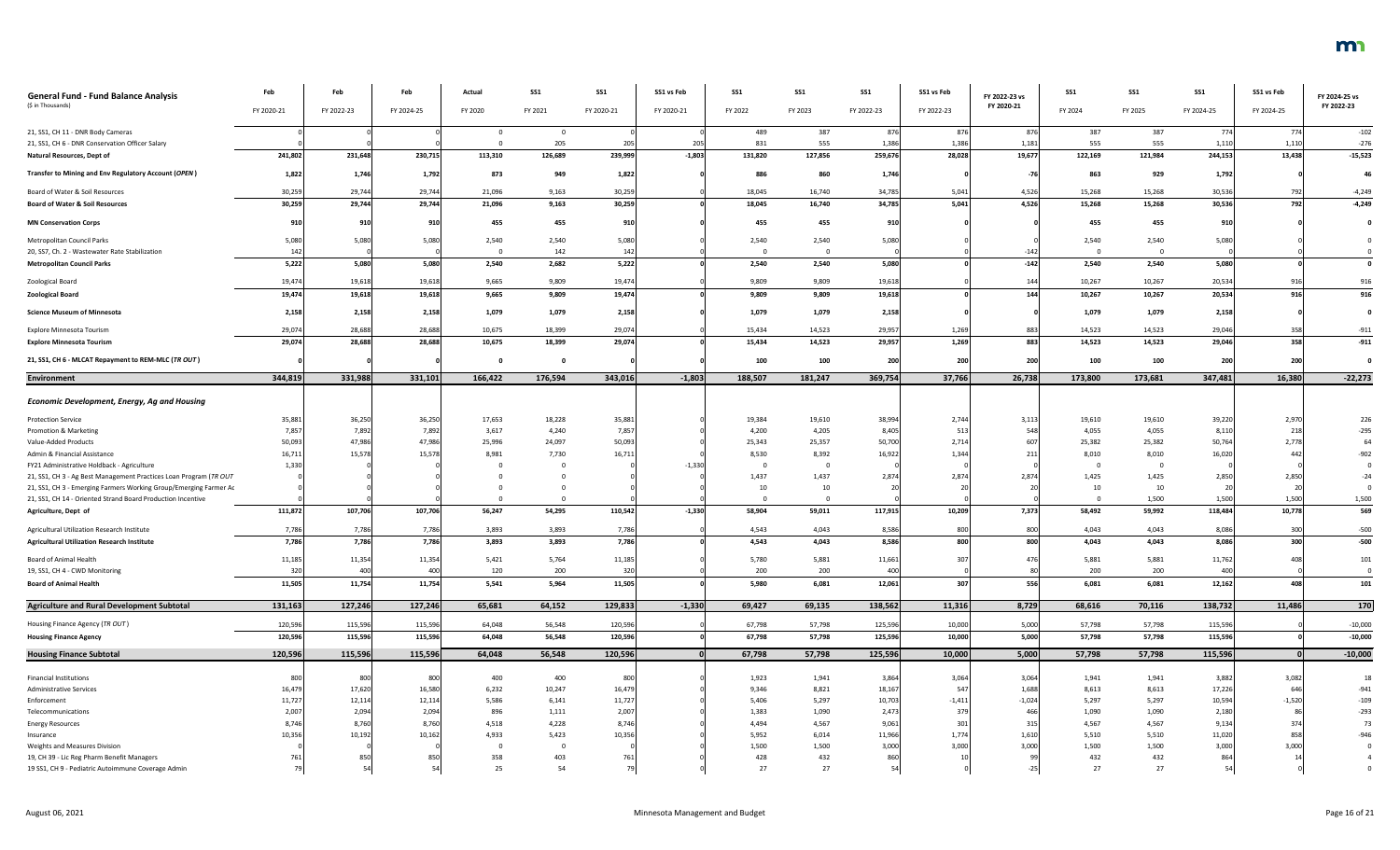| <b>General Fund - Fund Balance Analysis</b><br>(\$ in Thousands) | Feb<br>FY 2020-21 | Feb<br>FY 2022-23 | Feb<br>FY 2024-25 | Actual<br>FY 2020 | <b>SS1</b><br>FY 2021 | <b>SS1</b><br>FY 2020-21 | SS1 vs Feb<br>FY 2020-21 | SS1<br>FY 2022 | SS1<br>FY 2023 | SS1<br>FY 2022-23 | SS1 vs Feb<br>FY 2022-23 | FY 2022-23 vs<br>FY 2020-21 | <b>SS1</b><br>FY 2024 | <b>SS1</b><br>FY 2025 | <b>SS1</b><br>FY 2024-25 | SS1 vs Feb<br>FY 2024-25 | FY 2024-25 vs<br>FY 2022-23 |
|------------------------------------------------------------------|-------------------|-------------------|-------------------|-------------------|-----------------------|--------------------------|--------------------------|----------------|----------------|-------------------|--------------------------|-----------------------------|-----------------------|-----------------------|--------------------------|--------------------------|-----------------------------|
| 19 SS1, CH 9 - Pediatric Autoimmune Coverage Pymts (OPEN)        | 10 <sup>C</sup>   |                   |                   | 100               |                       |                          |                          |                |                |                   |                          | $-100$                      |                       |                       |                          |                          |                             |
| FY21 Administrative Holdback - Commerce                          | 1,220             |                   |                   |                   |                       |                          | $-1,220$                 |                |                |                   |                          |                             |                       |                       |                          |                          |                             |
| 21, SS1, CH 4 - Mandated Health Benefit Proposals Eval           |                   |                   |                   |                   |                       |                          |                          | 105            | 105            |                   |                          |                             | 105                   |                       |                          |                          |                             |
| 21, SS1, CH 4 - Solar on Schools                                 |                   |                   |                   |                   |                       |                          |                          | 8,000          |                | 8,000             | 8,000                    | 8,000                       |                       |                       |                          |                          | $-8,000$                    |
| 21, SS1, CH 4 - Solar on Community Colleges                      |                   |                   |                   |                   |                       |                          |                          | 1,242          |                | 1,242             | 1,242                    | 1,242                       | 1,138                 |                       | 1,138                    | 1,138                    | $-104$                      |
| 21, SS1, CH 4 - Natural Gas Innovation Act                       |                   |                   |                   |                   |                       |                          |                          | 189            | 189            | 378               | 378                      |                             | 189                   |                       |                          |                          |                             |
| 21, SS1, CH 4 - Landfill Bond Prepayment; Solar Pilot Project    |                   |                   |                   |                   |                       |                          |                          | 100            |                | 100               | 100                      |                             |                       |                       |                          |                          | -100                        |
| 21, SS1, CH 4 - Insurance Fraud Specialist Salary Increases      |                   |                   |                   |                   | 272                   |                          |                          | 283            | 283            | 566               | 566                      |                             | 283                   | 283                   | 56                       |                          |                             |
| 21, SS1, CH 7 - Waiver Application for PY2023                    |                   |                   |                   |                   |                       |                          |                          | 155            |                | 155               | 155                      |                             |                       |                       |                          |                          | $-155$                      |
| Commerce, Department of                                          | 52,275            | 52,484            | 51,414            | 23,048            | 28,279                | 51,327                   | $-948$                   | 40,533         | 30,266         | 70,799            | 18,315                   | 19,472                      | 30,692                | 29,554                | 60,246                   | 8,832                    | $-10,553$                   |
| <b>Public Utilities Commission</b>                               | 15,586            | 15,586            | 15,586            | 7,363             | 8,223                 | 15,586                   |                          | 8,073          | 8,202          | 16,275            | 689                      | 689                         | 8,202                 | 8,202                 | 16,404                   | 818                      | 129                         |
| 21, SS1, CH 4 - Natural Gas Innovation Act                       |                   |                   |                   |                   |                       |                          |                          | 112            | 112            | 224               | 224                      |                             | 112                   | 112                   | 224                      | 224                      |                             |
| <b>Public Utilities Commission</b>                               | 15,586            | 15,586            | 15,586            | 7,363             | 8,223                 | 15,586                   |                          | 8,185          | 8,314          | 16,499            | 913                      | 913                         | 8,314                 | 8,314                 | 16,628                   | 1,042                    | 129                         |
| <b>Commerce and Energy Subtotal</b>                              | 67,861            | 68,070            | 67,000            | 30,411            | 36,502                | 66,913                   | $-948$                   | 48,718         | 38,580         | 87,298            | 19,228                   | 20,385                      | 39,006                | 37,868                | 76,874                   | 9,874                    | $-10,424$                   |
| <b>Business &amp; Community Development</b>                      | 94,952            | 72,286            | 72,286            | 48,270            | 46,557                | 94,827                   | $-125$                   | 50,215         | 41,941         | 92,156            | 19,870                   | $-2,671$                    | 45,029                | 45,029                | 90,058                   | 17,772                   | $-2,098$                    |
| <b>Employment and Training Programs</b>                          | 11,061            | 13,592            | 13,592            | 5,529             | 5,532                 | 11,061                   |                          | 7,421          | 7,421          | 14,842            | 1,250                    | 3,781                       | 6,546                 | 6,546                 | 13,092                   | $-500$                   | $-1,750$                    |
| <b>General Support Services</b>                                  | 6,014             | 8,34              | 8,342             | 1,580             | 4,434                 | 6,014                    |                          | 3,637          | 3,950          | 7,587             | $-755$                   | 1,573                       | 3,950                 | 3,950                 | 7,900                    |                          | 313                         |
| Minnesota Trade Office                                           | 4,562             | 4,584             | 4,584             | 2,103             | 2,204                 | 4,307                    | $-25$                    | 2,142          | 2,142          | 4,284             | $-300$                   |                             | 2,242                 | 2,242                 | 4,484                    |                          | 200                         |
| <b>Vocational Rehabilitation</b>                                 | 60,207            | 57,722            | 57,722            | 28,973            | 31,234                | 60,207                   |                          | 28,861         | 28,861         | 57,722            |                          | $-2,485$                    | 28,861                | 28,861                | 57,722                   |                          |                             |
| Services for the Blind                                           | 13,102            | 12,850            | 12,850            | 6,551             | 6,551                 | 13,102                   |                          | 6,425          | 6,425          | 12,850            |                          | $-252$                      | 6,425                 | 6,425                 | 12,850                   |                          |                             |
| Broadband Development Office (TR-OUT)                            | 40,600            |                   | 700               | 20,144            | 20,456                | 40,600                   |                          | 350            | 350            | 700               |                          | $-39,900$                   | 350                   | 350                   |                          |                          |                             |
| 20, CH 71 - Small Business Loan Guarantee Program (TR OUT)       | 10,000            |                   |                   | 10,000            |                       | 10,000                   |                          |                |                |                   |                          | $-10,000$                   |                       |                       |                          |                          |                             |
| FY21 Administrative Holdback - Employment & Economic Developmer  | 1,022             |                   |                   |                   |                       |                          | $-1,022$                 |                |                |                   |                          |                             |                       |                       |                          |                          |                             |
| 20, SS7, Ch. 2 - Grants to Large Venues                          | 13,900            |                   |                   |                   | 12,999                | 12,999                   | $-901$                   |                |                |                   |                          | $-12,999$                   |                       |                       |                          |                          |                             |
| 21, SS1, CH 10 - Main Street COVID-19 Relief Grant Program       |                   |                   |                   |                   |                       |                          |                          | 80,000         |                | 80,000            | 80,000                   | 80,000                      |                       |                       |                          |                          | $-80,000$                   |
| 21, SS1, CH 10 - Main Street Economic Revitalization Program     |                   |                   |                   |                   |                       |                          |                          | 70,000         |                | 70,000            | 70,000                   | 70,000                      |                       |                       |                          |                          | $-70,000$                   |
| 21, SS1, CH 10 - NW Angle/ Lake of the Woods Relief              |                   |                   |                   |                   |                       |                          |                          | 5,000          |                | 5,000             | 5,000                    | 5,000                       |                       |                       |                          |                          | $-5,000$                    |
| 21, SS1, CH 5 - MnDOT freight optimization tool - staff support  |                   |                   |                   |                   |                       |                          |                          | 15             | 15             |                   |                          |                             |                       |                       |                          |                          | $-30$                       |
| 21, SS1, CH 4 - Community Planning Energy Transition Office      |                   |                   |                   |                   |                       |                          |                          | 170            | 350            | 520               | 520                      |                             | 350                   | 350                   | 700                      | 700                      | 180                         |
| <b>Employment &amp; Economic Development</b>                     | 255,420           | 170,076           | 170,076           | 123,150           | 129,967               | 253,117                  | $-2,303$                 | 254,236        | 91,455         | 345,691           | 175,615                  | 92,574                      | 93,753                | 93,753                | 187,506                  | 17,430                   | $-158,185$                  |
| <b>Destination Medical Center (Open)</b>                         | 34,470            | 58,954            | 73,955            | 13,493            | 20,977                | 34,470                   |                          | 25,803         | 33,151         | 58,954            |                          | 24,484                      | 37,500                | 36,455                | 73,955                   |                          | 15,001                      |
| 20, SS7, Ch. 2 - Unemployment Insurance Contingent Appropriation | 25,000            |                   |                   |                   |                       |                          | $-25,000$                |                |                |                   |                          |                             |                       |                       |                          |                          |                             |
| Labor & Industry, Dept of                                        | 8,034             | 8,488             | 6,688             | 2,581             | 5,453                 | 8,034                    |                          | 5,379          | 4,379          | 9,758             | 1,270                    | 1,724                       | 3,479                 | 3,479                 | 6,958                    |                          | $-2,800$                    |
| FY21 Administrative Holdback - Labor & Industry                  | 203               |                   |                   |                   |                       |                          | $-203$                   |                |                |                   |                          |                             |                       |                       |                          |                          |                             |
| Labor & Industry, Dept of                                        | 8,237             | 8,488             | 6,688             | 2,581             | 5,453                 | 8,034                    | $-203$                   | 5,379          | 4,379          | 9,758             | 1,270                    | 1,724                       | 3,479                 | 3,479                 | 6,958                    | 270                      | $-2,800$                    |
| <b>Mediation Services</b>                                        | 4,384             | 4,48              | 4,486             | 1,768             | 2,616                 | 4,384                    |                          | 2,323          | 2,368          | 4,691             |                          |                             | 2,243                 | 2,243                 | 4,486                    |                          | $-205$                      |
| 20, SS2, CH 2 - Police Reform                                    |                   |                   |                   |                   | 120                   |                          |                          |                | 47             |                   |                          |                             | 47                    |                       |                          |                          |                             |
| FY21 Administrative Holdback - Mediation Services                | 102               |                   |                   |                   |                       |                          | $-102$                   |                |                |                   |                          |                             |                       |                       |                          |                          |                             |
| <b>Mediation Services</b>                                        | 4,606             | 4,580             | 4,580             | 1,768             | 2,736                 | 4,504                    | $-102$                   | 2,370          | 2,415          | 4,785             | 205                      | 281                         | 2,290                 | 2,290                 | 4,580                    |                          | $-205$                      |
| GF Tr to IRRR Region 3 (Carlton & Koochiching Counties) (OPEN)   | 1,101             | 1,034             | 1,125             | 570               | 531                   | 1,101                    |                          | 516            | 518            | 1,034             |                          |                             | 558                   | 567                   | 1,125                    |                          | 91                          |
| GF Tr to IRRR School Consolidation Acct (OPEN)                   | 4,403             | 4,134             | 4,500             | 2,278             | 2,125                 | 4,403                    |                          | 2,063          | 2,071          | 4,134             |                          |                             | 2,230                 | 2,270                 | 4,500                    |                          | 366                         |
| <b>General Fund Transfer to IRRR</b>                             | 5,504             | 5,168             | 5,625             | 2,848             | 2,656                 | 5,504                    |                          | 2,579          | 2,589          | 5,168             |                          | $-336$                      | 2,788                 | 2,837                 | 5,625                    |                          | 457                         |
| 16A.152, Subd. 2a. (6) - Tr. to MN 21st century fund             | 9,781             |                   |                   |                   | 9,781                 | 9,781                    |                          |                |                |                   |                          | $-9,781$                    |                       |                       |                          |                          |                             |
| <b>Jobs and Economic Growth Subtotal</b>                         | 343,018           | 247,266           | 260,924           | 143,840           | 171,570               | 315,410                  | $-27,608$                | 290,367        | 133,989        | 424,356           | 177,090                  | 108,946                     | 139,810               | 138,814               | 278,624                  | 17,700                   | $-145,732$                  |
| <b>Economic Development, Energy, Ag and Housing</b>              | 662,638           | 558,178           | 570,766           | 303,980           | 328,772               | 632,752                  | $-29,886$                | 476,310        | 299,502        | 775,812           | 217,634                  | 143,060                     | 305,230               | 304,596               | 609,826                  | 39,060                   | $-165,986$                  |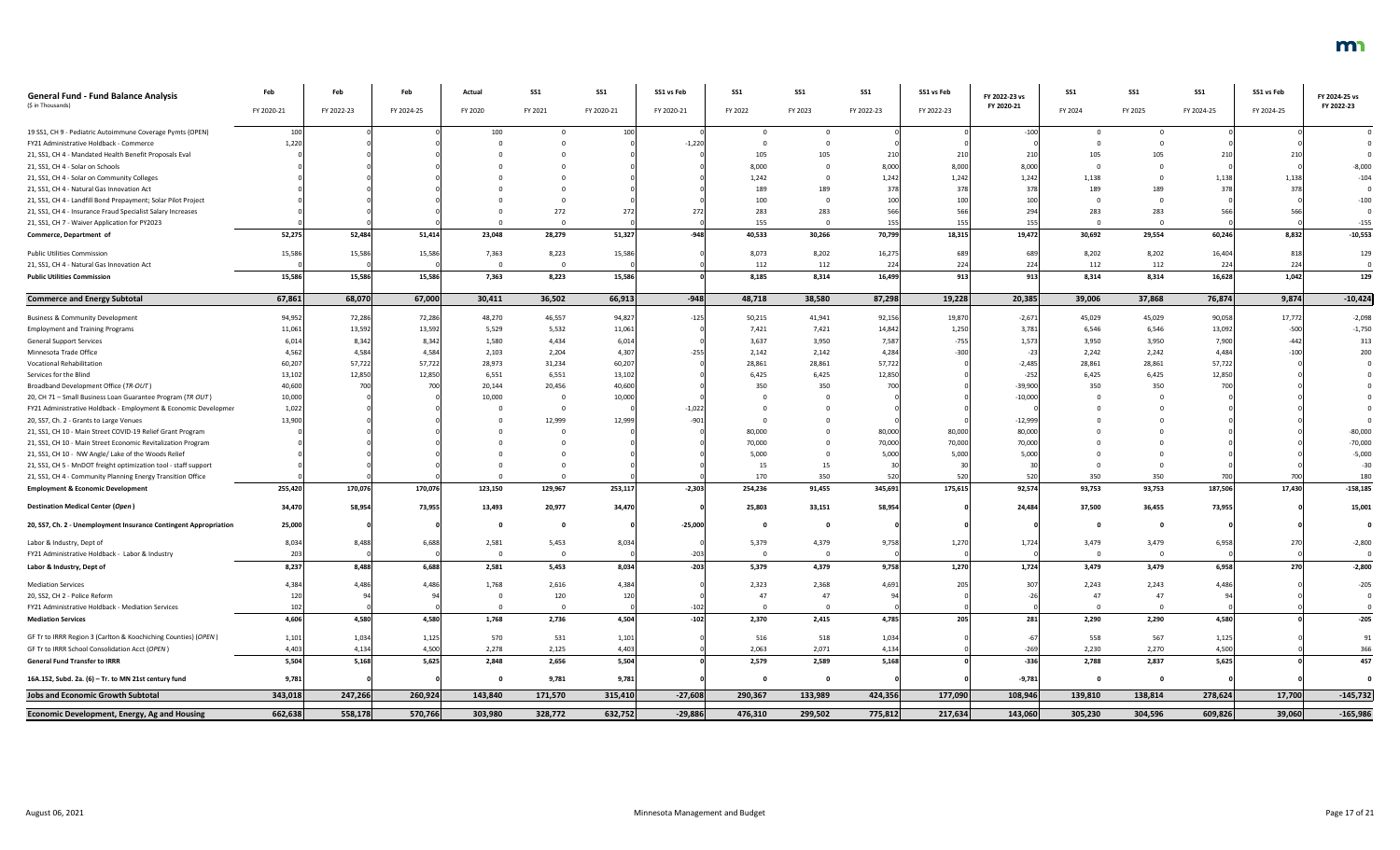| <b>General Fund - Fund Balance Analysis</b>                        | Feb        | Feb        | Feb        | Actual                  | <b>SS1</b>     | <b>SS1</b> | SS1 vs Feb | SS1     | SS <sub>1</sub> | <b>SS1</b>      | SS1 vs Feb | FY 2022-23 vs | <b>SS1</b> | <b>SS1</b> | SS <sub>1</sub> | SS1 vs Feb | FY 2024-25 vs |
|--------------------------------------------------------------------|------------|------------|------------|-------------------------|----------------|------------|------------|---------|-----------------|-----------------|------------|---------------|------------|------------|-----------------|------------|---------------|
| (\$ in Thousands)                                                  | FY 2020-21 | FY 2022-23 | FY 2024-25 | FY 2020                 | FY 2021        | FY 2020-21 | FY 2020-21 | FY 2022 | FY 2023         | FY 2022-23      | FY 2022-23 | FY 2020-21    | FY 2024    | FY 2025    | FY 2024-25      | FY 2024-25 | FY 2022-23    |
|                                                                    |            |            |            |                         |                |            |            |         |                 |                 |            |               |            |            |                 |            |               |
| <b>State Government &amp; Veterans</b>                             |            |            |            |                         |                |            |            |         |                 |                 |            |               |            |            |                 |            |               |
| House of Representatives                                           | 84,615     | 77,714     | 77,714     | 38,525                  | 46,090         | 84,615     |            | 39,932  | 40,431          | 80,363          | 2,649      | $-4,252$      | 40,431     | 40,431     | 80,862          | 3,148      | 499           |
| Senate                                                             | 80,624     | 71,308     | 71,308     | 33,310                  | 47,314         | 80,624     |            | 37,430  | 37,545          | 74,97           | 3,667      | $-5,649$      | 37,545     | 37,545     | 75,090          | 3,782      | 115           |
| Legislative Coordinating Commission                                | 45,617     | 41,561     | 41,562     | 19,207                  | 26,410         | 45,61      |            | 21,457  | 21,762          | 43,21           | 1,658      | $-2,398$      | 21,737     | 21,737     | 43,474          | 1,912      | 255           |
| 21, SS1, CH 11 - Data Practices Commission                         |            |            |            |                         |                |            |            | 60      | 60              | 120             | 120        | 120           | 60         | 60         | 120             | 120        |               |
| 21, SS1, CH 14 Tax Expenditure Review Commission                   |            |            |            |                         |                |            |            | -36     | 628             | 664             | 664        | 664           | 607        | 658        | 1,265           | 1,265      | 601           |
| 21, SS1, CH 7 - Leg Task Force on Human Services BackgroundStudies |            |            |            |                         |                |            |            | 132     | 76              | 208             | 208        | 208           |            | $\Omega$   |                 |            | $-208$        |
| Legislature                                                        | 210,856    | 190,583    | 190,584    | 91,042                  | 119,814        | 210,856    |            | 99,047  | 100,502         | 199,549         | 8,966      | $-11,307$     | 100,380    | 100,431    | 200,811         | 10,227     | 1,262         |
| Governor's Office                                                  | 7,244      | 7,244      | 7,244      | 3,296                   | 3,948          | 7,244      |            | 3,622   | 3,622           | 7,244           |            |               | 3,622      | 3,622      | 7,244           |            |               |
| <b>Governor's Office</b>                                           | 7,244      | 7,244      | 7,244      | 3,296                   | 3,948          | 7,244      |            | 3,622   | 3,622           | 7,244           |            |               | 3,622      | 3,622      | 7,244           |            |               |
| <b>State Auditor</b>                                               | 20,939     | 21,204     | 21,204     | 8,481                   | 12,458         | 20,939     |            | 11,955  | 12,051          | 24,006          | 2,802      | 3,067         | 12,064     | 12,064     | 24,128          | 2,924      | 122           |
| <b>Statutory Local Performance Measurement Rptg</b>                |            |            |            |                         |                |            |            |         |                 |                 |            |               |            |            |                 |            |               |
| 21, SS1, CH 11 - Forfeiture Reporting                              |            |            |            |                         |                |            |            | 64      | 30              |                 |            |               | 30         | 30         |                 |            | $-34$         |
| <b>State Auditor</b>                                               | 20,941     | 21,208     | 21,208     | 8,481                   | 12,460         | 20,941     |            | 12,021  | 12,083          | 24,104          | 2,896      | 3,163         | 12,096     | 12,096     | 24,192          | 2,984      | 88            |
| <b>Attorney General</b>                                            | 46,341     | 47,026     | 47,026     | 22,047                  | 24,294         | 46,341     |            | 28,698  | 26,188          | 54,886          | 7,860      | 8,545         | 26,188     | 26,188     | 52,376          | 5,350      | $-2,510$      |
| <b>Attorney General</b>                                            | 46,341     | 47,026     | 47,026     | 22,047                  | 24,294         | 46,341     |            | 28,698  | 26,188          | 54,886          | 7,860      | 8,545         | 26,188     | 26,188     | 52,376          | 5,350      | $-2,510$      |
| Secretary of State                                                 | 14,463     | 14,584     | 14,584     | 6,962                   | 7,501          | 14,463     |            | 9,684   | 9,152           | 18,836          | 4,252      | 4,373         | 9,152      | 9,152      | 18,304          | 3,720      | $-532$        |
| 19, SS1, CH 10 - Election Equipment Grants                         | 2,000      |            |            | 2,000                   |                | 2,000      |            |         |                 |                 |            | $-2,000$      |            |            |                 |            |               |
| 19, SS1, CH 10 - State Match for Help America Vote Act             | 163        |            |            | 163                     |                |            |            |         |                 |                 |            | $-163$        |            |            |                 |            |               |
| CH 77 - HELP AMERICA VOTE ACT (TR OUT)                             | 1,478      |            |            | 1,478                   |                | 1,478      |            |         |                 |                 |            | $-1,47$       |            |            |                 |            |               |
| CH 77 - HAVA, State Match for CARES Act (TR OUT)                   | 1,386      |            |            | 0                       | 1,386          | 1,386      |            |         |                 |                 |            | $-1,38$       |            |            |                 |            |               |
| <b>Secretary of State</b>                                          | 19,490     | 14,584     | 14,584     | 10,603                  | 8,887          | 19,490     |            | 9,684   | 9,152           | 18,836          | 4,252      | $-654$        | 9,152      | 9,152      | 18,304          | 3,720      | $-532$        |
| Presidential Primary (OPEN) (TR OUT)                               | 11,941     |            | 9,690      | 11,941                  |                | 11,941     |            |         |                 |                 |            | $-11,941$     | 9,690      |            | 9,690           |            | 9,690         |
| Campaign Finance & Public Disclosure Bd                            | 2,246      | 2,246      | 2,246      | 1,059                   | 1,187          | 2,246      |            | 1,145   | 1,167           | 2,31            |            |               | 1,167      | 1,167      | 2,334           |            |               |
| Campaign Finance 10A.31                                            | 1,020      | 1,020      | 1,020      | - 0                     | 1,020          | 1,020      |            |         | 1,020           | 1,020           |            |               | 0          | 1,020      | 1,020           |            |               |
| Campaign Finance (OPEN) (TR OUT)                                   | 1,652      | 1,585      | 1,585      | 109                     | 1,543          | 1,652      |            | 104     | 1,481           | 1,585           |            |               | 104        | 1,481      | 1,585           |            |               |
| <b>Campaign Finance</b>                                            | 4,918      | 4,851      | 4,851      | 1,168                   | 3,750          | 4,918      |            | 1,249   | 3,668           | 4,917           | 66         |               | 1,271      | 3,668      | 4,939           |            | 22            |
| <b>Investment Board</b>                                            | 278        | 278        | 278        | 139                     | 139            | 278        |            | 139     | 139             | 278             |            |               | 139        | 139        | 278             |            |               |
| <b>MNIT Services</b>                                               | 5,111      | 5,358      | 5,358      | 2,454                   | 2,657          | 5,111      |            | 4,855   | 4,882           | 9,73            | 4,379      | 4,626         | 4,232      | 4,232      | 8,464           | 3,106      | $-1,273$      |
| 19, SS1, CH 10 - Cybersecurity                                     | 9,901      | 10,000     | 10,000     | 1,995                   | 7,906          | 9,901      |            | 5,000   | 5,000           | 10,000          |            |               | 5,000      | 5,000      | 10,000          |            |               |
| FY21 Administrative Holdback - MN-IT                               |            |            |            | $\overline{\mathbf{0}}$ | $\overline{0}$ |            |            |         | $\overline{0}$  |                 |            |               |            |            |                 |            |               |
| <b>MN-IT Services</b>                                              | 15,391     | 15,358     | 15,358     | 4,449                   | 10,563         | 15,012     | $-379$     | 9,855   | 9,882           | 19,737          | 4,379      | 4,725         | 9,232      | 9,232      | 18,464          | 3,106      | $-1,273$      |
| <b>Campaign Violations</b>                                         |            | 230        | 23C        | 60                      | 115            |            |            | 120     | 124             | 244             |            |               | 124        | 124        | 248             |            |               |
| <b>Data Practices</b>                                              |            |            |            | 76                      | 23             |            |            | 22      | 22              |                 |            |               | 22         | 22         |                 |            |               |
| Municipal Boundary Adjustments                                     | 525        | 526        | 526        | 240                     | 285            |            |            | 263     | 263             | 526             |            |               | 263        | 263        | 526             |            |               |
| <b>Administrative Hearings Office</b>                              | 799        | 800        | 800        | 376                     | 423            | 799        |            | 405     | 409             | 814             |            |               | 409        | 409        | 818             |            | 4             |
| Government and Citizen Services                                    | 22,032     | 20,734     | 20,734     | 11,516                  | 10,516         | 22,032     |            | 10,652  | 10,834          | 21,486          | 752        | $-546$        | 10,834     | 10,834     | 21,668          | 934        | 182           |
| <b>Strategic Management Services</b>                               | 4,267      | 4,248      | 4,248      | 1,990                   | 2,277          | 4,267      |            | 2,174   | 2,218           | 4,392           | 144        | 125           | 2,218      | 2,218      | 4,436           | 188        |               |
| <b>Fiscal Agent</b>                                                | 24,920     | 25,420     | 25,420     | 12,210                  | 12,710         | 24,920     |            | 10,515  | 10,515          | 21,030          | $-4,390$   | $-3,890$      | 10,515     | 10,515     | 21,030          | $-4,390$   |               |
| WCRA (OPEN)                                                        | 1,345      | 1,472      | 1,594      | 661                     | 684            | 1,345      |            | 725     | 747             | 1,472           |            | 127           | 785        | 809        | 1,594           |            | 122           |
| <b>Public Broadcasting</b>                                         |            |            |            |                         |                |            |            | 2,944   | 2,944           | 5,888           | 5,888      | 5,888         | 2,944      | 2,944      | 5,888           | 5,888      |               |
| Historic Structure Grants MS 290.0681 (OPEN)                       |            | 1,895      | 3,144      |                         |                |            |            | 503     | 1,392           | 1,895           |            | 1,895         | 1,572      | 1,572      | 3,144           |            | 1,249         |
| FY21 Administrative Holdback - Admin                               |            |            |            |                         |                |            |            |         | $\Omega$        |                 |            |               |            |            |                 |            |               |
| 21, SS1, CH 12 - Capital Area Building Predesign                   |            |            |            |                         |                |            |            | 1,000   | $\Omega$        | 1,000           | 1,000      | 1,000         |            |            |                 |            | $-1,000$      |
| Administration, Dept of                                            | 52,864     | 53,769     | 55,140     | 26,377                  | 26,187         | 52,564     | $-300$     | 28,513  | 28,650          | 57,163          | 3,394      | 4,599         | 28,868     | 28,892     | 57,760          | 2,620      | 597           |
| Capitol Area Arch & Plng Bd                                        |            | 702        | 702        | 351                     | 351            | 702        |            | 386     | 365             | 75 <sub>2</sub> |            |               | 365        | 365        | 730             |            | $-21$         |
| Capitol Area Arch & Ping Bd                                        | 702        | 702        | 702        | 351                     | 351            | 702        |            | 386     | 365             | 751             |            |               | 365        | 365        | 730             | 28         | $-21$         |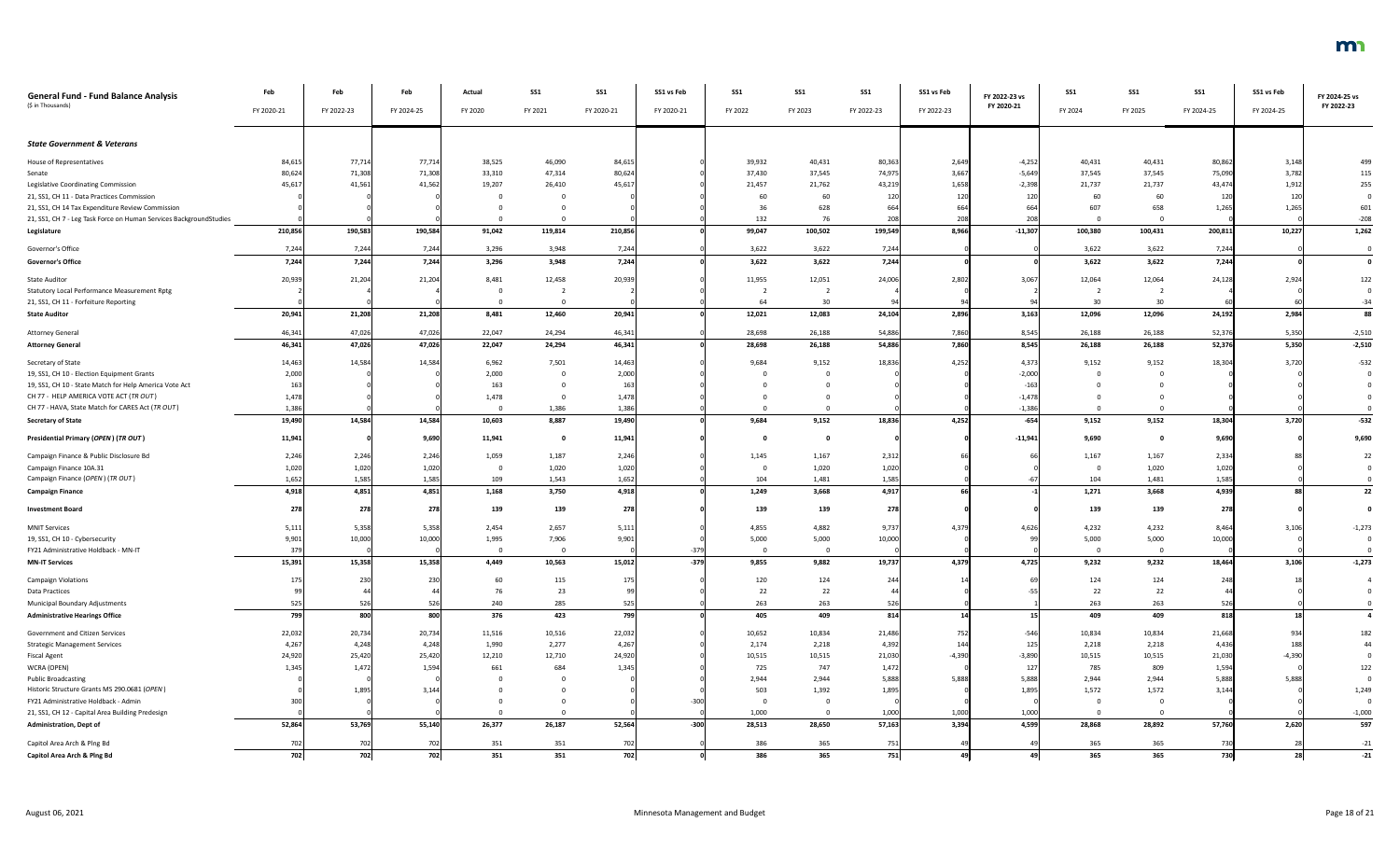| <b>General Fund - Fund Balance Analysis</b>                      | Feb        | Feb        | Feb        | Actual  | <b>SS1</b> | <b>SS1</b> | SS1 vs Feb | SS1     | SS1     | <b>SS1</b> | SS1 vs Feb | FY 2022-23 vs | <b>SS1</b> | <b>SS1</b> | <b>SS1</b> | SS1 vs Feb | FY 2024-25 vs |
|------------------------------------------------------------------|------------|------------|------------|---------|------------|------------|------------|---------|---------|------------|------------|---------------|------------|------------|------------|------------|---------------|
| (\$ in Thousands)                                                | FY 2020-21 | FY 2022-23 | FY 2024-25 | FY 2020 | FY 2021    | FY 2020-21 | FY 2020-21 | FY 2022 | FY 2023 | FY 2022-23 | FY 2022-23 | FY 2020-21    | FY 2024    | FY 2025    | FY 2024-25 | FY 2024-25 | FY 2022-23    |
|                                                                  |            |            |            |         |            |            |            |         |         |            |            |               |            |            |            |            |               |
| Minnesota Management and Budget                                  | 53,015     | 53,446     | 53,446     | 26,288  | 26,727     | 53,015     |            | 29,270  | 29,691  | 58,961     | 5,515      | 5,946         | 29,691     | 29,691     | 59,382     | 5,936      |               |
| 19, SS1, CH 10 - Becker, Wright Counties' Legal Fees             |            |            |            | 141     |            |            |            |         |         |            |            | $-141$        |            |            |            |            |               |
| 19, SS1, CH 9 - Evaluation Activities                            |            | 99         |            | 252     |            |            |            |         |         |            |            |               |            |            |            |            |               |
| 19, CH 63 - Opiate Epidemic Response                             |            |            |            | 125     |            |            |            |         |         |            |            |               |            |            |            |            |               |
| FY21 Administrative Holdback - MMB                               | 1,367      |            |            |         |            |            | $-1,36$    |         |         |            |            |               |            |            |            |            |               |
| 21, SS1, CH 4 - Mandated Health Benefits Evaluation              |            |            |            |         |            |            |            |         |         |            |            |               |            |            |            |            |               |
| Minnesota Management & Budget                                    | 55,378     | 54,442     | 54,442     | 26,806  | 27,205     | 54,011     | $-1,367$   | 29,319  | 29,740  | 59,059     | 4,617      | 5,048         | 29,740     | 29,740     | 59,480     | 5,038      | 421           |
| 20, SS7, Ch. 2 - County Relief Grants to Local Businesses        | 114,800    |            |            |         | 114,728    | 114,728    |            |         |         |            |            | $-114,728$    |            |            |            |            |               |
| Tax System Management                                            | 257,358    | 266,830    | 266,830    | 128,311 | 129,047    | 257,358    |            | 139,814 | 142,169 | 281,983    | 15,153     | 24,625        | 142,169    | 142,169    | 284,338    | 17,508     | 2,355         |
| 19, SS1, CH 10 - Taxpayer Assistance Grants                      |            | 80         | 800        | 400     | 400        |            |            |         |         |            | $-800$     |               |            |            |            | $-800$     |               |
| 19, SS1, CH 6 - Taxpayer Assistance Grants                       |            | 40         |            | 197     | 200        |            |            |         |         |            | -400       |               |            |            |            | $-400$     |               |
| 21, SS1, CH 12 - Taxpayer Assistance Grants                      |            |            |            |         |            |            |            | 700     | 750     | 1,450      | 1,450      | 1,450         | 750        | 750        | 1,500      | 1,500      |               |
| <b>Debt Collection Management</b>                                | 57,133     | 58,632     | 58,632     | 28,769  | 28,364     | 57,133     |            | 29,873  | 30,390  | 60,263     | 1,631      | 3,130         | 30,390     | 30,390     | 60,780     | 2,148      |               |
| Collections, Seized Property, Recording Fees (OPEN)              | 1,405      | 2,000      | 2,000      | 405     | 1,000      | 1,405      |            | 1,000   | 1,000   | 2,000      |            |               | 1,000      | 1,000      | 2,000      |            |               |
| Property Tax Benchmark Study MS 270C.991                         |            |            | -50        | 25      | 25         |            |            |         | 25      | 50         |            |               |            |            |            |            |               |
| 19, SS1, CH 6 - 2019 Tax Bill Administration                     | 6,000      | 6,000      | 6.000      | 3,000   | 3,000      | 6.000      |            |         |         |            | $-6.000$   | $-6.000$      |            |            |            | $-6,000$   |               |
| FY21 Administrative Holdback - Revenue                           | 8,274      |            |            |         |            |            | $-8,27$    |         |         |            |            |               |            |            |            |            |               |
| 21, SS1, CH 14 Tax Expenditure Review Commission                 |            |            |            |         |            |            |            |         | 148     |            |            |               | 148        | 148        |            |            | 148           |
| 21, SS1, CH 14 Tax Bill Administration                           |            |            |            |         |            |            |            | 3,000   |         | 3,000      | 3,000      | 3,000         | 1,000      |            | 1,000      | 1,000      | $-2,000$      |
| 21, SS1, CH 14 Housing Tax Credit Administration (TR OUT)        |            |            |            |         |            |            |            |         | 100     | 100        |            |               | 100        | 100        | 200        | 200        | 100           |
| 21, SS1, CH 14 Film Tax Credit Administration (FY22-25) (TR OUT) |            |            |            |         |            |            |            | 50      | 50      | 100        | 100        |               | 50         | 50         |            | 100        |               |
| Revenue, Dept of                                                 | 331,417    | 334,712    | 334,712    | 161,107 | 162,036    | 323,143    | $-8,274$   | 174,462 | 174,632 | 349,094    | 14,382     | 25,951        | 175,632    | 174,632    | 350,264    | 15,552     | 1,170         |
| <b>Amateur Sports Commission</b>                                 |            | 612        | 612        | 290     | 357        | 647        |            | 311     | 317     | 628        |            |               | 317        | 317        | 634        |            |               |
| <b>Amateur Sports Commission</b>                                 | 64.        | 612        | 612        | 290     | 357        | 647        |            | 311     | 317     | 628        |            |               | 317        | 317        | 634        |            |               |
| Council on Minnesotans of African Heritage                       | 1,063      | 1,064      | 1,064      | 439     | 624        | 1,063      |            | 544     | 552     | 1,096      |            |               | 552        | 552        | 1,104      |            |               |
| <b>Council on Minnesotans of African Heritage</b>                | 1,063      | 1,064      | 1,064      | 439     | 624        | 1,063      |            | 544     | 552     | 1,096      |            | 33            | 552        | 552        | 1,104      |            |               |
| Minnesota Council on Latino Affairs                              | 1,044      | 1,050      | 1,050      | 389     | 655        | 1,044      |            | 534     | 544     | 1,078      |            |               | 544        | 544        | 1,088      |            | 10            |
| Minnesota Council on Latino Affairs                              | 1,044      | 1,050      | 1,050      | 389     | 655        | 1,044      |            | 534     | 544     | 1,078      | 28         | 24            | 544        | 544        | 1,088      |            | 10            |
| Council on Asian-Pacific Minnesotans                             | 1,025      | 1,030      | 1,030      | 487     | 538        | 1,025      |            | 525     | 534     | 1,059      |            |               | 534        | 534        | 1,068      |            |               |
| <b>Council on Asian-Pacific Minnesotans</b>                      | 1,025      | 1,030      | 1,030      | 487     | 538        | 1,025      |            | 525     | 534     | 1,059      | 29         | 34 I          | 534        | 534        | 1,068      |            |               |
| Indian Affairs Council                                           | 1,699      | 1,692      | 1,692      | 565     | 1,134      | 1,699      |            | 855     | 864     | 1,719      |            |               | 864        | 864        | 1,728      |            |               |
| <b>Indian Affairs Council</b>                                    | 1,699      | 1,692      | 1,692      | 565     | 1,134      | 1,699      |            | 855     | 864     | 1,719      | 27         | 20            | 864        | 864        | 1,728      |            |               |
| Programs & Operations                                            | 45,844     | 46,394     | 46,394     | 22,647  | 23,197     | 45,844     |            | 23,397  | 23,597  | 46,994     | 600        | 1,150         | 23,597     | 23,597     | 47,194     | 800        | 200           |
| <b>Fiscal Agents</b>                                             | 642        | 642        | 642        | 321     | 321        | 642        |            | 571     | 321     | 892        | 250        | 250           | 321        | 321        | 642        |            | $-250$        |
| <b>Historical Society</b>                                        | 46,486     | 47,036     | 47,036     | 22,968  | 23,518     | 46,486     |            | 23,968  | 23,918  | 47,886     | 850        | 1,400         | 23,918     | 23,918     | 47,836     | 800        | $-50$         |
| <b>Operations and Services</b>                                   | 1,904      | 1,204      | 1,204      | 1,120   | 698        | 1,818      |            | 602     | 602     | 1,204      |            | $-614$        | 622        | 622        | 1,244      |            |               |
| <b>Grants Programs</b>                                           | 9,600      | 9,600      | 9,600      | 4,800   | 4,800      | 9,600      |            | 4,800   | 4,800   | 9,600      |            |               | 4,800      | 4,800      | 9,600      |            |               |
| <b>Regional Arts Council</b>                                     | 4,278      | 4,278      | 4,278      | 2,139   | 2,139      | 4,278      |            | 2,139   | 2,139   | 4,278      |            |               | 2,139      | 2,139      | 4,278      |            |               |
| <b>Arts Board</b>                                                | 15,782     | 15,082     | 15,082     | 8,059   | 7,637      | 15,696     |            | 7,541   | 7,541   | 15,082     |            | $-614$        | 7,561      | 7,561      | 15,122     |            | 40            |
| <b>MN Humanities Center</b>                                      | 1,400      | 750        | 750        | 670     | 730        | 1,400      |            | 700     | 700     | 1,400      | 650        |               | 700        | 700        | 1,400      | 650        |               |
| <b>Veterans Services</b>                                         | 36,332     | 36,306     | 36,306     | 17,264  | 19,068     | 36,332     |            | 27,073  | 22,153  | 49,226     | 12,920     | 12,894        | 20,100     | 20,100     | 40,200     | 3,894      | $-9,026$      |
| Veterans Health Care (TR OUT)                                    | 115,522    | 115,522    | 115,522    | 57,761  | 57,761     | 115,522    |            | 62,457  | 71,033  | 133,490    | 17,968     | 17,968        | 70,086     | 70,086     | 140,172    | 24,650     | 6,682         |
| GI Bill (OPEN)                                                   | 4,099      | 4,000      | 4,000      | 2,099   | 2,000      | 4,099      |            | 2,000   | 2,000   | 4,000      |            |               | 2,000      | 2,000      | 4,000      |            |               |
| GI Bill OJT and Apprenticeships (OPEN)                           | 1,929      | 2,000      | 2,000      | 929     | 1,000      | 1,929      |            | 1,000   | 1,000   | 2,000      |            |               | 1,000      | 1,000      | 2,000      |            |               |
| 20, CH 71 - COVID-19 Special Emergency Grants                    | 4,861      |            |            | 2,315   | 2,546      | 4,861      |            |         |         |            |            | $-4,862$      |            |            |            |            |               |
| Veteran Affairs, Dept of                                         | 162,743    | 157,828    | 157,828    | 80,368  | 82,375     | 162,743    |            | 92,530  | 96,186  | 188,71     | 30,888     | 25,973        | 93,186     | 93,186     | 186,372    | 28,544     | $-2,344$      |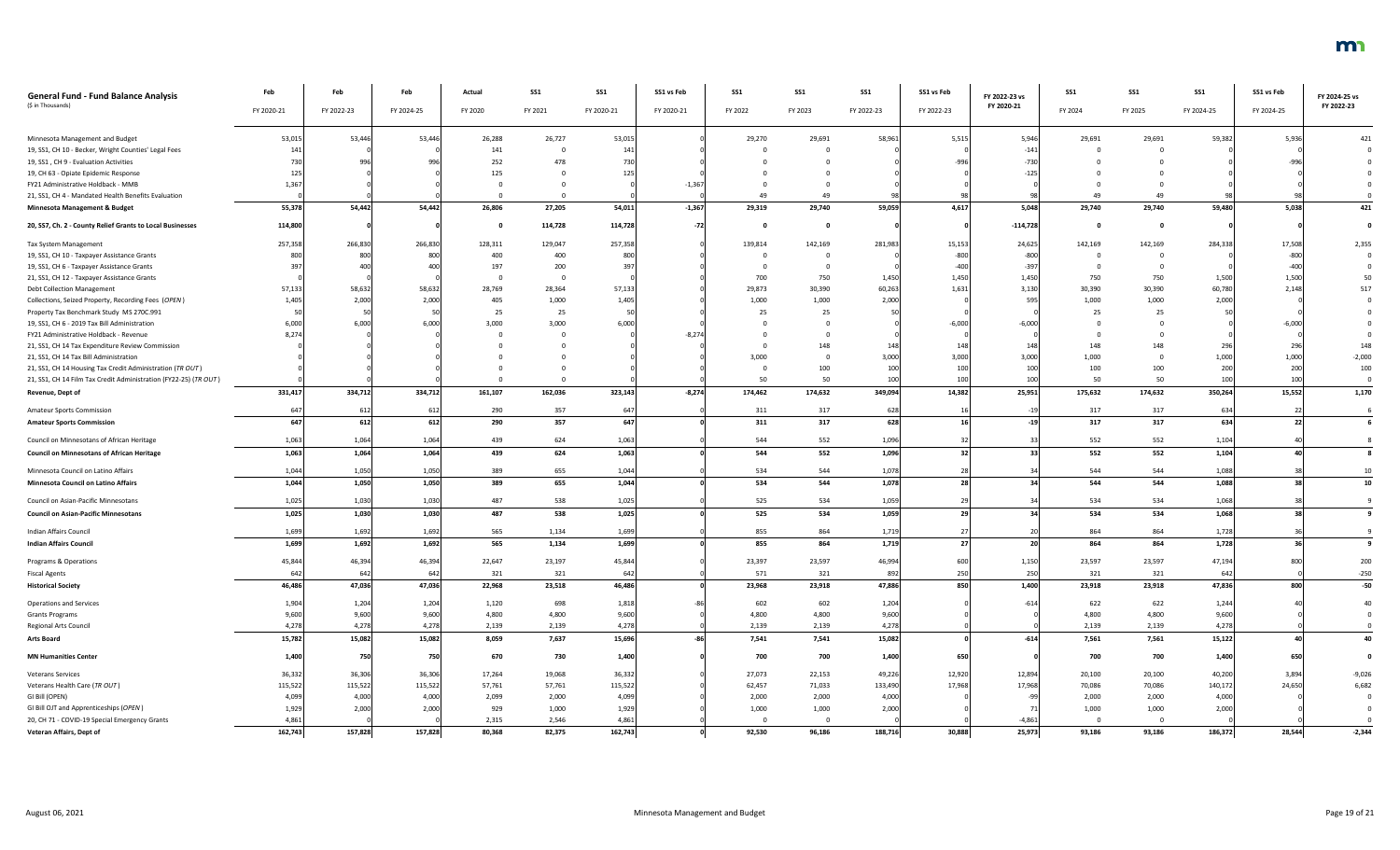| <b>General Fund - Fund Balance Analysis</b>        | Feb        | Feb        | Feb        | Actual    | <b>SS1</b> | <b>SS1</b> | SS1 vs Feb | <b>SS1</b> | <b>SS1</b>     | <b>SS1</b> | SS1 vs Feb | FY 2022-23 vs | <b>SS1</b> | <b>SS1</b> | <b>SS1</b> | SS1 vs Feb | FY 2024-25 vs |
|----------------------------------------------------|------------|------------|------------|-----------|------------|------------|------------|------------|----------------|------------|------------|---------------|------------|------------|------------|------------|---------------|
| (\$ in Thousands)                                  | FY 2020-21 | FY 2022-23 | FY 2024-25 | FY 2020   | FY 2021    | FY 2020-21 | FY 2020-21 | FY 2022    | FY 2023        | FY 2022-23 | FY 2022-23 | FY 2020-21    | FY 2024    | FY 2025    | FY 2024-25 | FY 2024-25 | FY 2022-23    |
|                                                    |            |            |            |           |            |            |            |            |                |            |            |               |            |            |            |            |               |
| <b>Main-Military Training Facility</b>             | 19,402     | 19,402     | 19,402     | 9,085     | 10,317     | 19,402     |            | 9,772      | 9,842          | 19,614     | 212        |               | 9,842      | 9,842      | 19,684     | 282        |               |
| <b>General Support</b>                             | 6,765      | 6,764      | 6,764      | 3,147     | 3,618      | 6,765      |            | 3,507      | 3,633          | 7,140      |            |               | 3,633      | 3,633      | 7,266      |            | 126           |
| <b>Enlistment Incentives</b>                       | 23,222     | 22,228     | 22,228     | 9,127     | 14,095     | 23,222     |            | 11,114     | 11,114         | 22,228     |            | $-994$        | 11,114     | 11,114     | 22,228     |            |               |
| Emergency Services / Military Support (OPEN)       | 28,771     | 4,420      | 4,420      | 12,443    | 16,328     | 28,771     |            | 2,210      | 2,210          | 4,420      |            | $-24,352$     | 2,210      | 2,210      | 4,420      |            |               |
| <b>Military Affairs, Dept of</b>                   | 78,160     | 52,814     | 52,814     | 33,802    | 44,358     | 78,160     |            | 26,603     | 26,799         | 53,402     | 588        | $-24,758$     | 26,799     | 26,799     | 53,598     | 784        | 196           |
| <b>Board of Accountancy</b>                        | 1,369      | 1,350      | 1,350      | 584       | 785        | 1,369      |            | 688        | 698            | 1,386      |            |               | 698        | 698        | 1,396      |            | 10            |
| <b>Board of Accountancy</b>                        | 1,369      | 1,350      | 1,350      | 584       | 785        | 1,369      |            | 688        | 698            | 1,386      |            | 17            | 698        | 698        | 1,396      |            | 10            |
| Board of Architectural/Eng                         | 1,706      | 1,702      | 1,702      | 685       | 1,021      | 1,706      |            | 863        | 874            | 1,737      |            |               | 874        | 874        | 1,748      |            |               |
| <b>Board of Architectural/Eng</b>                  | 1,706      | 1,702      | 1,702      | 685       | 1,021      | 1,706      |            | 863        | 874            | 1,737      |            |               | 874        | 874        | 1,748      |            | 11            |
| <b>Board of Cosmetologist Examiners</b>            | 5,82       | 5,846      | 5,846      | 2,752     | 3,075      | 5,827      |            | 2,923      | 2,923          | 5,846      |            |               | 2,923      | 2,923      | 5,846      |            |               |
| <b>Board of Cosmetologist Examiners</b>            | 5,827      | 5,846      | 5,846      | 2,752     | 3,075      | 5,827      |            | 2,923      | 2,923          | 5,846      |            |               | 2,923      | 2,923      | 5,846      |            |               |
| <b>Board of Barber Examiners</b>                   |            | 686        | 68         | 284       | 402        | 686        |            | 348        | 353            | 701        |            |               | 353        | 353        | 706        |            |               |
| <b>Board of Barber Examiners</b>                   | 680        | 686        | 686        | 284       | 402        | 686        |            | 348        | 353            | 701        |            |               | 353        | 353        | 706        |            |               |
| <b>Contingent Accounts</b>                         | 500        | 500        | 500        | 100       | 400        | 500        |            | 500        | $\overline{0}$ | 500        |            |               | 500        |            | 500        |            |               |
| <b>Contingent Accounts</b>                         | 500        | 500        | 500        | 100       | 400        | 500        |            | 500        | $\mathbf{0}$   | 500        |            |               | 500        |            | 500        |            |               |
|                                                    |            |            |            | $\Omega$  |            |            |            |            |                |            |            |               |            |            |            |            |               |
| <b>Tort Claims</b><br><b>Tort Claims</b>           | 322<br>322 | 322<br>322 | 32<br>322  | - റ       | 322<br>322 | 322<br>322 |            | 161<br>161 | 161<br>161     | 322<br>322 |            |               | 161<br>161 | 161<br>161 | 322<br>322 |            |               |
| Consolidated Leg & Const Officers Retire (OPEN)    |            |            |            | 8,850     |            |            |            |            |                |            |            |               | 8,869      |            |            |            |               |
|                                                    | 17,545     | 17,764     | 17,773     |           | 8,695      | 17,545     |            | 8,886      | 8,878          | 17,764     |            | 219           |            | 8,904      | 17,773     |            |               |
| <b>Judges Retirement Plan Direct Appropriation</b> | 12,000     | 12,000     | 12,000     | 6,000     | 6,000      | 12,000     |            | 6,000      | 6,000          | 12,000     |            |               | 6,000      | 6,000      | 12,000     |            |               |
| 18, CH 211 - Pension, PERA Police and Fire         | 13,500     | 18,000     | 18,000     | 4,500     | 9,000      | 13,500     |            | 9,000      | 9,000          | 18,000     |            | 4,500         | 9,000      | 9,000      | 18,000     |            |               |
| PERA / Mpls Employee Retirement Aid (OPEN)         | 32,000     | 32,000     | 32,000     | 16,000    | 16,000     | 32,000     |            | 16,000     | 16,000         | 32,000     |            |               | 16,000     | 16,000     | 32,000     |            |               |
| 1993 TRA / Mpls Teacher Retire Aid (OPEN)          | 5,000      | 5,000      | 5,000      | 2,500     | 2,500      | 5,000      |            | 2,500      | 2,500          | 5,000      |            |               | 2,500      | 2,500      | 5,000      |            |               |
| 1997 TRA / Mpls Teacher Retire Aid (OPEN)          | 54,662     | 54,662     | 54,662     | 27,331    | 27,331     | 54,662     |            | 27,331     | 27,331         | 54,662     |            |               | 27,331     | 27,331     | 54,662     |            |               |
| St Paul Teacher Retirement Aid 1997 (OPEN)         | 5,654      | 5,654      | 5,654      | 2,827     | 2,827      | 5,654      |            | 2,827      | 2,827          | 5,654      |            |               | 2,827      | 2,827      | 5,654      |            |               |
| 14, CH 296 - Pension Bill - St Paul Teachers       | 14,000     | 14,000     | 14,000     | 7,000     | 7,000      | 14,000     |            | 7,000      | 7,000          | 14,000     |            |               | 7,000      | 7,000      | 14,000     |            |               |
| 18, CH 211 - Pension, St Paul Dir Aid              | 10,000     | 10,000     | 10,000     | 5,000     | 5,000      | 10,000     |            | 5,000      | 5,000          | 10,000     |            |               | 5,000      | 5,000      | 10,000     |            |               |
| <b>St Paul Teacher Retirement Aid</b>              | 29,654     | 29,654     | 29,654     | 14,827    | 14,827     | 29,654     |            | 14,827     | 14,827         | 29,654     |            |               | 14,827     | 14,827     | 29,654     |            |               |
| <b>State Government Appropriations</b>             | 1,378,180  | 1,204,001  | 1,215,072  | 600,633   | 767,069    | 1,367,702  | $-10,478$  | 641,538    | 646,532        | 1,288,070  | 84,069     | $-79,632$     | 651,795    | 643,112    | 1,294,907  | 79,835     | 6,837         |
|                                                    |            |            |            |           |            |            |            |            |                |            |            |               |            |            |            |            |               |
| DNR Police State Aid (TR OUT)                      | 2,826      | 2,940      | 2,940      | 1,356     | 1,470      | 2,826      |            | 1,470      | 1,470          | 2,940      |            | -114          | 1,470      | 1,470      | 2,940      |            |               |
| DPS Police State Aid (TR OUT)                      | 8,228      | 8,582      | 8,582      | 3,937     | 4,291      | 8,228      |            | 4,291      | 4,291          | 8,582      |            |               | 4,291      | 4,291      | 8,582      |            |               |
| DPS/DNR Police State Aid GF [Cancel]               | [5, 466]   | [6, 808]   | [8, 478]   | [2,652]   | [2,814]    | [5,466]    |            | [3, 199]   | [3,609]        | [6, 808]   |            | [1, 342]      | [4,019]    | [4, 459]   | [8, 478]   |            | [1,670]       |
| <b>MMB Non-Operating</b>                           | 11,054     | 11,522     | 11,522     | 5,293     | 5,761      | 11,054     |            | 5,761      | 5,761          | 11,522     |            | 468           | 5,761      | 5,761      | 11,522     |            |               |
| <b>Indirect Cost Receipts Offset</b>               | $-41,915$  | $-45,674$  | $-45,674$  | $-19,078$ | $-22,837$  | $-41,915$  |            | $-22,837$  | $-22,837$      | $-45,674$  |            | $-3,759$      | $-22,837$  | $-22,837$  | $-45,674$  |            |               |
| MMB - Public Defender Aid                          | 953        |            |            | 453       | 500        | 953        |            |            | $\mathbf 0$    |            |            | -953          |            |            |            |            |               |
| One time Transfer to HCAF (TR OUT)                 | 7,200      |            |            | 7,200     |            | 7,200      |            |            | 0              |            |            | $-7,200$      |            |            |            |            |               |
| <b>CMA Interest Liability</b>                      | 214        |            |            | 214       |            | 214        |            |            | 0              |            |            | $-214$        |            |            |            |            |               |
| 20, CH 71, Transfer to COVID-19 Minnesota Fund     | 200,000    |            |            | 200,000   |            | 200,000    |            |            | - റ            |            |            | $-200,000$    |            |            |            |            |               |
| 21, CH 26 - Claims Bill                            |            |            |            |           |            |            |            | 109        | 0              | 109        | 109        | 109           |            |            |            |            | $-109$        |
|                                                    |            |            |            |           |            |            |            |            |                |            |            |               |            |            |            |            |               |
| 21, SS1, CH 7 - Reinsurance Tr to HCAF (TR OUT)    |            |            |            |           |            |            |            | 79,101     | $\mathbf 0$    | 79,101     | 79,101     | 79,101        |            |            |            |            | $-79,101$     |
| <b>State Government &amp; Veterans</b>             | 1,555,686  | 1,169,849  | 1,180,920  | 794,715   | 750,493    | 1,545,208  | $-10,478$  | 703,672    | 629,456        | 1,333,128  | 163,279    | $-212,080$    | 634,719    | 626,036    | 1,260,755  | 79,835     | $-72,373$     |